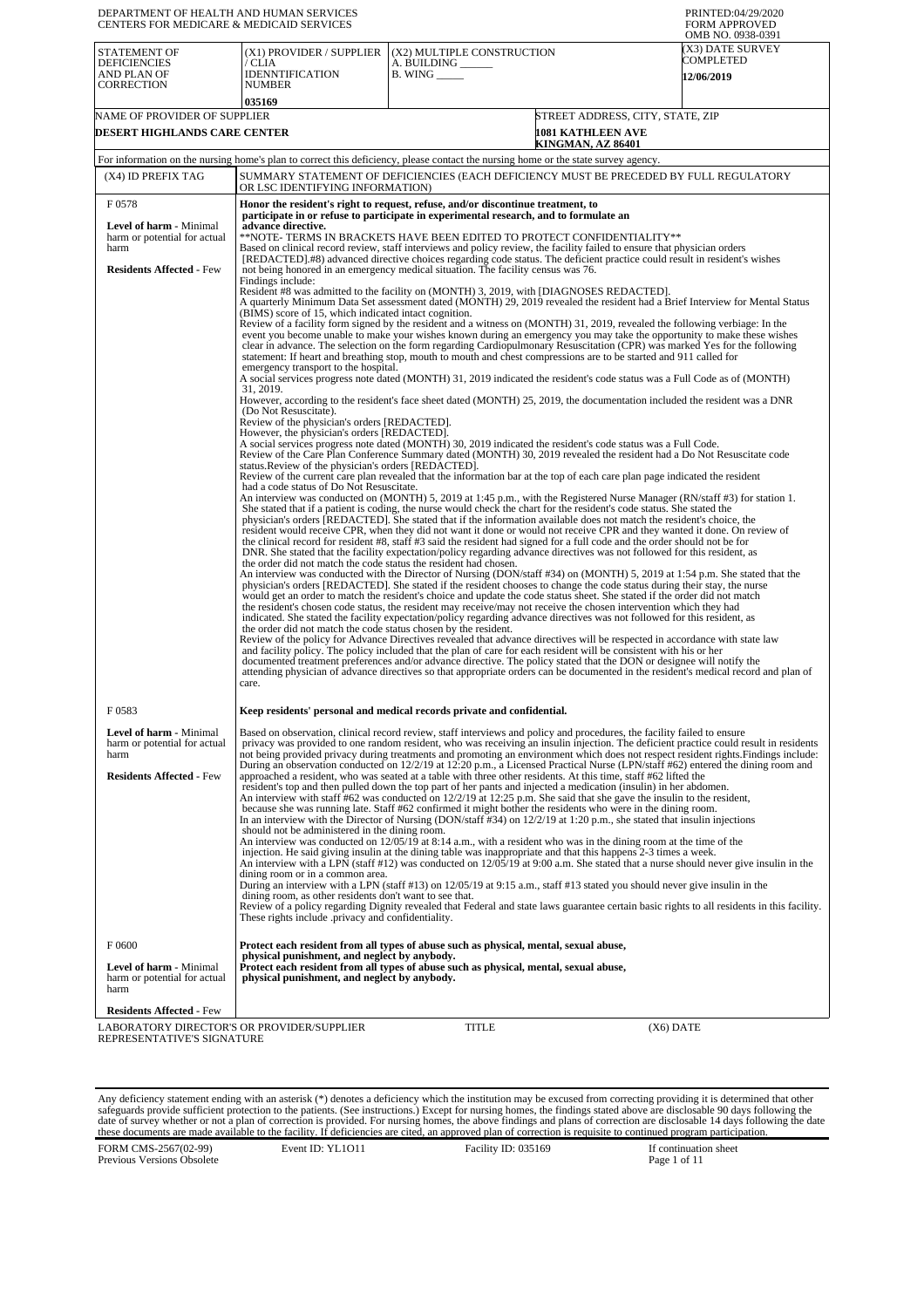| DEPARTMENT OF HEALTH AND HUMAN SERVICES<br>CENTERS FOR MEDICARE & MEDICAID SERVICES                                                                                      |                                                                                                                                                                                                                                                                                                                                                                                                                                                                                                           |                                                                                                                                                                                                                                                                                                                                                                                                                                                                                                                                                                                                                                                                                                                                                                                                                                                                                                                                                                                                                                                                                                                                                                                                                                                                                                                                                                                                                                                                                                                                                                                                                                                                                                                                                                                                                                                                                                                                                                                                                                                                                                                                                                                                                                                                                                                                                                                                                                                                                                                                                                                                                                                                                                                                                                                                                                                                                                                                                                                                                                                                                                                                                                                                                                                                                                                                                                                                                                                                                                                                                                                                                                                                                                                                                                                                                                                                                                                                                                                                                                                                                                                                                                                                                                                                                                                                                                                                                                                                                                                                                                                                                                                                                                                                                                                                                                                                                                                                                                                                                                                                                                                                                                                                                                                                                                                                                                                                                                                                                                                                                                                                                                                                                                                                                                                                                                                                                                                                                                                                                                                                                                                                                                                                                                                                                                                                                          | PRINTED:04/29/2020<br><b>FORM APPROVED</b><br>OMB NO. 0938-0391 |  |
|--------------------------------------------------------------------------------------------------------------------------------------------------------------------------|-----------------------------------------------------------------------------------------------------------------------------------------------------------------------------------------------------------------------------------------------------------------------------------------------------------------------------------------------------------------------------------------------------------------------------------------------------------------------------------------------------------|----------------------------------------------------------------------------------------------------------------------------------------------------------------------------------------------------------------------------------------------------------------------------------------------------------------------------------------------------------------------------------------------------------------------------------------------------------------------------------------------------------------------------------------------------------------------------------------------------------------------------------------------------------------------------------------------------------------------------------------------------------------------------------------------------------------------------------------------------------------------------------------------------------------------------------------------------------------------------------------------------------------------------------------------------------------------------------------------------------------------------------------------------------------------------------------------------------------------------------------------------------------------------------------------------------------------------------------------------------------------------------------------------------------------------------------------------------------------------------------------------------------------------------------------------------------------------------------------------------------------------------------------------------------------------------------------------------------------------------------------------------------------------------------------------------------------------------------------------------------------------------------------------------------------------------------------------------------------------------------------------------------------------------------------------------------------------------------------------------------------------------------------------------------------------------------------------------------------------------------------------------------------------------------------------------------------------------------------------------------------------------------------------------------------------------------------------------------------------------------------------------------------------------------------------------------------------------------------------------------------------------------------------------------------------------------------------------------------------------------------------------------------------------------------------------------------------------------------------------------------------------------------------------------------------------------------------------------------------------------------------------------------------------------------------------------------------------------------------------------------------------------------------------------------------------------------------------------------------------------------------------------------------------------------------------------------------------------------------------------------------------------------------------------------------------------------------------------------------------------------------------------------------------------------------------------------------------------------------------------------------------------------------------------------------------------------------------------------------------------------------------------------------------------------------------------------------------------------------------------------------------------------------------------------------------------------------------------------------------------------------------------------------------------------------------------------------------------------------------------------------------------------------------------------------------------------------------------------------------------------------------------------------------------------------------------------------------------------------------------------------------------------------------------------------------------------------------------------------------------------------------------------------------------------------------------------------------------------------------------------------------------------------------------------------------------------------------------------------------------------------------------------------------------------------------------------------------------------------------------------------------------------------------------------------------------------------------------------------------------------------------------------------------------------------------------------------------------------------------------------------------------------------------------------------------------------------------------------------------------------------------------------------------------------------------------------------------------------------------------------------------------------------------------------------------------------------------------------------------------------------------------------------------------------------------------------------------------------------------------------------------------------------------------------------------------------------------------------------------------------------------------------------------------------------------------------------------------------------------------------------------------------------------------------------------------------------------------------------------------------------------------------------------------------------------------------------------------------------------------------------------------------------------------------------------------------------------------------------------------------------------------------------------------------------------------------------------------------------------|-----------------------------------------------------------------|--|
| STATEMENT OF<br><b>DEFICIENCIES</b><br>AND PLAN OF<br><b>CORRECTION</b>                                                                                                  | (X1) PROVIDER / SUPPLIER<br>/ CLIA<br><b>IDENNTIFICATION</b><br><b>NUMBER</b>                                                                                                                                                                                                                                                                                                                                                                                                                             | (X2) MULTIPLE CONSTRUCTION<br>A. BUILDING _<br>$B.$ WING $\_\_\_\_\_\_\$                                                                                                                                                                                                                                                                                                                                                                                                                                                                                                                                                                                                                                                                                                                                                                                                                                                                                                                                                                                                                                                                                                                                                                                                                                                                                                                                                                                                                                                                                                                                                                                                                                                                                                                                                                                                                                                                                                                                                                                                                                                                                                                                                                                                                                                                                                                                                                                                                                                                                                                                                                                                                                                                                                                                                                                                                                                                                                                                                                                                                                                                                                                                                                                                                                                                                                                                                                                                                                                                                                                                                                                                                                                                                                                                                                                                                                                                                                                                                                                                                                                                                                                                                                                                                                                                                                                                                                                                                                                                                                                                                                                                                                                                                                                                                                                                                                                                                                                                                                                                                                                                                                                                                                                                                                                                                                                                                                                                                                                                                                                                                                                                                                                                                                                                                                                                                                                                                                                                                                                                                                                                                                                                                                                                                                                                                 | (X3) DATE SURVEY<br>COMPLETED<br><b>12/06/2019</b>              |  |
|                                                                                                                                                                          | 035169                                                                                                                                                                                                                                                                                                                                                                                                                                                                                                    |                                                                                                                                                                                                                                                                                                                                                                                                                                                                                                                                                                                                                                                                                                                                                                                                                                                                                                                                                                                                                                                                                                                                                                                                                                                                                                                                                                                                                                                                                                                                                                                                                                                                                                                                                                                                                                                                                                                                                                                                                                                                                                                                                                                                                                                                                                                                                                                                                                                                                                                                                                                                                                                                                                                                                                                                                                                                                                                                                                                                                                                                                                                                                                                                                                                                                                                                                                                                                                                                                                                                                                                                                                                                                                                                                                                                                                                                                                                                                                                                                                                                                                                                                                                                                                                                                                                                                                                                                                                                                                                                                                                                                                                                                                                                                                                                                                                                                                                                                                                                                                                                                                                                                                                                                                                                                                                                                                                                                                                                                                                                                                                                                                                                                                                                                                                                                                                                                                                                                                                                                                                                                                                                                                                                                                                                                                                                                          |                                                                 |  |
|                                                                                                                                                                          | DESERT HIGHLANDS CARE CENTER<br>1081 KATHLEEN AVE                                                                                                                                                                                                                                                                                                                                                                                                                                                         |                                                                                                                                                                                                                                                                                                                                                                                                                                                                                                                                                                                                                                                                                                                                                                                                                                                                                                                                                                                                                                                                                                                                                                                                                                                                                                                                                                                                                                                                                                                                                                                                                                                                                                                                                                                                                                                                                                                                                                                                                                                                                                                                                                                                                                                                                                                                                                                                                                                                                                                                                                                                                                                                                                                                                                                                                                                                                                                                                                                                                                                                                                                                                                                                                                                                                                                                                                                                                                                                                                                                                                                                                                                                                                                                                                                                                                                                                                                                                                                                                                                                                                                                                                                                                                                                                                                                                                                                                                                                                                                                                                                                                                                                                                                                                                                                                                                                                                                                                                                                                                                                                                                                                                                                                                                                                                                                                                                                                                                                                                                                                                                                                                                                                                                                                                                                                                                                                                                                                                                                                                                                                                                                                                                                                                                                                                                                                          |                                                                 |  |
|                                                                                                                                                                          |                                                                                                                                                                                                                                                                                                                                                                                                                                                                                                           | KINGMAN, AZ 86401                                                                                                                                                                                                                                                                                                                                                                                                                                                                                                                                                                                                                                                                                                                                                                                                                                                                                                                                                                                                                                                                                                                                                                                                                                                                                                                                                                                                                                                                                                                                                                                                                                                                                                                                                                                                                                                                                                                                                                                                                                                                                                                                                                                                                                                                                                                                                                                                                                                                                                                                                                                                                                                                                                                                                                                                                                                                                                                                                                                                                                                                                                                                                                                                                                                                                                                                                                                                                                                                                                                                                                                                                                                                                                                                                                                                                                                                                                                                                                                                                                                                                                                                                                                                                                                                                                                                                                                                                                                                                                                                                                                                                                                                                                                                                                                                                                                                                                                                                                                                                                                                                                                                                                                                                                                                                                                                                                                                                                                                                                                                                                                                                                                                                                                                                                                                                                                                                                                                                                                                                                                                                                                                                                                                                                                                                                                                        |                                                                 |  |
|                                                                                                                                                                          |                                                                                                                                                                                                                                                                                                                                                                                                                                                                                                           |                                                                                                                                                                                                                                                                                                                                                                                                                                                                                                                                                                                                                                                                                                                                                                                                                                                                                                                                                                                                                                                                                                                                                                                                                                                                                                                                                                                                                                                                                                                                                                                                                                                                                                                                                                                                                                                                                                                                                                                                                                                                                                                                                                                                                                                                                                                                                                                                                                                                                                                                                                                                                                                                                                                                                                                                                                                                                                                                                                                                                                                                                                                                                                                                                                                                                                                                                                                                                                                                                                                                                                                                                                                                                                                                                                                                                                                                                                                                                                                                                                                                                                                                                                                                                                                                                                                                                                                                                                                                                                                                                                                                                                                                                                                                                                                                                                                                                                                                                                                                                                                                                                                                                                                                                                                                                                                                                                                                                                                                                                                                                                                                                                                                                                                                                                                                                                                                                                                                                                                                                                                                                                                                                                                                                                                                                                                                                          |                                                                 |  |
|                                                                                                                                                                          | OR LSC IDENTIFYING INFORMATION)                                                                                                                                                                                                                                                                                                                                                                                                                                                                           |                                                                                                                                                                                                                                                                                                                                                                                                                                                                                                                                                                                                                                                                                                                                                                                                                                                                                                                                                                                                                                                                                                                                                                                                                                                                                                                                                                                                                                                                                                                                                                                                                                                                                                                                                                                                                                                                                                                                                                                                                                                                                                                                                                                                                                                                                                                                                                                                                                                                                                                                                                                                                                                                                                                                                                                                                                                                                                                                                                                                                                                                                                                                                                                                                                                                                                                                                                                                                                                                                                                                                                                                                                                                                                                                                                                                                                                                                                                                                                                                                                                                                                                                                                                                                                                                                                                                                                                                                                                                                                                                                                                                                                                                                                                                                                                                                                                                                                                                                                                                                                                                                                                                                                                                                                                                                                                                                                                                                                                                                                                                                                                                                                                                                                                                                                                                                                                                                                                                                                                                                                                                                                                                                                                                                                                                                                                                                          |                                                                 |  |
| NAME OF PROVIDER OF SUPPLIER<br>(X4) ID PREFIX TAG<br>F0600<br><b>Level of harm - Minimal</b><br>harm or potential for actual<br>harm<br><b>Residents Affected - Few</b> | (continued from page 1)<br>Findings include:<br>emotional status.<br>discharged<br>from the facility on (MONTH) 27, 2019.<br>indicated the resident had intact cognition.<br>behaviors.<br>and expresses according to the situation.<br>incident was reported to the DON.<br>that resident #17 stated he was just going to stay in his room.<br>females) and the plan was to transfer resident to another facility.<br>A physician's orders [REDACTED].<br>the incident (on (MONTH) 25) until discharged. | STREET ADDRESS, CITY, STATE, ZIP<br>For information on the nursing home's plan to correct this deficiency, please contact the nursing home or the state survey agency.<br>SUMMARY STATEMENT OF DEFICIENCIES (EACH DEFICIENCY MUST BE PRECEDED BY FULL REGULATORY<br>**NOTE- TERMS IN BRACKETS HAVE BEEN EDITED TO PROTECT CONFIDENTIALITY**<br>Based on clinical record reviews, staff interviews, facility documentation and policies and procedures, the facility failed<br>to ensure that one resident $(\#57)$ was free from sexually inappropriate behavior by another resident $(\#17)$ . The deficient<br>practice has the potential for further abuse resulting in harm to residents.<br>-Resident #57 was admitted to the facility on (MONTH) 15, 2013, with [DIAGNOSES REDACTED].<br>The annual MDS (Minimum Data Set) assessment dated (MONTH) 25, 2019 included the resident had short and long-term memory<br>problems, and was moderately impaired with cognitive skills for daily decision making. The MDS also included the resident<br>required extensive to total dependence with activities of daily living.<br>The nursing note dated (MONTH) 25, 2019 revealed that a male resident (#17) was rubbing his hands on the legs of resident<br>#57 up to her upper thigh. The residents were separated and resident #17 was told to keep his hands to himself. Per the<br>documentation, the incident was reported to the DON (Director of Nursing).<br>A nursing note dated (MONTH) 26, 2019 included the resident was smiling and waving at various staff members but during her<br>shower, the resident was resistant in letting the CNA (certified nursing assistant) wash her abdomen, breast and peri area. A care plan<br>dated (MONTH) 26, 2019 included the resident was at risk for mental or emotional distress, related to alteration in mental status. The<br>goal was for the resident to be free of emotional distress. Approaches included for staff to monitor<br>and document signs and symptoms of mental or emotional distress every shift for the next 72 hours; watch for non-verbal<br>indicators and behavior changes; and to notify responsible party and physician immediately with any changes in mental or<br>-Resident #17 was admitted to the facility on (MONTH) 13, (YEAR), with [DIAGNOSES REDACTED]. The resident was<br>The annual MDS assessment dated (MONTH) 2, 2019 included a BIMS (Brief Interview for Mental Status) score of 13, which<br>Review of the initial psychiatry evaluation dated (MONTH) 26, 2019 revealed the resident was seen for an evaluation of<br>mental status. Under Review of Systems it was documented that the resident had paranoid delusions, disorganized/incoherent<br>speech and/or behavior, disruptive/repetitive behaviors/vocalizations, verbal aggression and severe restlessness. Mental<br>Status examination included the resident was alert and oriented to person and place, was non-cooperative, has hostile and<br>guarded appearance, an irritable affect and an agitated mood. [DIAGNOSES REDACTED]. Per the documentation, the resident was<br>evasive, guarded, hostile at times and there appears to have been incarceration that he is very evasive about.<br>The monthly nursing summary dated (MONTH) 4, 2019 included resident #17 was alert, oriented, confused, friendly, cooperative and<br>had verbally aggressive behaviors. The documentation did not include details of the resident's verbally aggressive<br>The monthly nursing summary dated (MONTH) 9, 2019 included the resident was alert and oriented, was friendly, cooperative<br>A nursing note dated (MONTH) 18, 2019 revealed that resident #17 attempted to grab at the CNA's during cares and attempts at re-<br>direction were unsuccessful. Per the note, the resident also attempted to touch other female residents at meal times.<br>The nursing note dated (MONTH) 25, 2019 included that it was reported to the nurse by a CNA that resident #17 put his hand<br>on another female resident's (#57) upper thigh. It also included his hands were removed from the female resident and the<br>Another nursing note dated (MONTH) 25, 2019 included that resident #17 was removed from area of occurrence and assisted to<br>the northeast side of the building, which is opposite of the building where the female resident resides. The note included<br>A care plan dated (MONTH) 26, 2019 included the resident exhibited inappropriate sexual behavior which was escalating. The<br>goal was to maintain resident and staff safety. Approaches included arranging for transfer to an appropriate behavioral<br>facility immediately and 1:1 supervision around the clock, until appropriate transfer to a higher level of care.<br>Review of a physician's progress note dated (MONTH) 26, 2019 revealed the resident had an incident of inappropriate touching of<br>female residents and staff. Under the assessment section, it included a conduct disorder (inappropriate touching of<br>A nursing note dated (MONTH) 27, 2019 stated the resident was discharged to another facility.<br>Further review of the clinical record revealed no evidence that the resident was provided 1:1 supervision immediately after<br>Review of the facility's investigative report revealed the incident between resident #57 and #17 happened on (MONTH) 25,<br>2019 at 6:30 p.m., in the common area on the West hall. The report included a CNA (staff #85) saw resident #17 touch the<br>upper inner thigh of resident #57. The report included a written statement from staff #85 who reported that resident #17<br>was rubbing his hands on resident's #57 upper thigh. Staff #85 explained to resident #17 that the behavior was not okay,<br>and the residents were separated. Staff #85 reported the incident to the nurse (staff #9) and they both went to the DON to<br>report the incident. Staff #85 reported that resident #17 was moved to the Northeast hall, per the instructions of the DON. According<br>to the facility's investigative report, the incident type was documented as an allegation/incident of abuse.<br>An attempt was made to conduct an interview with resident #57 on (MONTH) 2, 2019 at 2:28 p.m. However, she was unable to |                                                                 |  |
|                                                                                                                                                                          | respond to questions appropriately.<br>incident of a sexual nature between resident #57 and #17.                                                                                                                                                                                                                                                                                                                                                                                                          | An interview was conducted on (MONTH) 4, 2019 at 9:28 a.m., with staff #85 who witnessed the incident. She said resident #17 was<br>sitting in his wheelchair on the right side of where resident #57 was sitting. She said she saw the right hand of<br>resident #17 stroking and/or rubbing resident #57's upper thigh and was so close to her private area and that resident #57<br>appeared uncomfortable. She said she separated the two residents and told resident #17 that what he did was not appropriate and was<br>not acceptable. She said resident #17 just laughed. She said there were no other witnesses to the incident, because staff were inside the<br>dining room assisting residents with dining or taking the residents out of the dining room. She<br>stated that she then reported the incident to the nurse (staff #9) and both reported it to the DON that same day. She<br>stated that resident #17 was placed on 1:1 supervision, until he was transferred to another facility.<br>An interview was conducted on (MONTH) 4, 2019 at 10:59 a.m. with a licensed practical nurse (LPN/staff #9), who was the<br>nurse on shift when the incident happened. Staff #9 stated she did not witness the incident, but she was the nurse on shift that day.<br>She stated that around 6:00-6:30 p.m., staff #85 reported that she saw resident #17 rubbing his hand up and down<br>the upper inner thigh up to or close to the groin area of resident #57. She stated that she told resident #17 that what he<br>did was inappropriate. She said resident #17 just laughed about it. She further stated that she and staff #85 went to the<br>DON to report the incident the same day. Regarding resident #57, staff #9 stated the resident is non-verbal, is cognitively impaired<br>and loves to hold someone's hand. She stated the following day after the incident, it was resident #57's shower<br>day. She said that during the shower, resident #57 was resistive and was pushing staff away when they tried to clean her<br>private area. Regarding resident #17, staff #9 said that resident #17 was alert and oriented, with periods of confusions.<br>She stated resident #17 did not have any behaviors, but some residents found him to be creepy. She stated there was one<br>resident's family who instructed staff to not let resident #17 near the resident. Staff #9 further stated that resident #17 would hold the<br>hand of resident #57, but that's about it and nothing sexual had happened. She stated this is the first<br>During an interview with the DON (staff #34) conducted on (MONTH) 4, 2019 at 12:59 p.m., she stated she was in the building<br>when the incident happened. She stated she was at the nurse's station when staff #9 and #85 reported that resident #17<br>touched resident #57 on her right leg. She said both staff reported that they were afraid the hand of resident #17 might go towards the<br>private area of resident #57. She stated at that time, she did not think there was something to it. She stated<br>the way the incident was reported to her led her to picture resident #17's hand on resident #57's leg and there was nothing sexual to it.<br>She stated staff #9 and #85 did not tell her that resident #17 was rubbing his hand on her upper inner thigh. Staff #34 stated she asked<br>staff whether this incident was the first incident between the two residents; and no staff could recall or was able to say whether there<br>were other incidents in the past. Further, she stated she was not aware that the<br>clinical record of resident #17 had documentation on (MONTH) 18, 2019 that resident #17 attempted to touch other female<br>residents at meal times. Following the incident, staff #34 said that resident #17 was taken out of the common are on the<br>West hall and was placed back in his room. She stated resident #17 was upset and never left his room the rest of the shift.                                                                                                                                                                                                                                                                                                                                                                                                                                                                                                                                                                                                                                                                                                                                                                                                                                                                                                                                                                                                                                                                                                                                                                                                                                                                                                                                                                                                                                                                                                                                                                                                                                                                                                                                                                                                                                                                                                                                                                                                                                                                                                                                                                                                                                                                                                                                             |                                                                 |  |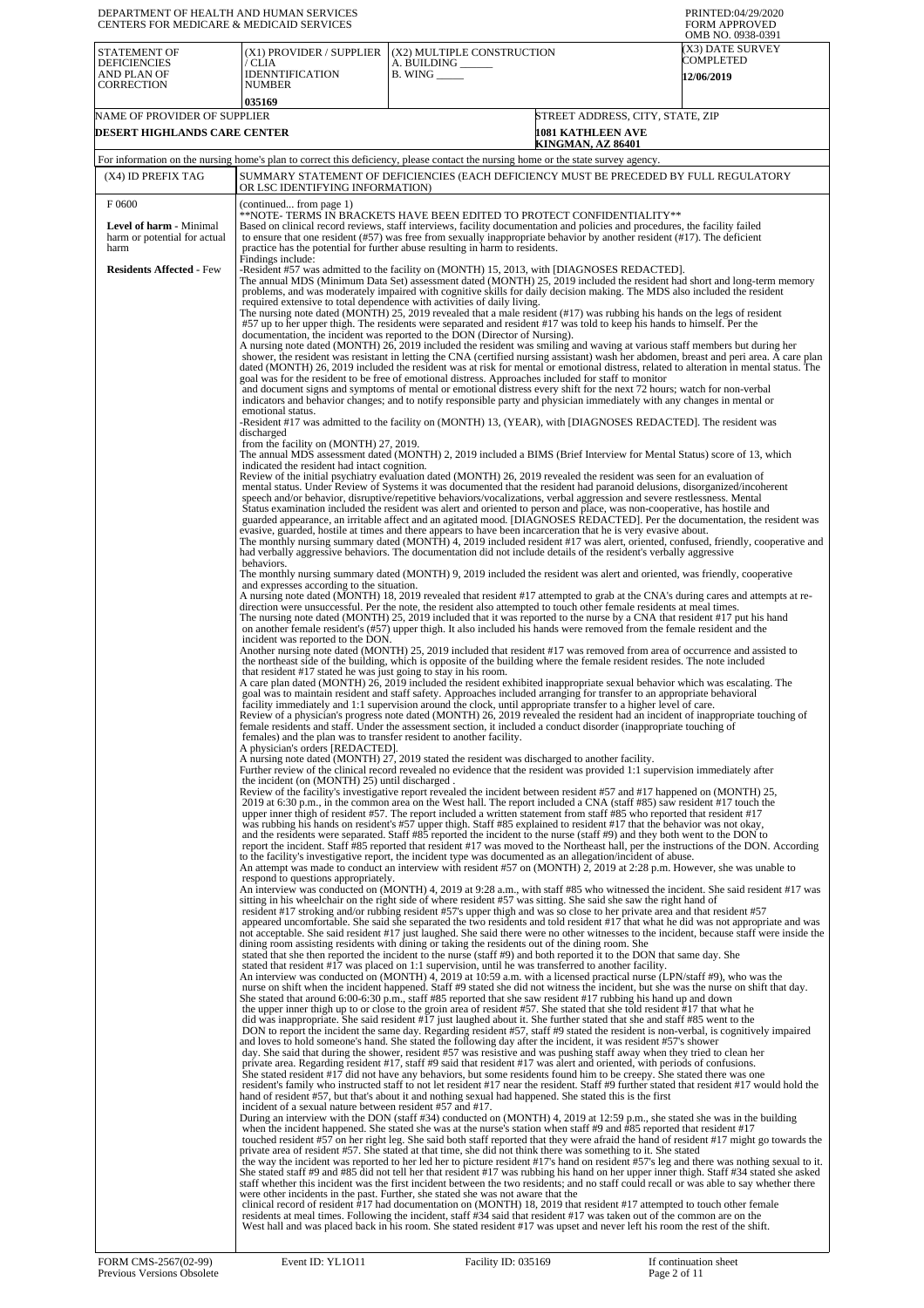| DEPARTMENT OF HEALTH AND HUMAN SERVICES<br>CENTERS FOR MEDICARE & MEDICAID SERVICES                |                                                                                                                                                                                                                                                                                                                                                                         |                                                                                                                                                                                                                                                                                                                                                                                                                                                                                                                                                                                                                                                                                                                                                                                                                                                                                                                                                                                                                                                                                                                                                                                                                                                                                                                                                                                                                                                                                                                                                                                                                                                                                 | PRINTED:04/29/2020<br><b>FORM APPROVED</b><br>OMB NO. 0938-0391 |
|----------------------------------------------------------------------------------------------------|-------------------------------------------------------------------------------------------------------------------------------------------------------------------------------------------------------------------------------------------------------------------------------------------------------------------------------------------------------------------------|---------------------------------------------------------------------------------------------------------------------------------------------------------------------------------------------------------------------------------------------------------------------------------------------------------------------------------------------------------------------------------------------------------------------------------------------------------------------------------------------------------------------------------------------------------------------------------------------------------------------------------------------------------------------------------------------------------------------------------------------------------------------------------------------------------------------------------------------------------------------------------------------------------------------------------------------------------------------------------------------------------------------------------------------------------------------------------------------------------------------------------------------------------------------------------------------------------------------------------------------------------------------------------------------------------------------------------------------------------------------------------------------------------------------------------------------------------------------------------------------------------------------------------------------------------------------------------------------------------------------------------------------------------------------------------|-----------------------------------------------------------------|
| <b>STATEMENT OF</b><br><b>DEFICIENCIES</b><br>AND PLAN OF<br>CORRECTION                            | (X1) PROVIDER / SUPPLIER<br>/ CLIA<br><b>IDENNTIFICATION</b><br><b>NUMBER</b>                                                                                                                                                                                                                                                                                           | (X2) MULTIPLE CONSTRUCTION<br>A. BUILDING<br>$B.$ WING $\_\_\_\_\_\_\$                                                                                                                                                                                                                                                                                                                                                                                                                                                                                                                                                                                                                                                                                                                                                                                                                                                                                                                                                                                                                                                                                                                                                                                                                                                                                                                                                                                                                                                                                                                                                                                                          | X3) DATE SURVEY<br>COMPLETED<br><b>12/06/2019</b>               |
|                                                                                                    | 035169                                                                                                                                                                                                                                                                                                                                                                  |                                                                                                                                                                                                                                                                                                                                                                                                                                                                                                                                                                                                                                                                                                                                                                                                                                                                                                                                                                                                                                                                                                                                                                                                                                                                                                                                                                                                                                                                                                                                                                                                                                                                                 |                                                                 |
| NAME OF PROVIDER OF SUPPLIER<br>DESERT HIGHLANDS CARE CENTER                                       |                                                                                                                                                                                                                                                                                                                                                                         | 1081 KATHLEEN AVE                                                                                                                                                                                                                                                                                                                                                                                                                                                                                                                                                                                                                                                                                                                                                                                                                                                                                                                                                                                                                                                                                                                                                                                                                                                                                                                                                                                                                                                                                                                                                                                                                                                               | STREET ADDRESS, CITY, STATE, ZIP                                |
|                                                                                                    |                                                                                                                                                                                                                                                                                                                                                                         | KINGMAN, AZ 86401<br>For information on the nursing home's plan to correct this deficiency, please contact the nursing home or the state survey agency.                                                                                                                                                                                                                                                                                                                                                                                                                                                                                                                                                                                                                                                                                                                                                                                                                                                                                                                                                                                                                                                                                                                                                                                                                                                                                                                                                                                                                                                                                                                         |                                                                 |
| (X4) ID PREFIX TAG                                                                                 |                                                                                                                                                                                                                                                                                                                                                                         | SUMMARY STATEMENT OF DEFICIENCIES (EACH DEFICIENCY MUST BE PRECEDED BY FULL REGULATORY                                                                                                                                                                                                                                                                                                                                                                                                                                                                                                                                                                                                                                                                                                                                                                                                                                                                                                                                                                                                                                                                                                                                                                                                                                                                                                                                                                                                                                                                                                                                                                                          |                                                                 |
| F 0600                                                                                             | OR LSC IDENTIFYING INFORMATION)<br>(continued from page 2)                                                                                                                                                                                                                                                                                                              |                                                                                                                                                                                                                                                                                                                                                                                                                                                                                                                                                                                                                                                                                                                                                                                                                                                                                                                                                                                                                                                                                                                                                                                                                                                                                                                                                                                                                                                                                                                                                                                                                                                                                 |                                                                 |
| Level of harm - Minimal<br>harm or potential for actual<br>harm<br><b>Residents Affected - Few</b> | $#17$ the entire shift.<br>through discharge.                                                                                                                                                                                                                                                                                                                           | She further stated that resident #17 was placed on 1:1 supervision, meaning there was one staff assigned to care and follow resident<br>However, the facility was unable to provide any documentation that 1:1 supervision was provided following the incident<br>In an interview with the Administrator (staff #75) conducted on (MONTH) 4, 2019 at 2:09 p.m., he stated the incident was<br>reported to him the next day. He stated that he then met with the DON and the regional nurse consultant (staff #96) to<br>discuss the incident. He stated that he spoke with resident #17 the following day of the incident and he denied touching<br>resident #57. He said the residents were separated and were monitored. He said that resident #17 remained in his room,<br>until he was transferred to another facility. He stated it was his understanding that 1:1 supervision was started the<br>following day of the incident. He stated there was documentation that a CNA was assigned to conduct 1:1 supervision for<br>resident #17, but there was no documentation that 1:1 supervision was provided as care planned.                                                                                                                                                                                                                                                                                                                                                                                                                                                                                                                                               |                                                                 |
|                                                                                                    | contact of any type with a resident.                                                                                                                                                                                                                                                                                                                                    | Review of the Abuse Prevention Program policy revealed that resident's have the right to be free of all forms of abuse. The<br>policy included an objective of zero tolerance of verbal, sexual, physical and mental abuse, corporal punishment,<br>involuntary seclusion, neglect, exploitation, or misappropriation of resident property, by employees, family members,<br>visitors or other residents. It also included that the facility will have a system in place to prevent abuse.<br>The policy defined abuse as the willful infliction of injury, unreasonable confinement, intimidation or punishment with<br>resulting physical harm, pain or mental anguish. Willful means the individual must have acted deliberately, not that the<br>individual must have intended to inflict injury or harm. Sexual abuse was defined in the policy as non-consensual sexual                                                                                                                                                                                                                                                                                                                                                                                                                                                                                                                                                                                                                                                                                                                                                                                                   |                                                                 |
| F 0607                                                                                             |                                                                                                                                                                                                                                                                                                                                                                         | Develop and implement policies and procedures to prevent abuse, neglect, and theft.<br>**NOTE- TERMS IN BRACKETS HAVE BEEN EDITED TO PROTECT CONFIDENTIALITY**                                                                                                                                                                                                                                                                                                                                                                                                                                                                                                                                                                                                                                                                                                                                                                                                                                                                                                                                                                                                                                                                                                                                                                                                                                                                                                                                                                                                                                                                                                                  |                                                                 |
| Level of harm - Minimal<br>harm or potential for actual<br>harm                                    | thoroughly investigated.                                                                                                                                                                                                                                                                                                                                                | Based on clinical record reviews, staff interviews, facility documentation and policies and procedures, the facility failed<br>to implement their policy regarding reporting and investigating an allegation of sexual abuse involving two residents (#57)<br>and #17). The deficient practice could result in the appropriate State Agencies not being notified and allegations of abuse not being                                                                                                                                                                                                                                                                                                                                                                                                                                                                                                                                                                                                                                                                                                                                                                                                                                                                                                                                                                                                                                                                                                                                                                                                                                                                             |                                                                 |
| <b>Residents Affected - Few</b>                                                                    | Findings include:<br>-Resident #57 was admitted at the facility on (MONTH) 15, 2013 with [DIAGNOSES REDACTED].<br>The annual MDS (Minimum Data Set) assessment dated (MONTH) 25, 2019 included the resident had short and long-term memory<br>problems, and was moderately impaired with cognitive skills for daily decision making. The MDS also included the resident |                                                                                                                                                                                                                                                                                                                                                                                                                                                                                                                                                                                                                                                                                                                                                                                                                                                                                                                                                                                                                                                                                                                                                                                                                                                                                                                                                                                                                                                                                                                                                                                                                                                                                 |                                                                 |
|                                                                                                    | indicated the resident had intact cognition.                                                                                                                                                                                                                                                                                                                            | required extensive to total dependence with activities of daily living.<br>-Resident #17 was admitted at the facility on (MONTH) 13, (YEAR) with [DIAGNOSES REDACTED].<br>The annual MDS assessment dated (MONTH) 2, 2019 included a BIMS (Brief Interview for Mental Status) score of 13, which                                                                                                                                                                                                                                                                                                                                                                                                                                                                                                                                                                                                                                                                                                                                                                                                                                                                                                                                                                                                                                                                                                                                                                                                                                                                                                                                                                                |                                                                 |
|                                                                                                    |                                                                                                                                                                                                                                                                                                                                                                         | A nursing note dated (MONTH) 18, 2019 revealed that resident #17 attempted to grab at the CNA's during cares and attempts at re-<br>direction were unsuccessful. Per the note, the resident also attempted to touch other female residents at meal times.<br>Review of the facility's investigative report revealed the incident between resident #57 and #17 happened on (MONTH) 25,<br>2019 at 6:30 p.m., in the common area on the West hall. The report included a CNA (staff #85) saw resident #17 touch the<br>upper inner thigh of resident #57. The report included a written statement from staff #85 who reported that resident #17<br>was rubbing his hands on resident's #57 upper thigh. Staff #85 explained to resident #17 that the behavior was not okay,<br>and the residents were separated. Staff #85 reported the incident to the nurse (staff #9) and they both went to the DON to<br>report the incident. Staff #85 reported that resident #17 was moved to the Northeast hall, per the instructions of the DON. According<br>to the facility's investigative report, the incident type was documented as an allegation/incident of abuse.<br>Continued review of the facility's investigative report revealed the incident was not reported to the State Agency and APS<br>(Adult Protective Services) until (MONTH) 26, 2019 at 12:45 p.m., which was the next day following the incident.<br>In addition, the facility's investigation was not thorough, as the report did not include any interviews with residents and<br>other staff who may have knowledge of the incident. The report also did not include if the facility substantiated abuse or |                                                                 |
|                                                                                                    | not.<br>because the incident was a form of abuse.                                                                                                                                                                                                                                                                                                                       | An interview was conducted on (MONTH) 4, 2019 at 9:28 a.m., with a CNA (staff #85) who witnessed the incident. She said she<br>saw the right hand of resident #17 stroking and/or rubbing resident #57's upper thigh and was so close to her private area. She said<br>resident #57 appeared uncomfortable. She said that she separated the two residents and told resident #17 that what he did was not<br>appropriate and not acceptable. She stated she then reported the incident to the nurse (staff $#9$ ) and both<br>of them reported the incident to the DON that same day. She said she reported the incident to the nurse and the DON,                                                                                                                                                                                                                                                                                                                                                                                                                                                                                                                                                                                                                                                                                                                                                                                                                                                                                                                                                                                                                               |                                                                 |
|                                                                                                    |                                                                                                                                                                                                                                                                                                                                                                         | An interview was conducted on (MONTH) 4, 2019 at 10:59 a.m. with a licensed practical nurse (LPN/staff #9). Staff #9 stated<br>she did not witness the incident, but she was the nurse on shift that day. She stated around 6:00 p.m. to 6:30 p.m., a CNA<br>(staff #85) came to her and reported that she saw resident #17 rubbing his hand up and down the upper inner thigh up to or<br>close to the groin area of resident #57. She further stated that she and the CNA (staff #85) went to the DON to report the                                                                                                                                                                                                                                                                                                                                                                                                                                                                                                                                                                                                                                                                                                                                                                                                                                                                                                                                                                                                                                                                                                                                                           |                                                                 |
|                                                                                                    | incident the same day.                                                                                                                                                                                                                                                                                                                                                  | During an interview with the DON (staff #34) conducted on (MONTH) 4, 2019 at 12:59 p.m., she stated she was in the building<br>when the incident happened. She stated she was at the nurse's station when staff #9 and staff #85 reported that resident<br>#17 touched resident #57 on her right leg. She stated both staff reported that they were afraid the hand of resident #17<br>might go towards the private area of resident #57. She stated at that time she did not think there was something to it. She stated the<br>way the incident was reported to her led her to picture resident #17's hand on resident #57's leg and there was<br>nothing sexual to it. She stated staff #9 and staff #85 did not tell her that resident #17 was rubbing his hand on the<br>upper inner thigh of resident #57. She stated this is the reason why she did not report the incident to the appropriate<br>State Agencies until the next day. She stated she, the Administrator (staff #75) and the regional nurse consultant (staff<br>#96) had a meeting the next day and discussed the incident and decided that the incident had to be reported to the State<br>agency and APS. She stated that she interviewed multiple staff at the time of the incident, but she does not have any                                                                                                                                                                                                                                                                                                                                                                                         |                                                                 |
|                                                                                                    | documentation of the interviews.<br>family members, visitors or other residents.                                                                                                                                                                                                                                                                                        | An interview with the Administrator (staff #75) was conducted on (MONTH) 4, 2019 at 2:09 p.m. He stated the incident was<br>reported to him the following day of the incident. He stated he met with the DON (staff #34) and the regional nurse<br>consultant (staff #96) the following day of the incident, and as a result of the meeting, the incident was reported to the<br>State Agency and APS. He stated he interviewed resident #17 but he does not have any documentation of the interview.<br>Review of the Abuse Prevention Program revealed an objective of zero tolerance of verbal, sexual, physical and mental abuse,<br>corporal punishment, involuntary seclusion, neglect, exploitation, or misappropriation of resident property, by employees,                                                                                                                                                                                                                                                                                                                                                                                                                                                                                                                                                                                                                                                                                                                                                                                                                                                                                                             |                                                                 |
|                                                                                                    | after the allegation is made.                                                                                                                                                                                                                                                                                                                                           | The policy included that any person(s) observing or having reason to suspect resident abuse, neglect, mistreatment<br>exploitation or misappropriation of resident property, is to report the concern to either their supervisor or the charge<br>nurse immediately. If an allegation or suspected incident of abuse, neglect, mistreatment or misappropriation of resident<br>property occurs, the Administrator or designee will report to the State Survey Agency and APS. The Administrator or<br>Director of Nursing Services shall report allegations of abuse to the State Agency immediately, but not later than 2 hours                                                                                                                                                                                                                                                                                                                                                                                                                                                                                                                                                                                                                                                                                                                                                                                                                                                                                                                                                                                                                                                |                                                                 |
|                                                                                                    | violation is verified appropriate corrective action must be taken.                                                                                                                                                                                                                                                                                                      | Further review of the policy revealed that if an incident occurs or there is any allegation that an incident might have<br>occurred of abuse, neglect, mistreatment, exploitation or misappropriation of resident property, the Administrator or<br>designee will investigate. The facility must have evidence that all alleged violations are thoroughly investigated and the<br>results of all investigations must be reported to the administrator of his designated representative and to other officials in accordance<br>with State law, including to the State Survey and Certification agency within 5 working days of the incident, and if the alleged                                                                                                                                                                                                                                                                                                                                                                                                                                                                                                                                                                                                                                                                                                                                                                                                                                                                                                                                                                                                                 |                                                                 |
| F0608                                                                                              |                                                                                                                                                                                                                                                                                                                                                                         | Develop and implement policies and procedures to ensure (1) employees report any                                                                                                                                                                                                                                                                                                                                                                                                                                                                                                                                                                                                                                                                                                                                                                                                                                                                                                                                                                                                                                                                                                                                                                                                                                                                                                                                                                                                                                                                                                                                                                                                |                                                                 |
| Level of harm - Minimal<br>harm or potential for actual<br>harm                                    |                                                                                                                                                                                                                                                                                                                                                                         | suspicion of a crime against any resident, according to timelines; (2) post the notice                                                                                                                                                                                                                                                                                                                                                                                                                                                                                                                                                                                                                                                                                                                                                                                                                                                                                                                                                                                                                                                                                                                                                                                                                                                                                                                                                                                                                                                                                                                                                                                          |                                                                 |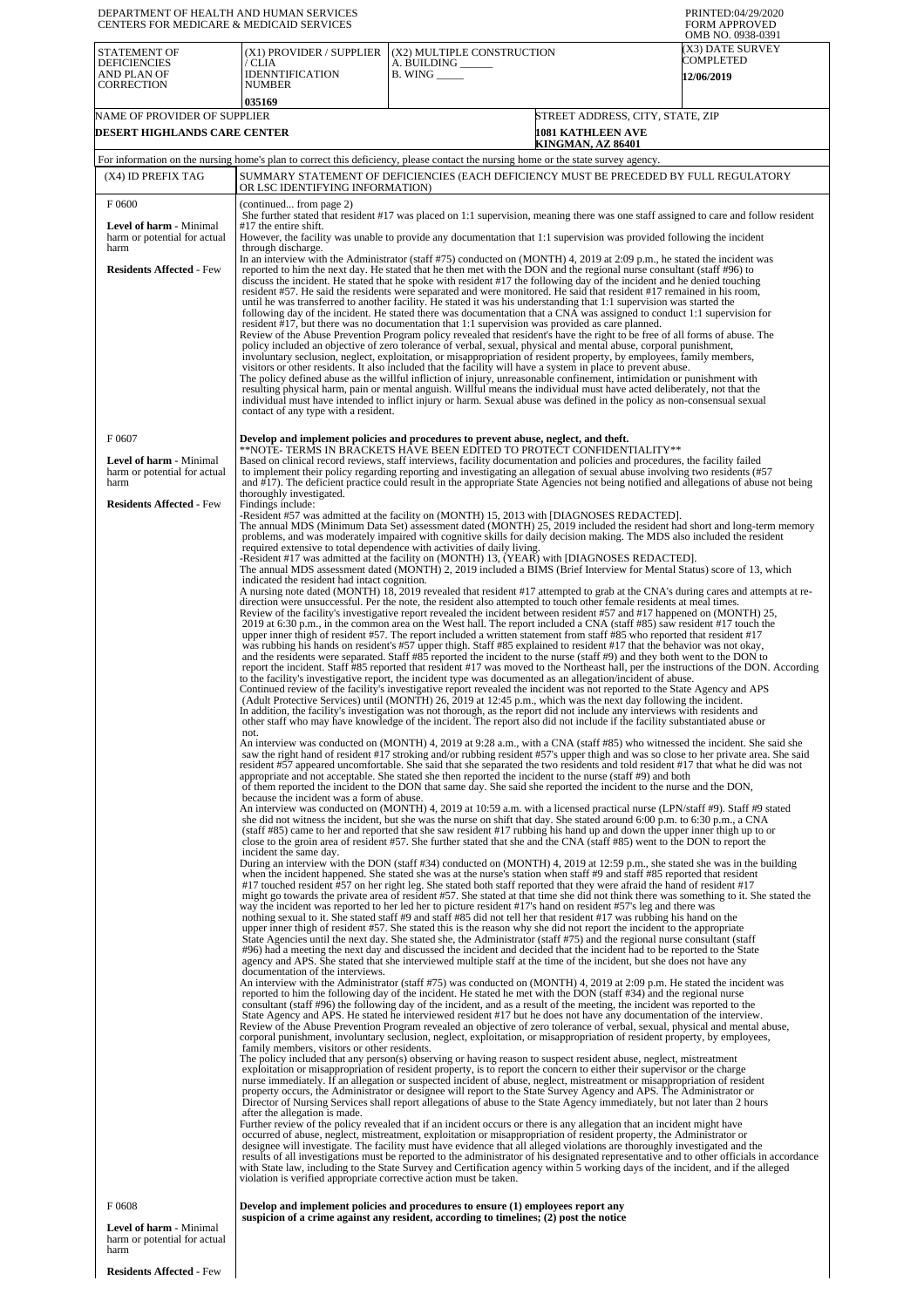FORM CMS-2567(02-99) Previous Versions Obsolete

Event ID: YL1O11 Facility ID: 035169 If continuation sheet<br>Page 3 of 11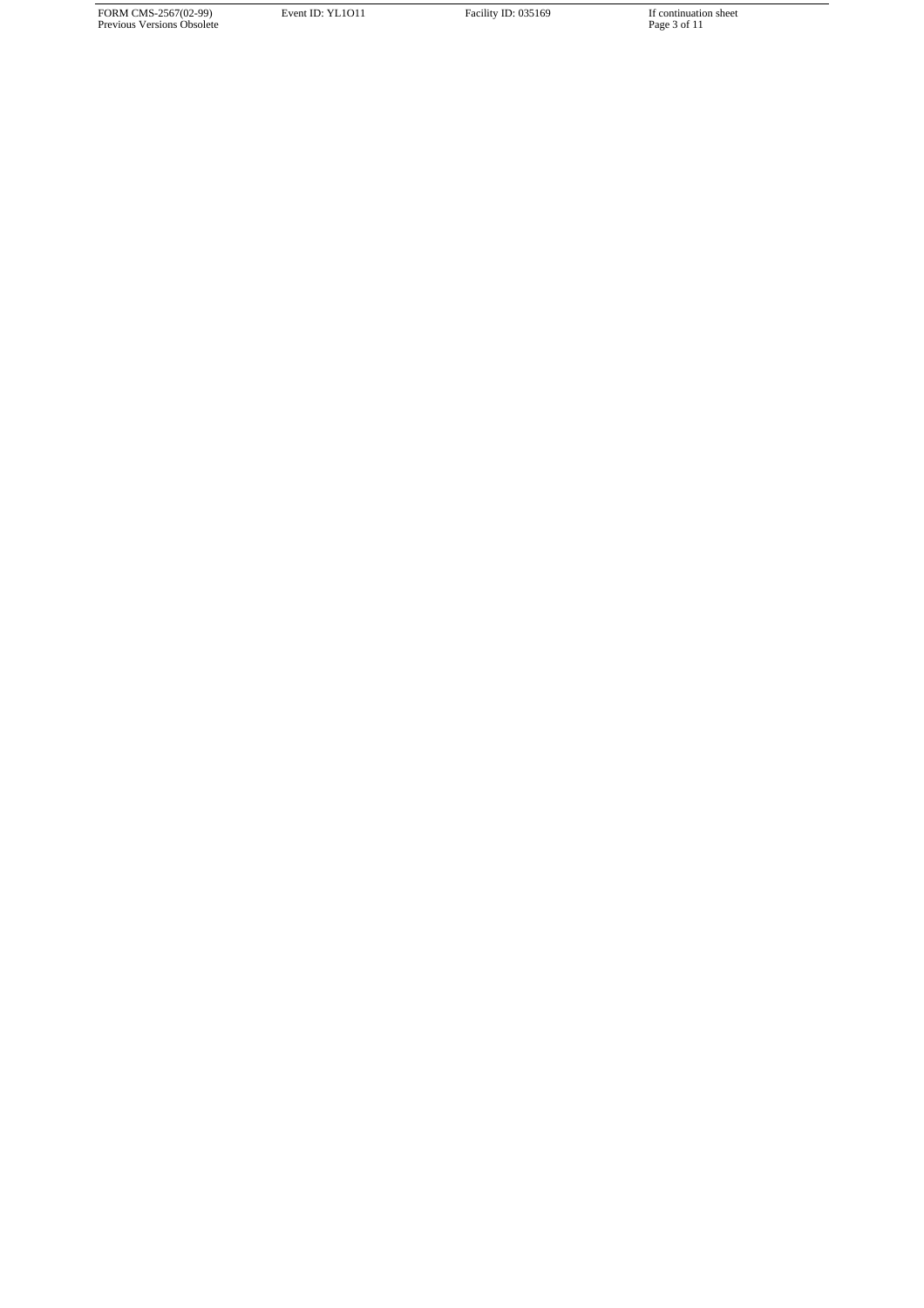| DEPARTMENT OF HEALTH AND HUMAN SERVICES<br>CENTERS FOR MEDICARE & MEDICAID SERVICES                |                                                                                                                                                                                                                                                                                                                                                                                                                                                                                                                                                                                                                                                                                                                                                                                                                                                                                                                                                                                                                                                                                                                                                                                                                                                                                                                                                                                                                                                                                                                                                                                                                                                                                                                                                                                                                                                                                                                                                                                                                                                                                                                                                                                                                                                                                                                                                                                                                                                                                                                                                                                                                                                                                                                                                                                                                                                                                                                                                                                                                                                                                                                                                                                                                                                                                                                                                                                                                                                                                                                                                                                                                                                                                                                                                                                                                                                                                                                                                                                                                               |                                                                             |                                                                                                                                                                                                                                                                                                                                                                                                                                                                                                                                                                                                                                         | PRINTED:04/29/2020<br><b>FORM APPROVED</b>                                                                                                  |
|----------------------------------------------------------------------------------------------------|-------------------------------------------------------------------------------------------------------------------------------------------------------------------------------------------------------------------------------------------------------------------------------------------------------------------------------------------------------------------------------------------------------------------------------------------------------------------------------------------------------------------------------------------------------------------------------------------------------------------------------------------------------------------------------------------------------------------------------------------------------------------------------------------------------------------------------------------------------------------------------------------------------------------------------------------------------------------------------------------------------------------------------------------------------------------------------------------------------------------------------------------------------------------------------------------------------------------------------------------------------------------------------------------------------------------------------------------------------------------------------------------------------------------------------------------------------------------------------------------------------------------------------------------------------------------------------------------------------------------------------------------------------------------------------------------------------------------------------------------------------------------------------------------------------------------------------------------------------------------------------------------------------------------------------------------------------------------------------------------------------------------------------------------------------------------------------------------------------------------------------------------------------------------------------------------------------------------------------------------------------------------------------------------------------------------------------------------------------------------------------------------------------------------------------------------------------------------------------------------------------------------------------------------------------------------------------------------------------------------------------------------------------------------------------------------------------------------------------------------------------------------------------------------------------------------------------------------------------------------------------------------------------------------------------------------------------------------------------------------------------------------------------------------------------------------------------------------------------------------------------------------------------------------------------------------------------------------------------------------------------------------------------------------------------------------------------------------------------------------------------------------------------------------------------------------------------------------------------------------------------------------------------------------------------------------------------------------------------------------------------------------------------------------------------------------------------------------------------------------------------------------------------------------------------------------------------------------------------------------------------------------------------------------------------------------------------------------------------------------------------------------------------|-----------------------------------------------------------------------------|-----------------------------------------------------------------------------------------------------------------------------------------------------------------------------------------------------------------------------------------------------------------------------------------------------------------------------------------------------------------------------------------------------------------------------------------------------------------------------------------------------------------------------------------------------------------------------------------------------------------------------------------|---------------------------------------------------------------------------------------------------------------------------------------------|
| STATEMENT OF<br><b>DEFICIENCIES</b><br>AND PLAN OF<br><b>CORRECTION</b>                            | (X1) PROVIDER / SUPPLIER<br>/ CLIA<br><b>IDENNTIFICATION</b><br>NUMBER<br>035169                                                                                                                                                                                                                                                                                                                                                                                                                                                                                                                                                                                                                                                                                                                                                                                                                                                                                                                                                                                                                                                                                                                                                                                                                                                                                                                                                                                                                                                                                                                                                                                                                                                                                                                                                                                                                                                                                                                                                                                                                                                                                                                                                                                                                                                                                                                                                                                                                                                                                                                                                                                                                                                                                                                                                                                                                                                                                                                                                                                                                                                                                                                                                                                                                                                                                                                                                                                                                                                                                                                                                                                                                                                                                                                                                                                                                                                                                                                                              | (X2) MULTIPLE CONSTRUCTION<br>A. BUILDING<br><b>B.</b> WING ______          |                                                                                                                                                                                                                                                                                                                                                                                                                                                                                                                                                                                                                                         | OMB NO. 0938-0391<br>(X3) DATE SURVEY<br>COMPLETED<br>12/06/2019                                                                            |
| NAME OF PROVIDER OF SUPPLIER<br>DESERT HIGHLANDS CARE CENTER                                       |                                                                                                                                                                                                                                                                                                                                                                                                                                                                                                                                                                                                                                                                                                                                                                                                                                                                                                                                                                                                                                                                                                                                                                                                                                                                                                                                                                                                                                                                                                                                                                                                                                                                                                                                                                                                                                                                                                                                                                                                                                                                                                                                                                                                                                                                                                                                                                                                                                                                                                                                                                                                                                                                                                                                                                                                                                                                                                                                                                                                                                                                                                                                                                                                                                                                                                                                                                                                                                                                                                                                                                                                                                                                                                                                                                                                                                                                                                                                                                                                                               |                                                                             | STREET ADDRESS, CITY, STATE, ZIP<br>1081 KATHLEEN AVE                                                                                                                                                                                                                                                                                                                                                                                                                                                                                                                                                                                   |                                                                                                                                             |
|                                                                                                    | For information on the nursing home's plan to correct this deficiency, please contact the nursing home or the state survey agency.                                                                                                                                                                                                                                                                                                                                                                                                                                                                                                                                                                                                                                                                                                                                                                                                                                                                                                                                                                                                                                                                                                                                                                                                                                                                                                                                                                                                                                                                                                                                                                                                                                                                                                                                                                                                                                                                                                                                                                                                                                                                                                                                                                                                                                                                                                                                                                                                                                                                                                                                                                                                                                                                                                                                                                                                                                                                                                                                                                                                                                                                                                                                                                                                                                                                                                                                                                                                                                                                                                                                                                                                                                                                                                                                                                                                                                                                                            |                                                                             | KINGMAN, AZ 86401                                                                                                                                                                                                                                                                                                                                                                                                                                                                                                                                                                                                                       |                                                                                                                                             |
| (X4) ID PREFIX TAG                                                                                 | SUMMARY STATEMENT OF DEFICIENCIES (EACH DEFICIENCY MUST BE PRECEDED BY FULL REGULATORY                                                                                                                                                                                                                                                                                                                                                                                                                                                                                                                                                                                                                                                                                                                                                                                                                                                                                                                                                                                                                                                                                                                                                                                                                                                                                                                                                                                                                                                                                                                                                                                                                                                                                                                                                                                                                                                                                                                                                                                                                                                                                                                                                                                                                                                                                                                                                                                                                                                                                                                                                                                                                                                                                                                                                                                                                                                                                                                                                                                                                                                                                                                                                                                                                                                                                                                                                                                                                                                                                                                                                                                                                                                                                                                                                                                                                                                                                                                                        |                                                                             |                                                                                                                                                                                                                                                                                                                                                                                                                                                                                                                                                                                                                                         |                                                                                                                                             |
| F0608                                                                                              | OR LSC IDENTIFYING INFORMATION)<br>(continued from page 3)                                                                                                                                                                                                                                                                                                                                                                                                                                                                                                                                                                                                                                                                                                                                                                                                                                                                                                                                                                                                                                                                                                                                                                                                                                                                                                                                                                                                                                                                                                                                                                                                                                                                                                                                                                                                                                                                                                                                                                                                                                                                                                                                                                                                                                                                                                                                                                                                                                                                                                                                                                                                                                                                                                                                                                                                                                                                                                                                                                                                                                                                                                                                                                                                                                                                                                                                                                                                                                                                                                                                                                                                                                                                                                                                                                                                                                                                                                                                                                    |                                                                             |                                                                                                                                                                                                                                                                                                                                                                                                                                                                                                                                                                                                                                         |                                                                                                                                             |
| Level of harm - Minimal<br>harm or potential for actual<br>harm<br><b>Residents Affected - Few</b> | **NOTE- TERMS IN BRACKETS HAVE BEEN EDITED TO PROTECT CONFIDENTIALITY**<br>Based on clinical record reviews, staff interviews, facility documentation and policies and procedures, the facility failed<br>to ensure that an allegation of abuse involving two residents (#57 and #17) was reported to the police, within 24 hours as<br>required. The deficient practice could result in local enforcement agencies not being notified of incidents of abuse.<br>Findings include:                                                                                                                                                                                                                                                                                                                                                                                                                                                                                                                                                                                                                                                                                                                                                                                                                                                                                                                                                                                                                                                                                                                                                                                                                                                                                                                                                                                                                                                                                                                                                                                                                                                                                                                                                                                                                                                                                                                                                                                                                                                                                                                                                                                                                                                                                                                                                                                                                                                                                                                                                                                                                                                                                                                                                                                                                                                                                                                                                                                                                                                                                                                                                                                                                                                                                                                                                                                                                                                                                                                                            | of employee rights; and (3) prohibit and prevent retaliation for reporting. |                                                                                                                                                                                                                                                                                                                                                                                                                                                                                                                                                                                                                                         |                                                                                                                                             |
|                                                                                                    | -Resident #57 was admitted to the facility on (MONTH) 15, 2013 with [DIAGNOSES REDACTED].<br>-Resident #17 was admitted to the facility on (MONTH) 13, (YEAR) with [DIAGNOSES REDACTED].<br>A nursing note dated (MONTH) 18, 2019 revealed that resident #17 attempted to grab at the CNA's during cares and attempts at re-<br>direction were unsuccessful. Per the note, the resident also attempted to touch other female residents at meal times.<br>The nursing note dated (MONTH) 25, 2019 included that it was reported to the nurse by a CNA that resident #17 put his hand<br>on another female resident's (#57) upper thigh. It also included his hands were removed from the female resident and the<br>incident was reported to the DON.<br>Review of a physician's progress note dated (MONTH) 26, 2019 revealed the resident had an incident of inappropriate touching of<br>female residents and staff. Under the assessment section, it included a conduct disorder (inappropriate touching of<br>females) and the plan was to transfer resident to another facility.<br>Review of the facility's investigative report revealed the incident between resident #57 and #17 happened on (MONTH) 25,<br>According to the facility's investigative report, the incident type was documented as an allegation/incident of abuse.<br>However, further review of the facility's investigation revealed there was no evidence that the incident of abuse was<br>reported to the police.<br>An interview was conducted on (MONTH) 4, 2019 at 9:28 a.m., with a CNA (staff #85) who witnessed the incident. She said she<br>saw the right hand of resident #17 stroking and/or rubbing resident #57's upper thigh and was so close to her private area. She said<br>resident #57 appeared uncomfortable. She said that she separated the two residents and told resident #17 that what he did was not<br>appropriate and not acceptable. She stated she then reported the incident to the nurse (staff #9) and both<br>of them reported the incident to the DON that same day. She said she reported the incident to the nurse and the DON,<br>because the incident was a form of abuse.<br>During an interview with the Director of Nursing (DON/staff #34) conducted on (MONTH) 4, 2019 at 12:59 p.m., she stated that she<br>was in the building when the incident happened. She stated staff #9 and staff #85 reported the incident to her. She<br>stated both staff reported they were afraid that the hand of resident #17 might go towards the private area of resident<br>#57. She stated at that time she did not think there was something to it. She stated the way the incident was reported to<br>her led her to picture resident #17's hand on resident #57's leg and there was nothing sexual to it. She stated she did not report the<br>incident to the police, because the Administrator (staff #75) was supposed to do the reporting to the police, as she was responsible for<br>completing the paperwork for the incident and the online reporting of the incident.<br>An interview with the Administrator was conducted on (MONTH) 4, 2019 at 2:09 p.m. He stated the incident was reported to him the<br>day after the incident. He stated he met with the DON and the regional nurse consultant (staff #96) the day after the<br>incident, and as a result of the meeting the incident was reported to the State Agency and Adult Protective Services (APS), but was<br>not reported to the police and he does not know why.<br>Review of the policy on the Abuse Prevention Program revealed the owners, operators, managers, employees, agents and<br>contractors for long term care facilities must report to local law enforcement any allegation of a crime against a<br>resident. The policy included the facility will report any allegation of abuse, neglect, or crime against a resident to the required<br>government agencies and local law enforcement in accordance with the law. |                                                                             | 2019 at 6:30 p.m., in the common area on the West hall. The report included a CNA (staff #85) saw resident #17 touch the<br>upper inner thigh of resident #57. The report included a written statement from staff #85 who reported that resident #17<br>was rubbing his hands on resident's #57 upper thigh. Staff #85 explained to resident #17 that the behavior was not okay,<br>and the residents were separated. Staff #85 reported the incident to the nurse (staff #9) and they both reported the<br>incident to the DON. Staff #85 reported that resident #17 was moved to the Northeast hall, per the instructions of the DON. |                                                                                                                                             |
| F0609                                                                                              | Timely report suspected abuse, neglect, or theft and report the results of the                                                                                                                                                                                                                                                                                                                                                                                                                                                                                                                                                                                                                                                                                                                                                                                                                                                                                                                                                                                                                                                                                                                                                                                                                                                                                                                                                                                                                                                                                                                                                                                                                                                                                                                                                                                                                                                                                                                                                                                                                                                                                                                                                                                                                                                                                                                                                                                                                                                                                                                                                                                                                                                                                                                                                                                                                                                                                                                                                                                                                                                                                                                                                                                                                                                                                                                                                                                                                                                                                                                                                                                                                                                                                                                                                                                                                                                                                                                                                |                                                                             |                                                                                                                                                                                                                                                                                                                                                                                                                                                                                                                                                                                                                                         |                                                                                                                                             |
| Level of harm - Minimal<br>harm or potential for actual<br>harm<br><b>Residents Affected - Few</b> | investigation to proper authorities.<br>**NOTE- TERMS IN BRACKETS HAVE BEEN EDITED TO PROTECT CONFIDENTIALITY**<br>Based on clinical record reviews, staff interviews, facility documentation and policies and procedures, the facility failed<br>to ensure that an allegation of abuse involving two residents (#57 and #17) was reported to the State Agency and Adult<br>Protective Services (APS), within two hours after the allegation was made. The deficient practice could result in the<br>appropriate State Agencies not being notified as required.<br>Findings include:                                                                                                                                                                                                                                                                                                                                                                                                                                                                                                                                                                                                                                                                                                                                                                                                                                                                                                                                                                                                                                                                                                                                                                                                                                                                                                                                                                                                                                                                                                                                                                                                                                                                                                                                                                                                                                                                                                                                                                                                                                                                                                                                                                                                                                                                                                                                                                                                                                                                                                                                                                                                                                                                                                                                                                                                                                                                                                                                                                                                                                                                                                                                                                                                                                                                                                                                                                                                                                          |                                                                             |                                                                                                                                                                                                                                                                                                                                                                                                                                                                                                                                                                                                                                         |                                                                                                                                             |
|                                                                                                    | -Resident #57 was admitted at the facility on (MONTH) 15, 2013 with [DIAGNOSES REDACTED].<br>-Resident #17 was admitted at the facility on (MONTH) 13, (YEAR) with [DIAGNOSES REDACTED]. The resident was discharge<br>to<br>another facility on (MONTH) 27, 2019.<br>A nursing note dated (MONTH) 18, 2019 revealed that resident #17 attempted to grab at the CNA's during cares and attempts at re-<br>direction were unsuccessful. Per the note, the resident also attempted to touch other female residents at meal times.<br>The nursing note dated (MONTH) 25, 2019 included that it was reported to the nurse by a CNA that resident #17 put his hand<br>on another female resident's (#57) upper thigh. It also included his hands were removed from the female resident and the<br>incident was reported to the DON.<br>Review of a physician's progress note dated (MONTH) 26, 2019 revealed the resident had an incident of inappropriate touching of<br>female residents and staff. Under the assessment section, it included a conduct disorder (inappropriate touching of<br>females) and the plan was to transfer resident to another facility.<br>Review of the facility's investigative report revealed the incident between resident #57 and #17 happened on (MONTH) 25,<br>2019 at 6:30 p.m., in the common area on the West hall. The report included a CNA (staff #85) saw resident #17 touch the<br>According to the facility's investigative report, the incident type was documented as an allegation/incident of abuse.<br>Further review of the facility's investigation revealed that the allegation of abuse was not reported to the State Agency<br>and APS until (MONTH) 26, 2019 at 12:45 p.m., which was the next day following the incident.<br>An interview was conducted on (MONTH) 4, 2019 at 9:28 a.m., with a CNA (staff #85) who witnessed the incident. She said she<br>saw the right hand of resident #17 stroking and/or rubbing resident #57's upper thigh and was so close to her private area. She said<br>resident #57 appeared uncomfortable. She said that she separated the two residents and told resident #17 that what he did was not<br>appropriate and not acceptable. She stated she then reported the incident to the nurse (staff #9) and both<br>of them reported the incident to the DON that same day. She said she reported the incident to the nurse and the DON,<br>because the incident was a form of abuse.<br>During an interview with the Director of Nursing (DON/staff #34) conducted on (MONTH) 4, 2019 at 12:59 p.m., she stated she<br>resident #57 on her right leg and reported that they were afraid the hand of resident #17 might go towards the private area of resident<br>#57. She stated at that time she did not think there was something to it. She stated the way the incident was<br>reported to her led her to picture resident #17's hand on resident #57's leg and there was nothing sexual to it. She stated staff #9 and<br>staff #85 did not tell her that resident #17 was rubbing his hand on the upper inner thigh of resident #57.<br>Administrator (staff #75) and the regional nurse consultant (staff #96) had a meeting the next day and                                                                                                                                                                                                                                                                                                                                                                                                                                                                                                                                                                                                                                                                                                                                                                                 |                                                                             | upper inner thigh of resident #57. The report included a written statement from staff #85 who reported that resident #17<br>was rubbing his hands on resident's #57 upper thigh. Staff #85 explained to resident #17 that the behavior was not okay,<br>and the residents were separated. Staff #85 reported the incident to the nurse (staff #9) and they both reported the<br>incident to the DON. Staff #85 reported that resident #17 was moved to the Northeast hall, per the instructions of the DON.<br>was in the building when the incident happened. She stated staff #9 and staff #85 reported that resident #17 touched     | She stated this is the reason why she did not report the incident to the appropriate State agencies until the next day. She stated she, the |
| FORM CMS-2567(02-99)<br>Previous Versions Obsolete                                                 | Event ID: YL1011                                                                                                                                                                                                                                                                                                                                                                                                                                                                                                                                                                                                                                                                                                                                                                                                                                                                                                                                                                                                                                                                                                                                                                                                                                                                                                                                                                                                                                                                                                                                                                                                                                                                                                                                                                                                                                                                                                                                                                                                                                                                                                                                                                                                                                                                                                                                                                                                                                                                                                                                                                                                                                                                                                                                                                                                                                                                                                                                                                                                                                                                                                                                                                                                                                                                                                                                                                                                                                                                                                                                                                                                                                                                                                                                                                                                                                                                                                                                                                                                              | Facility ID: 035169                                                         | Page 4 of 11                                                                                                                                                                                                                                                                                                                                                                                                                                                                                                                                                                                                                            | If continuation sheet                                                                                                                       |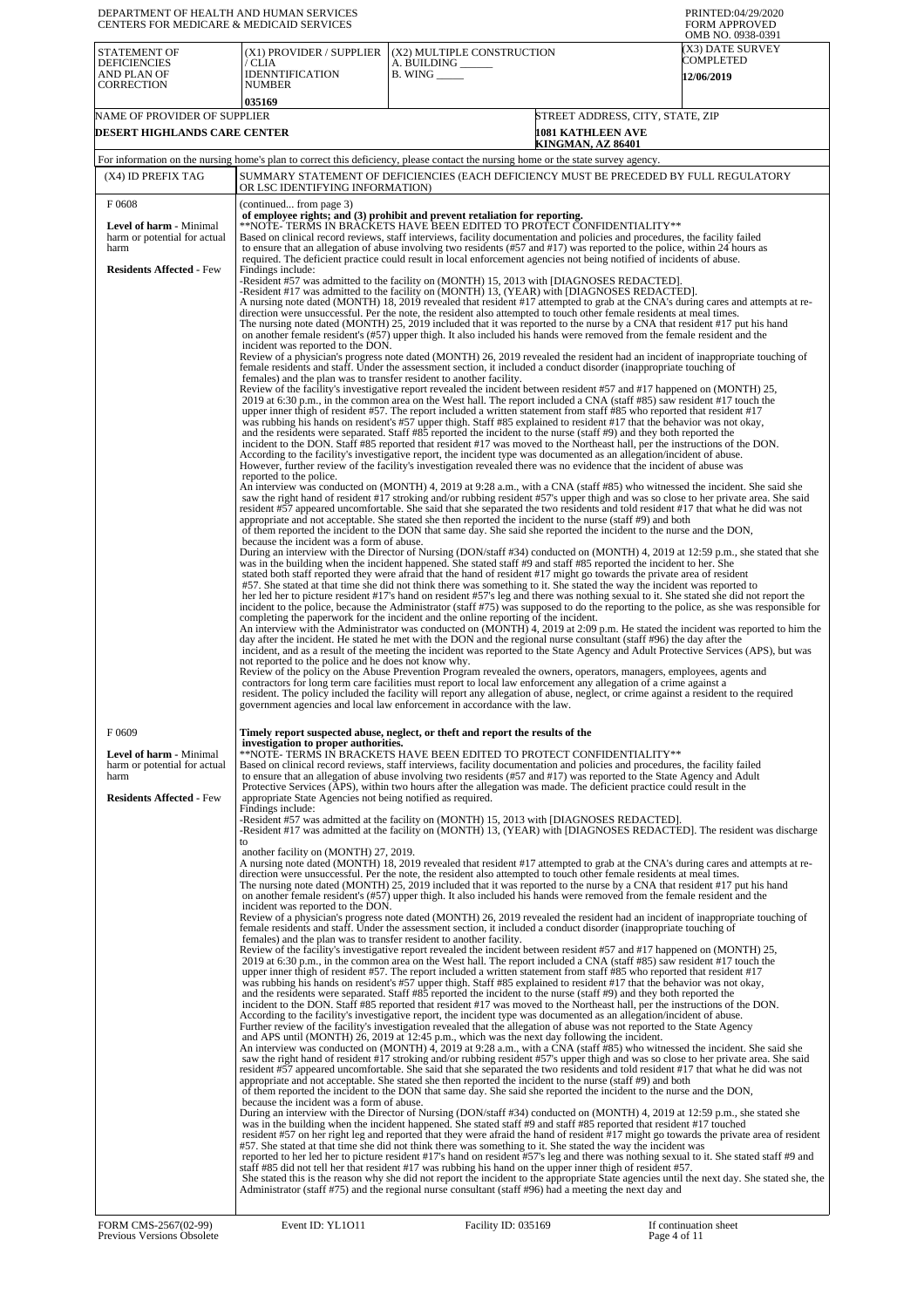| DEPARTMENT OF HEALTH AND HUMAN SERVICES<br>CENTERS FOR MEDICARE & MEDICAID SERVICES                |                                                                                                                                                                                                                                    |                                                                                                                                                                                                                                                                                                                                                                                                                                                                                                                                                                                                                                                                                                                                                                                                                                                                                                                                                                                                                                                                                                                                                                                                                                                                                                                                                                                                                                                                                                                                                                                                                                                                                                                                                                                                                                                                                                                                                                                                                                                                                                                                                                                                                                                                                                                                                                                                                                                                                                                                                                                                                                                                                                                                                                                                                                                                                                                                                                                                                                                                                                                                                                                                                                                                                                                                                                                                                                                                                                                                                                                                                                                                                                                                                                                                                                                                                                                                                                                                                                                                                                                                                                                                                                                                                                                                                                                                                                                                                                                                                                                                                                                                                                                                                                                                                                                                                                                                                                                                                       | PRINTED:04/29/2020<br><b>FORM APPROVED</b><br>OMB NO. 0938-0391 |
|----------------------------------------------------------------------------------------------------|------------------------------------------------------------------------------------------------------------------------------------------------------------------------------------------------------------------------------------|-----------------------------------------------------------------------------------------------------------------------------------------------------------------------------------------------------------------------------------------------------------------------------------------------------------------------------------------------------------------------------------------------------------------------------------------------------------------------------------------------------------------------------------------------------------------------------------------------------------------------------------------------------------------------------------------------------------------------------------------------------------------------------------------------------------------------------------------------------------------------------------------------------------------------------------------------------------------------------------------------------------------------------------------------------------------------------------------------------------------------------------------------------------------------------------------------------------------------------------------------------------------------------------------------------------------------------------------------------------------------------------------------------------------------------------------------------------------------------------------------------------------------------------------------------------------------------------------------------------------------------------------------------------------------------------------------------------------------------------------------------------------------------------------------------------------------------------------------------------------------------------------------------------------------------------------------------------------------------------------------------------------------------------------------------------------------------------------------------------------------------------------------------------------------------------------------------------------------------------------------------------------------------------------------------------------------------------------------------------------------------------------------------------------------------------------------------------------------------------------------------------------------------------------------------------------------------------------------------------------------------------------------------------------------------------------------------------------------------------------------------------------------------------------------------------------------------------------------------------------------------------------------------------------------------------------------------------------------------------------------------------------------------------------------------------------------------------------------------------------------------------------------------------------------------------------------------------------------------------------------------------------------------------------------------------------------------------------------------------------------------------------------------------------------------------------------------------------------------------------------------------------------------------------------------------------------------------------------------------------------------------------------------------------------------------------------------------------------------------------------------------------------------------------------------------------------------------------------------------------------------------------------------------------------------------------------------------------------------------------------------------------------------------------------------------------------------------------------------------------------------------------------------------------------------------------------------------------------------------------------------------------------------------------------------------------------------------------------------------------------------------------------------------------------------------------------------------------------------------------------------------------------------------------------------------------------------------------------------------------------------------------------------------------------------------------------------------------------------------------------------------------------------------------------------------------------------------------------------------------------------------------------------------------------------------------------------------------------------------------------------------------------|-----------------------------------------------------------------|
| <b>STATEMENT OF</b><br><b>DEFICIENCIES</b><br>AND PLAN OF<br><b>CORRECTION</b>                     | (X1) PROVIDER / SUPPLIER<br>/ CLIA<br><b>IDENNTIFICATION</b><br><b>NUMBER</b>                                                                                                                                                      | (X2) MULTIPLE CONSTRUCTION<br>A. BUILDING ______<br>$B.$ WING $\_\_\_\_\_\_\_\$                                                                                                                                                                                                                                                                                                                                                                                                                                                                                                                                                                                                                                                                                                                                                                                                                                                                                                                                                                                                                                                                                                                                                                                                                                                                                                                                                                                                                                                                                                                                                                                                                                                                                                                                                                                                                                                                                                                                                                                                                                                                                                                                                                                                                                                                                                                                                                                                                                                                                                                                                                                                                                                                                                                                                                                                                                                                                                                                                                                                                                                                                                                                                                                                                                                                                                                                                                                                                                                                                                                                                                                                                                                                                                                                                                                                                                                                                                                                                                                                                                                                                                                                                                                                                                                                                                                                                                                                                                                                                                                                                                                                                                                                                                                                                                                                                                                                                                                                       | X3) DATE SURVEY<br>COMPLETED<br><b>12/06/2019</b>               |
| NAME OF PROVIDER OF SUPPLIER                                                                       | 035169                                                                                                                                                                                                                             |                                                                                                                                                                                                                                                                                                                                                                                                                                                                                                                                                                                                                                                                                                                                                                                                                                                                                                                                                                                                                                                                                                                                                                                                                                                                                                                                                                                                                                                                                                                                                                                                                                                                                                                                                                                                                                                                                                                                                                                                                                                                                                                                                                                                                                                                                                                                                                                                                                                                                                                                                                                                                                                                                                                                                                                                                                                                                                                                                                                                                                                                                                                                                                                                                                                                                                                                                                                                                                                                                                                                                                                                                                                                                                                                                                                                                                                                                                                                                                                                                                                                                                                                                                                                                                                                                                                                                                                                                                                                                                                                                                                                                                                                                                                                                                                                                                                                                                                                                                                                                       | STREET ADDRESS, CITY, STATE, ZIP                                |
| DESERT HIGHLANDS CARE CENTER                                                                       |                                                                                                                                                                                                                                    | 1081 KATHLEEN AVE                                                                                                                                                                                                                                                                                                                                                                                                                                                                                                                                                                                                                                                                                                                                                                                                                                                                                                                                                                                                                                                                                                                                                                                                                                                                                                                                                                                                                                                                                                                                                                                                                                                                                                                                                                                                                                                                                                                                                                                                                                                                                                                                                                                                                                                                                                                                                                                                                                                                                                                                                                                                                                                                                                                                                                                                                                                                                                                                                                                                                                                                                                                                                                                                                                                                                                                                                                                                                                                                                                                                                                                                                                                                                                                                                                                                                                                                                                                                                                                                                                                                                                                                                                                                                                                                                                                                                                                                                                                                                                                                                                                                                                                                                                                                                                                                                                                                                                                                                                                                     |                                                                 |
|                                                                                                    |                                                                                                                                                                                                                                    | KINGMAN, AZ 86401<br>For information on the nursing home's plan to correct this deficiency, please contact the nursing home or the state survey agency.                                                                                                                                                                                                                                                                                                                                                                                                                                                                                                                                                                                                                                                                                                                                                                                                                                                                                                                                                                                                                                                                                                                                                                                                                                                                                                                                                                                                                                                                                                                                                                                                                                                                                                                                                                                                                                                                                                                                                                                                                                                                                                                                                                                                                                                                                                                                                                                                                                                                                                                                                                                                                                                                                                                                                                                                                                                                                                                                                                                                                                                                                                                                                                                                                                                                                                                                                                                                                                                                                                                                                                                                                                                                                                                                                                                                                                                                                                                                                                                                                                                                                                                                                                                                                                                                                                                                                                                                                                                                                                                                                                                                                                                                                                                                                                                                                                                               |                                                                 |
| (X4) ID PREFIX TAG                                                                                 |                                                                                                                                                                                                                                    | SUMMARY STATEMENT OF DEFICIENCIES (EACH DEFICIENCY MUST BE PRECEDED BY FULL REGULATORY                                                                                                                                                                                                                                                                                                                                                                                                                                                                                                                                                                                                                                                                                                                                                                                                                                                                                                                                                                                                                                                                                                                                                                                                                                                                                                                                                                                                                                                                                                                                                                                                                                                                                                                                                                                                                                                                                                                                                                                                                                                                                                                                                                                                                                                                                                                                                                                                                                                                                                                                                                                                                                                                                                                                                                                                                                                                                                                                                                                                                                                                                                                                                                                                                                                                                                                                                                                                                                                                                                                                                                                                                                                                                                                                                                                                                                                                                                                                                                                                                                                                                                                                                                                                                                                                                                                                                                                                                                                                                                                                                                                                                                                                                                                                                                                                                                                                                                                                |                                                                 |
| F0609                                                                                              | OR LSC IDENTIFYING INFORMATION)<br>(continued from page 4)                                                                                                                                                                         |                                                                                                                                                                                                                                                                                                                                                                                                                                                                                                                                                                                                                                                                                                                                                                                                                                                                                                                                                                                                                                                                                                                                                                                                                                                                                                                                                                                                                                                                                                                                                                                                                                                                                                                                                                                                                                                                                                                                                                                                                                                                                                                                                                                                                                                                                                                                                                                                                                                                                                                                                                                                                                                                                                                                                                                                                                                                                                                                                                                                                                                                                                                                                                                                                                                                                                                                                                                                                                                                                                                                                                                                                                                                                                                                                                                                                                                                                                                                                                                                                                                                                                                                                                                                                                                                                                                                                                                                                                                                                                                                                                                                                                                                                                                                                                                                                                                                                                                                                                                                                       |                                                                 |
| Level of harm - Minimal<br>harm or potential for actual<br>harm<br><b>Residents Affected - Few</b> |                                                                                                                                                                                                                                    | discussed the incident and decided that the incident had to be reported to the State agency and APS.<br>An interview with the Administrator was conducted on (MONTH) 4, 2019 at 2:09 p.m. He stated the incident was reported to him the<br>following day of the incident. He stated he met with the DON and the regional nurse consultant the following day of the incident, and<br>as a result the incident was reported to the State Agency and APS. He stated that he did not know why there<br>was a delay in the reporting the incident to the State Agency and APS.<br>Review of the Abuse Prevention Program policy revealed that any person(s) observing, or having reason to suspect resident<br>abuse, neglect, mistreatment exploitation or misappropriation of resident property, is to report the concern to either<br>their supervisor or the charge nurse immediately. If an allegation or suspected incident of abuse, neglect, mistreatment or<br>misappropriation of resident property occurs, the Administrator or designee will report to the State Agency, Adult<br>Protective Services (APS), and Police (if an injury or crime is involved). Per the policy, the Administrator or Director of Nursing<br>shall report allegations of abuse to the State Agency immediately, but not later than two hours after the<br>allegation is made. The policy also included the facility will report any allegation of abuse, neglect, or crime against a<br>resident to required government agencies and local law enforcement in accordance with the law.                                                                                                                                                                                                                                                                                                                                                                                                                                                                                                                                                                                                                                                                                                                                                                                                                                                                                                                                                                                                                                                                                                                                                                                                                                                                                                                                                                                                                                                                                                                                                                                                                                                                                                                                                                                                                                                                                                                                                                                                                                                                                                                                                                                                                                                                                                                                                                                                                                                                                                                                                                                                                                                                                                                                                                                                                                                                                                                                                                                                                                                                                                                                                                                                                                                                                                                                                                                                                                            |                                                                 |
| F0610<br><b>Level of harm - Minimal</b><br>harm or potential for actual<br>harm                    | Respond appropriately to all alleged violations.                                                                                                                                                                                   | **NOTE- TERMS IN BRACKETS HAVE BEEN EDITED TO PROTECT CONFIDENTIALITY**<br>Based on clinical record reviews, facility documentation, staff interviews and policy and procedures, the facility failed to ensure that<br>an allegation of abuse was thoroughly investigated involving two residents (#17 and #57). The deficient<br>practice could result in abuse not being addressed and investigated.                                                                                                                                                                                                                                                                                                                                                                                                                                                                                                                                                                                                                                                                                                                                                                                                                                                                                                                                                                                                                                                                                                                                                                                                                                                                                                                                                                                                                                                                                                                                                                                                                                                                                                                                                                                                                                                                                                                                                                                                                                                                                                                                                                                                                                                                                                                                                                                                                                                                                                                                                                                                                                                                                                                                                                                                                                                                                                                                                                                                                                                                                                                                                                                                                                                                                                                                                                                                                                                                                                                                                                                                                                                                                                                                                                                                                                                                                                                                                                                                                                                                                                                                                                                                                                                                                                                                                                                                                                                                                                                                                                                                                |                                                                 |
| <b>Residents Affected - Few</b>                                                                    | Findings include:<br>incident was reported to the DON.<br>females) and the plan was to transfer resident to another facility.<br>because the incident was a form of abuse.<br>he does not have any documentation of the interview. | -Resident #57 was admitted to the facility on (MONTH) 15, 2013 with [DIAGNOSES REDACTED].<br>-Resident #17 was admitted to the facility on (MONTH) 13, (YEAR) with [DIAGNOSES REDACTED].<br>A nursing note dated (MONTH) 18, 2019 revealed that resident #17 attempted to grab at the CNA's during cares and attempts at re-<br>direction were unsuccessful. Per the note, the resident also attempted to touch other female residents at meal times.<br>The nursing note dated (MONTH) 25, 2019 included that it was reported to the nurse by a CNA that resident #17 put his hand<br>on another female resident's (#57) upper thigh. It also included his hands were removed from the female resident and the<br>Review of a physician's progress note dated (MONTH) 26, 2019 revealed the resident had an incident of inappropriate touching of<br>female residents and staff. Under the assessment section, it included a conduct disorder (inappropriate touching of<br>Review of the facility's investigative report revealed the incident between resident #57 and #17 happened on (MONTH) 25,<br>2019 at 6:30 p.m., in the common area on the West hall. The report included a CNA (staff #85) saw resident #17 touch the<br>upper inner thigh of resident #57. The report included a written statement from staff #85 who reported that resident #17<br>was rubbing his hands on resident's #57 upper thigh. Staff #85 explained to resident #17 that the behavior was not okay,<br>and the residents were separated. Staff #85 reported the incident to the nurse (staff #9) and they both reported the<br>incident to the DON. Staff #85 reported that resident #17 was moved to the Northeast hall, per the instructions of the DON.<br>According to the facility's investigative report, the incident type was documented as an allegation/incident of abuse.<br>However, further review of the facility's investigation revealed that the allegation of abuse was not thoroughly<br>investigated, as the report did not include any interviews with residents and other staff who may have knowledge of the<br>incident. The report also did not include if the facility substantiated abuse or not.<br>An interview was conducted on (MONTH) 4, 2019 at 9:28 a.m., with a CNA (staff #85) who witnessed the incident. She said she<br>saw the right hand of resident #17 stroking and/or rubbing resident #57's upper thigh and was so close to her private area. She said<br>resident #57 appeared uncomfortable. She said that she separated the two residents and told resident #17 that what he did was not<br>appropriate and not acceptable. She stated she then reported the incident to the nurse (staff #9) and both<br>of them reported the incident to the DON that same day. She said she reported the incident to the nurse and the DON,<br>During an interview with the Director of Nursing (DON/staff #34) conducted on (MONTH) 4, 2019 at 12:59 p.m., she stated that she<br>was in the building when the incident happened. She stated she was at the nurse's station when staff #9 and staff #85<br>reported that resident #17 touched resident #57 on her right leg. She stated both staff reported they were afraid that the<br>hand of resident #17 might go towards the private area of resident #57. She stated at that time she did not think there was something<br>to it. She stated the way the incident was reported to her led her to picture resident #17's hand on resident<br>#57's leg and there was nothing sexual to it. She stated staff #9 and staff #85 did not tell her that resident #17 was<br>rubbing his hand on the upper inner thigh of resident #57. She stated she conducted interviews with multiple staff after<br>the incident, but no staff could recall whether there were other similar incidents in the past between the residents<br>involved. However, she stated she does not have any documentation of these interviews.<br>An interview with the Administrator (staff #75) was conducted on (MONTH) 4, 2019 at 2:09 p.m. He stated the incident was<br>reported to him the following day. He stated that he interviewed resident #17, who denied touching resident #57, however,<br>Review of the Abuse Prevention Program policy revealed that if an incident occurs, or there is any allegation that an<br>incident might have occurred of abuse, neglect, mistreatment, exploitation or misappropriation of resident property, the<br>Administrator or designee will investigate. The facility must have evidence that all alleged violations are thoroughly<br>investigated and the results of all investigations must be reported to the Administrator of his designated representative<br>and to other officials in accordance with State law (including to the State survey and certification agency within 5<br>working days of the incident) and if the alleged violation is verified appropriate corrective action must be taken. |                                                                 |
| F0622<br>Level of harm - Minimal<br>harm or potential for actual<br>harm                           | discharged.                                                                                                                                                                                                                        | Not transfer or discharge a resident without an adequate reason; and must provide<br>documentation and convey specific information when a resident is transferred or<br>**NOTE- TERMS IN BRACKETS HAVE BEEN EDITED TO PROTECT CONFIDENTIALITY**<br>Based on closed clinical record review, staff interviews, and review of policy and procedures, the facility failed to ensure one sampled                                                                                                                                                                                                                                                                                                                                                                                                                                                                                                                                                                                                                                                                                                                                                                                                                                                                                                                                                                                                                                                                                                                                                                                                                                                                                                                                                                                                                                                                                                                                                                                                                                                                                                                                                                                                                                                                                                                                                                                                                                                                                                                                                                                                                                                                                                                                                                                                                                                                                                                                                                                                                                                                                                                                                                                                                                                                                                                                                                                                                                                                                                                                                                                                                                                                                                                                                                                                                                                                                                                                                                                                                                                                                                                                                                                                                                                                                                                                                                                                                                                                                                                                                                                                                                                                                                                                                                                                                                                                                                                                                                                                                           |                                                                 |
| <b>Residents Affected - Few</b>                                                                    | care.<br>Findings include:                                                                                                                                                                                                         | resident's (#83) clinical record contained the transfer information which was conveyed to the receiving<br>provider when transferred to the hospital. The deficient practice could result in an unsafe and ineffective transition of<br>Resident #83 was admitted to the facility on [DATE], with acute pancreatitis, [MEDICAL CONDITION] and high blood pressure.<br>Review of the clinical record revealed the resident was discharged to the hospital on [DATE], due to continued nausea and                                                                                                                                                                                                                                                                                                                                                                                                                                                                                                                                                                                                                                                                                                                                                                                                                                                                                                                                                                                                                                                                                                                                                                                                                                                                                                                                                                                                                                                                                                                                                                                                                                                                                                                                                                                                                                                                                                                                                                                                                                                                                                                                                                                                                                                                                                                                                                                                                                                                                                                                                                                                                                                                                                                                                                                                                                                                                                                                                                                                                                                                                                                                                                                                                                                                                                                                                                                                                                                                                                                                                                                                                                                                                                                                                                                                                                                                                                                                                                                                                                                                                                                                                                                                                                                                                                                                                                                                                                                                                                                       |                                                                 |
|                                                                                                    | vomiting.<br>$10/7/19$ .                                                                                                                                                                                                           | Further review of the clinical record revealed there was no documentation of the information which was conveyed to the<br>receiving provider when transferred to the hospital, such as reason for transfer, special instructions or precautions<br>regarding the resident's care, medications, treatments, diagnoses, allergies [REDACTED].<br>During an interview with a Registered Nurse (staff #3) on 12/5/19 at 12:35 p.m., she stated that transfer forms are filled<br>out and are sent to the hospital with the resident, but no copies are kept. She reviewed the clinical record for resident<br>#83 and was unable to find documentation of the information which was sent to the receiving hospital.<br>During an interview with the Director of Nursing on 12/5/19 at 1:00 p.m., she stated her expectation is for the nurses to<br>fill out the transfer paperwork and put copies in the resident's chart. She confirmed there was no documentation in the<br>clinical record of the transfer information, which was provided to the hospital when the resident was transferred on<br>Review of the policy regarding Medical Records revealed the facility will maintain clinical medical records on all residents in<br>accordance with accepted professional standards, policies and in accordance with standards set by the American Medical<br>Records Association and State and Federal regulations. Per the policy, medical records are started and maintained on each                                                                                                                                                                                                                                                                                                                                                                                                                                                                                                                                                                                                                                                                                                                                                                                                                                                                                                                                                                                                                                                                                                                                                                                                                                                                                                                                                                                                                                                                                                                                                                                                                                                                                                                                                                                                                                                                                                                                                                                                                                                                                                                                                                                                                                                                                                                                                                                                                                                                                                                                                                                                                                                                                                                                                                                                                                                                                                                                                                                                                                                                                                                                                                                                                                                                                                                                                                                                                                                                                                                             |                                                                 |
| FORM CMS-2567(02-99)<br>Previous Versions Obsolete                                                 | Event ID: YL1011                                                                                                                                                                                                                   | Facility ID: 035169                                                                                                                                                                                                                                                                                                                                                                                                                                                                                                                                                                                                                                                                                                                                                                                                                                                                                                                                                                                                                                                                                                                                                                                                                                                                                                                                                                                                                                                                                                                                                                                                                                                                                                                                                                                                                                                                                                                                                                                                                                                                                                                                                                                                                                                                                                                                                                                                                                                                                                                                                                                                                                                                                                                                                                                                                                                                                                                                                                                                                                                                                                                                                                                                                                                                                                                                                                                                                                                                                                                                                                                                                                                                                                                                                                                                                                                                                                                                                                                                                                                                                                                                                                                                                                                                                                                                                                                                                                                                                                                                                                                                                                                                                                                                                                                                                                                                                                                                                                                                   | If continuation sheet<br>Page 5 of 11                           |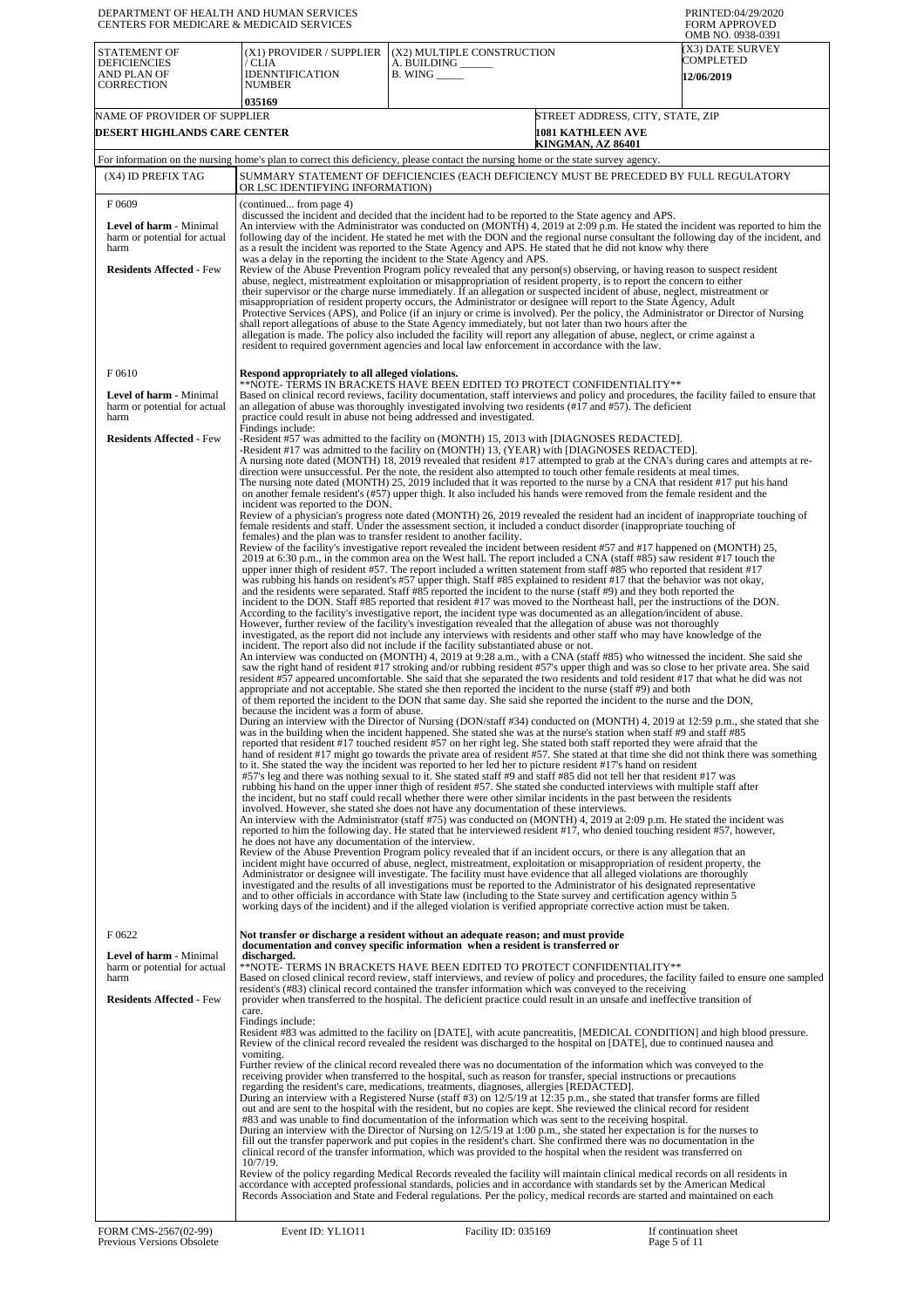| STATEMENT OF<br>(X1) PROVIDER / SUPPLIER<br>(X2) MULTIPLE CONSTRUCTION<br><b>DEFICIENCIES</b><br>A. BUILDING _____<br>/ CLIA<br>AND PLAN OF<br><b>IDENNTIFICATION</b><br>$B.$ WING $\_\_\_\_\_\_\$<br>12/06/2019<br>CORRECTION<br>NUMBER<br>035169<br>NAME OF PROVIDER OF SUPPLIER<br>STREET ADDRESS, CITY, STATE, ZIP<br>DESERT HIGHLANDS CARE CENTER<br><b>1081 KATHLEEN AVE</b><br>KINGMAN, AZ 86401<br>For information on the nursing home's plan to correct this deficiency, please contact the nursing home or the state survey agency.<br>(X4) ID PREFIX TAG<br>SUMMARY STATEMENT OF DEFICIENCIES (EACH DEFICIENCY MUST BE PRECEDED BY FULL REGULATORY<br>OR LSC IDENTIFYING INFORMATION)<br>F0622<br>(continued from page 5)<br>resident from the time of admission to the time of discharge or death. The policy also included that medical records of<br>residents who are transferred will contain the following: date of transfer, reason for transfer, condition on transfer,<br><b>Level of harm - Minimal</b><br>destination upon transfer and method of transfer.<br>harm or potential for actual<br>harm<br><b>Residents Affected - Few</b><br>F0656<br>Develop and implement a complete care plan that meets all the resident's needs, with | OMB NO. 0938-0391<br>(X3) DATE SURVEY<br>COMPLETED |
|---------------------------------------------------------------------------------------------------------------------------------------------------------------------------------------------------------------------------------------------------------------------------------------------------------------------------------------------------------------------------------------------------------------------------------------------------------------------------------------------------------------------------------------------------------------------------------------------------------------------------------------------------------------------------------------------------------------------------------------------------------------------------------------------------------------------------------------------------------------------------------------------------------------------------------------------------------------------------------------------------------------------------------------------------------------------------------------------------------------------------------------------------------------------------------------------------------------------------------------------------------------|----------------------------------------------------|
|                                                                                                                                                                                                                                                                                                                                                                                                                                                                                                                                                                                                                                                                                                                                                                                                                                                                                                                                                                                                                                                                                                                                                                                                                                                               |                                                    |
|                                                                                                                                                                                                                                                                                                                                                                                                                                                                                                                                                                                                                                                                                                                                                                                                                                                                                                                                                                                                                                                                                                                                                                                                                                                               |                                                    |
|                                                                                                                                                                                                                                                                                                                                                                                                                                                                                                                                                                                                                                                                                                                                                                                                                                                                                                                                                                                                                                                                                                                                                                                                                                                               |                                                    |
|                                                                                                                                                                                                                                                                                                                                                                                                                                                                                                                                                                                                                                                                                                                                                                                                                                                                                                                                                                                                                                                                                                                                                                                                                                                               |                                                    |
|                                                                                                                                                                                                                                                                                                                                                                                                                                                                                                                                                                                                                                                                                                                                                                                                                                                                                                                                                                                                                                                                                                                                                                                                                                                               |                                                    |
|                                                                                                                                                                                                                                                                                                                                                                                                                                                                                                                                                                                                                                                                                                                                                                                                                                                                                                                                                                                                                                                                                                                                                                                                                                                               |                                                    |
|                                                                                                                                                                                                                                                                                                                                                                                                                                                                                                                                                                                                                                                                                                                                                                                                                                                                                                                                                                                                                                                                                                                                                                                                                                                               |                                                    |
|                                                                                                                                                                                                                                                                                                                                                                                                                                                                                                                                                                                                                                                                                                                                                                                                                                                                                                                                                                                                                                                                                                                                                                                                                                                               |                                                    |
| timetables and actions that can be measured.<br>**NOTE- TERMS IN BRACKETS HAVE BEEN EDITED TO PROTECT CONFIDENTIALITY**<br><b>Level of harm - Minimal</b><br>Based on clinical record reviews, resident and staff interviews and policies and procedures, the facility failed to ensure<br>harm or potential for actual<br>that comprehensive care plans were developed for five residents (#8, #54, #55, #69 and #32). The deficient practice could<br>harm                                                                                                                                                                                                                                                                                                                                                                                                                                                                                                                                                                                                                                                                                                                                                                                                  |                                                    |
| result in resident's needs not being met and a lack of services being provided.<br>Findings include:<br><b>Residents Affected - Some</b><br>-Resident #54 was readmitted to the facility on (MONTH) 21, (YEAR), with [DIAGNOSES REDACTED].<br>The physician recapitulation of orders for (MONTH) 2019 included an order for [REDACTED].                                                                                                                                                                                                                                                                                                                                                                                                                                                                                                                                                                                                                                                                                                                                                                                                                                                                                                                       |                                                    |
| The physician recapitulation of orders for (MONTH) 2019 included an order for [REDACTED].<br>A hospice admission note dated (MONTH) 28, 2019 included the resident had a terminal prognosis of [MEDICAL CONDITION]<br>disease, had disabling dyspnea at rest, was poorly or unresponsive to [MEDICATION NAME][MEDICATION NAME] resulting in<br>decreased functional capacity, and was hypoxic at rest on room air or was hypercapnic. Per the note, the resident was<br>oxygen dependent at 3 LPM and was bedbound and has declined.                                                                                                                                                                                                                                                                                                                                                                                                                                                                                                                                                                                                                                                                                                                          |                                                    |
| The physician recapitulation of orders for (MONTH) 2019 revealed an order for [REDACTED].<br>Review of the significant change MDS (Minimum Data Set) assessment dated (MONTH) 7, 2019, included a BIMS (Brief Interview<br>for Mental Status) score of 7, indicating the resident had severe cognitive impairment. The MDS also included the resident<br>had shortness of breath or trouble breathing when lying flat and was receiving hospice services, however oxygen therapy was not<br>coded.                                                                                                                                                                                                                                                                                                                                                                                                                                                                                                                                                                                                                                                                                                                                                            |                                                    |
| Despite documentation that the resident was under hospice services and was on oxygen, the clinical record revealed no<br>evidence that comprehensive care plans were developed to address the resident's hospice and oxygen needs.<br>During observations conducted on (MONTH) 2, 2019 at 12:43 p.m., (MONTH) 3, 2019 at 8:19 a.m., (MONTH) 4, 2019 at 8:24 a.m.<br>and (MONTH) 5 at 8:10 a.m., the resident was observed to be on oxygen, via nasal cannula.<br>An interview with a certified nursing assistant (CNA/staff #66) was conducted on (MONTH) 5, 2019 at 10:31 a.m. She stated<br>the resident was alert and oriented to self, does not always know what's going on around her, was recently placed on                                                                                                                                                                                                                                                                                                                                                                                                                                                                                                                                            |                                                    |
| hospice services and the resident is on oxygen all of the time.<br>During an interview conducted on (MONTH) 5, 2019 at 11:06 a.m., resident #54 said that she has to have oxygen on at all<br>times.                                                                                                                                                                                                                                                                                                                                                                                                                                                                                                                                                                                                                                                                                                                                                                                                                                                                                                                                                                                                                                                          |                                                    |
| An interview with a licensed practical nurse (LPN/staff #12) was conducted on (MONTH) 5, 2019 at 11:08 a.m. Staff #12 stated the<br>resident currently is under hospice services and is on continuous oxygen at 4 LPM, via nasal cannula.<br>In an interview with a registered nurse (RN/staff #3) conducted on (MONTH) 5, 2019 at 1:12 p.m., she stated the MDS<br>coordinator develops the comprehensive care plan based on the assessment conducted and will revise the care plan as<br>appropriate to reflect the resident's needs. She stated if the MDS coordinator missed an area that needed to be addressed,<br>the nurses can revise care plans as needed. At this time, the clinical record was reviewed with staff #3, who stated that<br>the comprehensive care plans for resident #54 did not address the resident's needs related to hospice services and oxygen                                                                                                                                                                                                                                                                                                                                                                               |                                                    |
| use.<br>An interview with the MDS coordinators (staff #31 and #82) was conducted on (MONTH) 5, 2019 at 1:38 p.m. Both stated they<br>are responsible for creating and revising the care plan based on the assessment they conducted. Staff #31 stated the care<br>plan is not necessarily developed or revised specific to the current identified issue when the area is already on another<br>area of the care plan. Staff #82 stated there is no point in developing a care plan specific to hospice and/or the use of<br>oxygen for resident #54, if the services are already being provided to the resident.<br>In an interview with a LPN (staff #9) conducted on (MONTH) 6, 2019 at 8:41 a.m., she stated the facility conducts care plan                                                                                                                                                                                                                                                                                                                                                                                                                                                                                                               |                                                    |
| meetings where areas of concerns/needs are identified, and should be included in the resident's care plan. Staff #3 joined<br>the interview and stated that the baseline care plan is developed by the admitting nurse within 48 hours of admission and<br>the MDS staff develops the comprehensive care plan. Staff $#3$ stated the nurses can revise and add to the care plan any time if new<br>needs are identified.<br>During an interview with the Director of Nursing (DON/staff #34) conducted on (MONTH) 6, 2019 at 8:46 a.m., she stated that                                                                                                                                                                                                                                                                                                                                                                                                                                                                                                                                                                                                                                                                                                       |                                                    |
| care plans are developed by the MDS staff, and the nurses can add to it as the need arise. She stated it is her expectation that residents<br>on oxygen must be care planned and there should be something in the care plan that would indicate the<br>resident was on hospice services.<br>-Resident #8 was admitted to the facility on (MONTH) 3, 2019, with [DIAGNOSES REDACTED].                                                                                                                                                                                                                                                                                                                                                                                                                                                                                                                                                                                                                                                                                                                                                                                                                                                                          |                                                    |
| Review of a quarterly MDS assessment dated (MONTH) 29, 2019 revealed that resident #8 had a Brief Interview for Mental<br>Status (BIMS) score of 15, which indicated intact cognition.<br>Review of a facility form signed by resident #8 and a witness on (MONTH) 31, 2019 revealed the resident wanted<br>cardiopulmonary resuscitation (CPR) to be started if her heart and breathing stopped.                                                                                                                                                                                                                                                                                                                                                                                                                                                                                                                                                                                                                                                                                                                                                                                                                                                             |                                                    |
| A social services progress note dated (MONTH) 30, 2019 revealed that the resident was a Full Code status.<br>However, review of the resident's current comprehensive care plans revealed there was no care plan developed regarding the<br>resident's choice to receive CPR/Full Code status, nor any interventions that addressed this issue.<br>An interview was conducted with the DON (staff #34) on (MONTH) 5, 2019 at 1:54 p.m. She stated that the resident's code                                                                                                                                                                                                                                                                                                                                                                                                                                                                                                                                                                                                                                                                                                                                                                                     |                                                    |
| status should be addressed in the comprehensive care plan.<br>Review of the facility policy on Advance Directives revealed that the attending physician will provide information to the<br>resident and legal representative regarding the resident's health status, treatment options and expected outcomes during<br>the development of the initial comprehensive assessment and care plan. The policy included that the plan of care for each<br>resident will be consistent with his or her documented treatment preferences and/or advance directive.                                                                                                                                                                                                                                                                                                                                                                                                                                                                                                                                                                                                                                                                                                    |                                                    |
| -Resident #32 was admitted to the facility on (MONTH) 18, (YEAR), with [DIAGNOSES REDACTED].<br>Review of the physician's orders revealed an order dated (MONTH) 15, 2019 for oxygen via nasal cannula to keep oxygen<br>saturations over 89%.<br>Review of the monthly summary dated (MONTH) 2, 2019 revealed the resident was receiving oxygen at 2 liters per minute.                                                                                                                                                                                                                                                                                                                                                                                                                                                                                                                                                                                                                                                                                                                                                                                                                                                                                      |                                                    |
| Review of the (MONTH) 2019 Treatment Administration Record (TAR) revealed documentation that the resident was receiving<br>oxygen at 2 liters per minute continuously to keep oxygen saturations above 89%.<br>Review of the physician recapitulation orders for (MONTH) 2019 revealed an order for [REDACTED].<br>A provider note dated (MONTH) 2, 2019 revealed the resident had [MEDICAL CONDITION] and [MEDICAL CONDITION], and                                                                                                                                                                                                                                                                                                                                                                                                                                                                                                                                                                                                                                                                                                                                                                                                                           |                                                    |
| was to<br>receive oxygen via nasal cannula to maintain oxygen saturations above 89%.<br>Review of the (MONTH) 2019 TAR revealed documentation that the resident was receiving continuous oxygen at 2 liters per<br>minute to keep her oxygen saturations above 89%.                                                                                                                                                                                                                                                                                                                                                                                                                                                                                                                                                                                                                                                                                                                                                                                                                                                                                                                                                                                           |                                                    |
| However, review of the current comprehensive care plans for resident #32 revealed there was no care plan which had been<br>developed that addressed the resident's respiratory and oxygen needs.<br>An observation of resident #32 was conducted on (MONTH) 4, 2019 at 2:08 p.m., and the resident had oxygen in place at 2<br>liters per minute via nasal cannula.                                                                                                                                                                                                                                                                                                                                                                                                                                                                                                                                                                                                                                                                                                                                                                                                                                                                                           |                                                    |
| An interview was conducted with a LPN (staff #12) on (MONTH) 5, 2019 at 9:38 a.m. She stated that resident #32 should have a care<br>plan for oxygen use, so staff know what her needs are.<br>An interview was conducted with the DON (staff #34) on (MONTH) 5, 2019 at 10:24 a.m. She stated there should be an active<br>care plan for resident #32 addressing oxygen use.                                                                                                                                                                                                                                                                                                                                                                                                                                                                                                                                                                                                                                                                                                                                                                                                                                                                                 |                                                    |
| Review of the Oxygen Administration policy revealed the purpose of this procedure is to provide guidelines for safe oxygen<br>administration and to review the resident's care plan to assess for any special needs of the resident.<br>Review of the policy for respiratory therapy revealed the purpose of this procedure is to guide prevention of infection<br>associated with respiratory therapy tasks and equipment among residents and staff. The policy included to review the                                                                                                                                                                                                                                                                                                                                                                                                                                                                                                                                                                                                                                                                                                                                                                       |                                                    |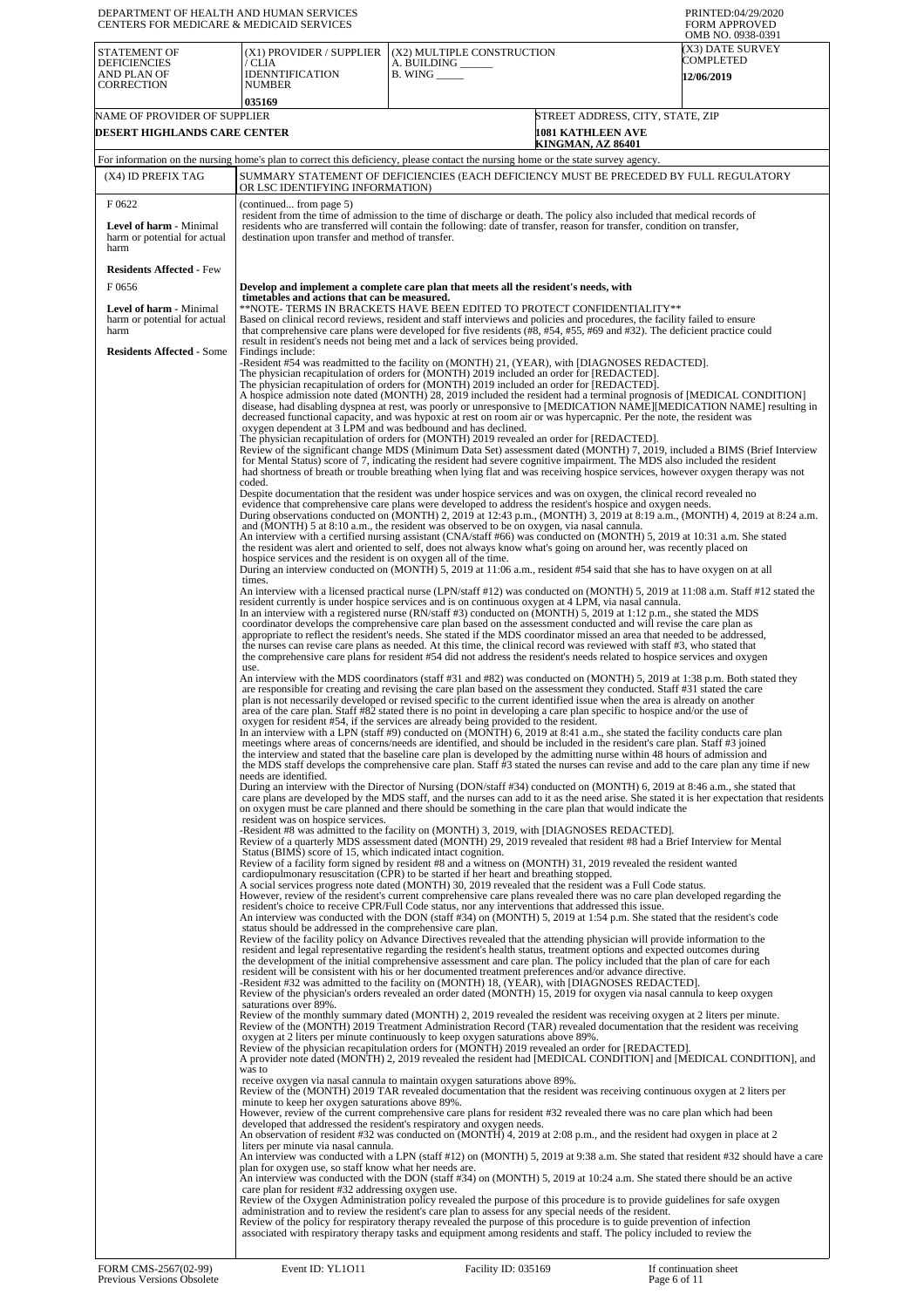| DEPARTMENT OF HEALTH AND HUMAN SERVICES<br><b>CENTERS FOR MEDICARE &amp; MEDICAID SERVICES</b> |                                                                                                                                                                                                                                                                                                                                                                          |                                                                                                                                                                                                                                                                                                                                                                                                                                                                                                                                                                                                                                                                                                                                                                                                                                                                                                                                                                                                                                                                                                                                                                                                                                                                                                                                                                                                                                                                                                                                                                                                                                                                                                                                                                                                                                                                                                                                                                                                                                                                                                                                                                                                                                                                                                                                                                                                                                                                                                                                                                                                                                                                                                                                                                                                                                                                                                                                                                                                                                                                                                                                                                                                                                                                                                                                                                                                                                                                                                                                                                                                                                                                                                                                                                                                                                                                                                                                                                                                                                                                                                                                                                                                                                                                                                                                                                                                                                                                                                                                                                                                                                                                                                                                                                                                                                       | PRINTED:04/29/2020<br>FORM APPROVED<br>OMB NO. 0938-0391                                                                                                                                                                                                                                                                                                                            |
|------------------------------------------------------------------------------------------------|--------------------------------------------------------------------------------------------------------------------------------------------------------------------------------------------------------------------------------------------------------------------------------------------------------------------------------------------------------------------------|---------------------------------------------------------------------------------------------------------------------------------------------------------------------------------------------------------------------------------------------------------------------------------------------------------------------------------------------------------------------------------------------------------------------------------------------------------------------------------------------------------------------------------------------------------------------------------------------------------------------------------------------------------------------------------------------------------------------------------------------------------------------------------------------------------------------------------------------------------------------------------------------------------------------------------------------------------------------------------------------------------------------------------------------------------------------------------------------------------------------------------------------------------------------------------------------------------------------------------------------------------------------------------------------------------------------------------------------------------------------------------------------------------------------------------------------------------------------------------------------------------------------------------------------------------------------------------------------------------------------------------------------------------------------------------------------------------------------------------------------------------------------------------------------------------------------------------------------------------------------------------------------------------------------------------------------------------------------------------------------------------------------------------------------------------------------------------------------------------------------------------------------------------------------------------------------------------------------------------------------------------------------------------------------------------------------------------------------------------------------------------------------------------------------------------------------------------------------------------------------------------------------------------------------------------------------------------------------------------------------------------------------------------------------------------------------------------------------------------------------------------------------------------------------------------------------------------------------------------------------------------------------------------------------------------------------------------------------------------------------------------------------------------------------------------------------------------------------------------------------------------------------------------------------------------------------------------------------------------------------------------------------------------------------------------------------------------------------------------------------------------------------------------------------------------------------------------------------------------------------------------------------------------------------------------------------------------------------------------------------------------------------------------------------------------------------------------------------------------------------------------------------------------------------------------------------------------------------------------------------------------------------------------------------------------------------------------------------------------------------------------------------------------------------------------------------------------------------------------------------------------------------------------------------------------------------------------------------------------------------------------------------------------------------------------------------------------------------------------------------------------------------------------------------------------------------------------------------------------------------------------------------------------------------------------------------------------------------------------------------------------------------------------------------------------------------------------------------------------------------------------------------------------------------------------------------------------------|-------------------------------------------------------------------------------------------------------------------------------------------------------------------------------------------------------------------------------------------------------------------------------------------------------------------------------------------------------------------------------------|
| <b>STATEMENT OF</b><br><b>DEFICIENCIES</b><br>AND PLAN OF<br><b>CORRECTION</b>                 | (X1) PROVIDER / SUPPLIER<br>/ CLIA<br><b>IDENNTIFICATION</b><br><b>NUMBER</b><br>035169                                                                                                                                                                                                                                                                                  | (X2) MULTIPLE CONSTRUCTION<br>A. BUILDING _<br>$B.$ WING $\_\_\_\_\_\_\$                                                                                                                                                                                                                                                                                                                                                                                                                                                                                                                                                                                                                                                                                                                                                                                                                                                                                                                                                                                                                                                                                                                                                                                                                                                                                                                                                                                                                                                                                                                                                                                                                                                                                                                                                                                                                                                                                                                                                                                                                                                                                                                                                                                                                                                                                                                                                                                                                                                                                                                                                                                                                                                                                                                                                                                                                                                                                                                                                                                                                                                                                                                                                                                                                                                                                                                                                                                                                                                                                                                                                                                                                                                                                                                                                                                                                                                                                                                                                                                                                                                                                                                                                                                                                                                                                                                                                                                                                                                                                                                                                                                                                                                                                                                                                              | (X3) DATE SURVEY<br>COMPLETED<br><b>12/06/2019</b>                                                                                                                                                                                                                                                                                                                                  |
| NAME OF PROVIDER OF SUPPLIER<br>DESERT HIGHLANDS CARE CENTER                                   |                                                                                                                                                                                                                                                                                                                                                                          | 1081 KATHLEEN AVE                                                                                                                                                                                                                                                                                                                                                                                                                                                                                                                                                                                                                                                                                                                                                                                                                                                                                                                                                                                                                                                                                                                                                                                                                                                                                                                                                                                                                                                                                                                                                                                                                                                                                                                                                                                                                                                                                                                                                                                                                                                                                                                                                                                                                                                                                                                                                                                                                                                                                                                                                                                                                                                                                                                                                                                                                                                                                                                                                                                                                                                                                                                                                                                                                                                                                                                                                                                                                                                                                                                                                                                                                                                                                                                                                                                                                                                                                                                                                                                                                                                                                                                                                                                                                                                                                                                                                                                                                                                                                                                                                                                                                                                                                                                                                                                                                     | STREET ADDRESS, CITY, STATE, ZIP                                                                                                                                                                                                                                                                                                                                                    |
|                                                                                                |                                                                                                                                                                                                                                                                                                                                                                          | <b>KINGMAN, AZ 86401</b>                                                                                                                                                                                                                                                                                                                                                                                                                                                                                                                                                                                                                                                                                                                                                                                                                                                                                                                                                                                                                                                                                                                                                                                                                                                                                                                                                                                                                                                                                                                                                                                                                                                                                                                                                                                                                                                                                                                                                                                                                                                                                                                                                                                                                                                                                                                                                                                                                                                                                                                                                                                                                                                                                                                                                                                                                                                                                                                                                                                                                                                                                                                                                                                                                                                                                                                                                                                                                                                                                                                                                                                                                                                                                                                                                                                                                                                                                                                                                                                                                                                                                                                                                                                                                                                                                                                                                                                                                                                                                                                                                                                                                                                                                                                                                                                                              |                                                                                                                                                                                                                                                                                                                                                                                     |
| (X4) ID PREFIX TAG                                                                             |                                                                                                                                                                                                                                                                                                                                                                          | For information on the nursing home's plan to correct this deficiency, please contact the nursing home or the state survey agency.<br>SUMMARY STATEMENT OF DEFICIENCIES (EACH DEFICIENCY MUST BE PRECEDED BY FULL REGULATORY                                                                                                                                                                                                                                                                                                                                                                                                                                                                                                                                                                                                                                                                                                                                                                                                                                                                                                                                                                                                                                                                                                                                                                                                                                                                                                                                                                                                                                                                                                                                                                                                                                                                                                                                                                                                                                                                                                                                                                                                                                                                                                                                                                                                                                                                                                                                                                                                                                                                                                                                                                                                                                                                                                                                                                                                                                                                                                                                                                                                                                                                                                                                                                                                                                                                                                                                                                                                                                                                                                                                                                                                                                                                                                                                                                                                                                                                                                                                                                                                                                                                                                                                                                                                                                                                                                                                                                                                                                                                                                                                                                                                          |                                                                                                                                                                                                                                                                                                                                                                                     |
|                                                                                                | OR LSC IDENTIFYING INFORMATION)                                                                                                                                                                                                                                                                                                                                          |                                                                                                                                                                                                                                                                                                                                                                                                                                                                                                                                                                                                                                                                                                                                                                                                                                                                                                                                                                                                                                                                                                                                                                                                                                                                                                                                                                                                                                                                                                                                                                                                                                                                                                                                                                                                                                                                                                                                                                                                                                                                                                                                                                                                                                                                                                                                                                                                                                                                                                                                                                                                                                                                                                                                                                                                                                                                                                                                                                                                                                                                                                                                                                                                                                                                                                                                                                                                                                                                                                                                                                                                                                                                                                                                                                                                                                                                                                                                                                                                                                                                                                                                                                                                                                                                                                                                                                                                                                                                                                                                                                                                                                                                                                                                                                                                                                       |                                                                                                                                                                                                                                                                                                                                                                                     |
| F0656<br>Level of harm - Minimal<br>harm or potential for actual<br>harm                       | (continued from page 6)<br>splash onto her abdomen, causing her abdomen to be red.                                                                                                                                                                                                                                                                                       | resident's care plan to assess for any special circumstances or precautions related to the resident.<br>-Resident #55 was admitted to the facility on (MONTH) 21, (YEAR), with [DIAGNOSES REDACTED].<br>A nurse progress note dated (MONTH) 19, 2019 included the resident pushed back on her over bedside table making the soup<br>A nurse progress note dated (MONTH) 21, 2019 revealed that as a result of spilled soup, resident #55 had an 11 by 15                                                                                                                                                                                                                                                                                                                                                                                                                                                                                                                                                                                                                                                                                                                                                                                                                                                                                                                                                                                                                                                                                                                                                                                                                                                                                                                                                                                                                                                                                                                                                                                                                                                                                                                                                                                                                                                                                                                                                                                                                                                                                                                                                                                                                                                                                                                                                                                                                                                                                                                                                                                                                                                                                                                                                                                                                                                                                                                                                                                                                                                                                                                                                                                                                                                                                                                                                                                                                                                                                                                                                                                                                                                                                                                                                                                                                                                                                                                                                                                                                                                                                                                                                                                                                                                                                                                                                                              |                                                                                                                                                                                                                                                                                                                                                                                     |
| <b>Residents Affected - Some</b>                                                               | small amount of serous drainage.<br>cognition.<br>the intervention of the need of lids for hot fluids/soup.<br>planning.<br>had [MEDICAL CONDITIONS] and [MEDICAL CONDITION].<br>large protein portions and a 1200 fluid restriction.<br>assessment further revealed a [DIAGNOSES REDACTED].<br>and<br>Saturday.<br>not<br>meet expectations for care planning.<br>care. | centimeter (cm) area on her abdomen which was moderately pink with a few intact blisters, and a few broken blisters with a<br>Review of an undated hot beverage/soup safe handling assessment form for resident #55 revealed the resident was safe in<br>drinking hot fluids or eating hot soup, unsupervised with the recommendation for lids.<br>An annual MDS assessment dated (MONTH) 25, 2019 revealed the resident had a BIMS score of 13, which indicated intact<br>Review of the resident's current comprehensive care plans revealed they did not address the history of the burn injury or<br>An interview was conducted with the DON on (MONTH) 4, 2019 at 11:01 a.m. She stated that the hot beverage/soup safe handling<br>assessment recommended lids to be used for resident #55 for any hot beverages or soup. She stated that lids would not<br>always work for soups and that it depended on the type of soup being served. She stated the burn and the precautions should have<br>been included on a current care plan but were not; therefore; staff did not meet her expectations regarding care<br>Review of the facility policy on precautions for handling hot beverages/soups revealed that staff will monitor, serve and<br>hold hot beverages/soups in a safe manner to prevent potential burns. The policy included that additional precautions may<br>be initiated based on the needs of each resident and include: assessing and identifying those individuals served who are at high risk<br>for burning themselves with hot beverages on admission and quarterly; and ensuring staff monitors the identified<br>high risk resident during meal times and/or when hot beverages are served.<br>-Resident #69 was admitted to the facility on (MONTH) 31, 2019, with [DIAGNOSES REDACTED].<br>Review of the (MONTH) 26, 2019 hospital history and physical revealed that resident #69 received [MEDICAL TREATMENT] and<br>Review of the current care plans revealed a nutrition care plan dated (MONTH) 31, 2019 that included for a renal diet with<br>An admission MDS assessment dated (MONTH) 7, 2019 revealed a BIMS score of 15, which indicated intact cognition. The<br>A nurse progress note dated (MONTH) 30, 2019 revealed the resident received [MEDICAL TREATMENT] on Tuesday, Thursday<br>However, there was no evidence that a comprehensive care plans had been developed to address the resident's needs related to<br>[MEDICAL TREATMENT] and the [MEDICAL TREATMENT] and [MEDICAL CONDITION].<br>An interview was conducted with a LPN (staff #12) on (MONTH) 5, 2019 at 9:42 a.m. She stated that resident #69 would be<br>interview was conducted with the DON on (MONTH) 5, 2019 at 10:31 a.m. She stated the care plans should have addressed the<br>Review of the policy on care of the resident with end stage [MEDICAL CONDITION] revealed that residents with end stage<br>[MEDICAL CONDITION] will be cared for according to current recognized standards of care. The policy included that<br>agreements between the facility and the contracted [MEDICAL CONDITION] facility include all aspects of how the resident's<br>care will be managed, including how the care plan will be developed and implemented. The policy also stated that the<br>Review of a policy on Care Plans revealed that a comprehensive, person centered care plan which includes measurable<br>objectives and timetables to meet the resident's physical, psychosocial and functional needs should be developed and<br>implemented for each resident. The policy included that each resident's comprehensive person-centered care plan will be<br>consistent with the resident's rights to participate in the development and implementation of his or her plan of care. The<br>policy stated that the comprehensive, person centered care plan will include: measurable objectives and time frames;<br>describe the services that are to be furnished to attain or maintain the resident's highest practicable physical, mental,<br>and psychosocial well-being; incorporate identified problem areas; incorporate risk factors associated with identified<br>problems; reflect the resident's expressed wishes regarding care and treatment goals; identify professional services that<br>are responsible for each element of care; aid in preventing or reducing decline in the resident's functional status and/or<br>functional levels; and reflect currently recognized standards of practice for problem areas and conditions. The policy<br>further included that identifying problem areas and their causes, and developing interventions that are targeted and<br>meaningful to the resident, are the endpoint of an interdisciplinary process. The policy stated that assessments of | expected to have a care plan for [MEDICAL TREATMENT], because the care pan lets staff know the care that the resident needs.An<br>[MEDICAL TREATMENT] treatments and needs for this resident. She stated the lack of a [MEDICAL TREATMENT] care plan did<br>resident's comprehensive care plan will reflect the resident's needs related to [MEDICAL CONDITION]/[MEDICAL TREATMENT] |
| F0684<br>Level of harm - Minimal<br>harm or potential for actual                               | goals.                                                                                                                                                                                                                                                                                                                                                                   | residents are ongoing and care plans are revised as information about the residents and the residents' conditions change.<br>Provide appropriate treatment and care according to orders, resident's preferences and<br>**NOTE- TERMS IN BRACKETS HAVE BEEN EDITED TO PROTECT CONFIDENTIALITY**<br>Based on clinical record review, staff interviews and review of policies and procedures, the facility failed to ensure one                                                                                                                                                                                                                                                                                                                                                                                                                                                                                                                                                                                                                                                                                                                                                                                                                                                                                                                                                                                                                                                                                                                                                                                                                                                                                                                                                                                                                                                                                                                                                                                                                                                                                                                                                                                                                                                                                                                                                                                                                                                                                                                                                                                                                                                                                                                                                                                                                                                                                                                                                                                                                                                                                                                                                                                                                                                                                                                                                                                                                                                                                                                                                                                                                                                                                                                                                                                                                                                                                                                                                                                                                                                                                                                                                                                                                                                                                                                                                                                                                                                                                                                                                                                                                                                                                                                                                                                                          |                                                                                                                                                                                                                                                                                                                                                                                     |
| harm<br><b>Residents Affected - Few</b>                                                        | Findings include:<br>for pain.<br>was slightly pink.<br>drainage and there were no signs or symptoms of infection.<br>blisters.                                                                                                                                                                                                                                          | resident (#55) was provided care and treatment in accordance with professional standards of practice. The deficient<br>practice could result in complications related to skin issues and lack of follow-up and appropriate interventions.<br>Resident #55 was admitted to the facility on (MONTH) 29, 2013, with [DIAGNOSES REDACTED].<br>Review of a quarterly Minimum Data Set (MDS) assessment dated (MONTH) 3, 2019, revealed a Brief Interview for Mental Status<br>score of 9, which indicated the resident had moderate cognitive impairment. The MDS included the resident was totally<br>dependant on two staff with bed mobility and transfers and required supervision/set up with meals.<br>making soup splash onto her abdomen. The abdomen was red and that cool wash cloths and an ice pack were applied.<br>which was treated with cool wash rags and an ice pack and Tylenol was given for pain.<br>A physician's order dated (MONTH) 20, 2019 included to apply aloe vera protectant cream to midriff area two times a day<br>until healed. A second order included for [MEDICATION NAME] 50 milligram (mg) one tablet by mouth as needed two times a day<br>A nurse progress note dated (MONTH) 20, 2019 revealed that a new order was obtained for the midriff area and that the area<br>Review of the (MONTH) 2019 Medication Administration Record [REDACTED].<br>A nurse progress note dated (MONTH) 21, 2019 included documentation that the midriff region measured 11 cm by 15 cm and was<br>moderately pink with few intact blistering and a few broken diffuse blister like areas, with a small amount of serous<br>However, there was no clinical record documentation that the physician was notified that the burn area had developed<br>A skin assessment dated (MONTH) 22, 2019 revealed a red blistered area to the midriff.<br>Review of a nurse progress note dated (MONTH) 22, 2019 revealed the pinkness had decreased to the midriff region, with a few<br>remaining blisters intact. The note included no drainage observed, no signs or symptoms of infection and that aloe vera<br>cream was applied as ordered. A second nurse progress note revealed that the midriff was dark pink, with fluid filled areas on the top<br>and lower area. The note included the resident had stated that the aloe vera cream burned the affected area.<br>However, there was no documentation that the physician was notified of this.                                                                                                                                                                                                                                                                                                                                                                                                                                                                                                                                                                                                                                                                                                                                                                                                                                                                                                                                                                                                                                                                                                                                                                                                                                                                                                                                                                                                                                                                                                                                                                                                                                                                                                                                                                                                                                                                                                                                                                                                                                                                                                                                                                                                                                                                                                                                                                   | A nurse progress note dated (MONTH) 19, 2019 revealed the following: When tray was set on table, resident pushed back on the table<br>Review of an incident/accident report dated (MONTH) 19, 2019 revealed the resident spilled hot soup on her abdomen causing a burn,                                                                                                            |
| FORM CMS-2567(02-99)                                                                           | Event ID: $YL1O11$                                                                                                                                                                                                                                                                                                                                                       | Facility ID: 035169                                                                                                                                                                                                                                                                                                                                                                                                                                                                                                                                                                                                                                                                                                                                                                                                                                                                                                                                                                                                                                                                                                                                                                                                                                                                                                                                                                                                                                                                                                                                                                                                                                                                                                                                                                                                                                                                                                                                                                                                                                                                                                                                                                                                                                                                                                                                                                                                                                                                                                                                                                                                                                                                                                                                                                                                                                                                                                                                                                                                                                                                                                                                                                                                                                                                                                                                                                                                                                                                                                                                                                                                                                                                                                                                                                                                                                                                                                                                                                                                                                                                                                                                                                                                                                                                                                                                                                                                                                                                                                                                                                                                                                                                                                                                                                                                                   | If continuation sheet                                                                                                                                                                                                                                                                                                                                                               |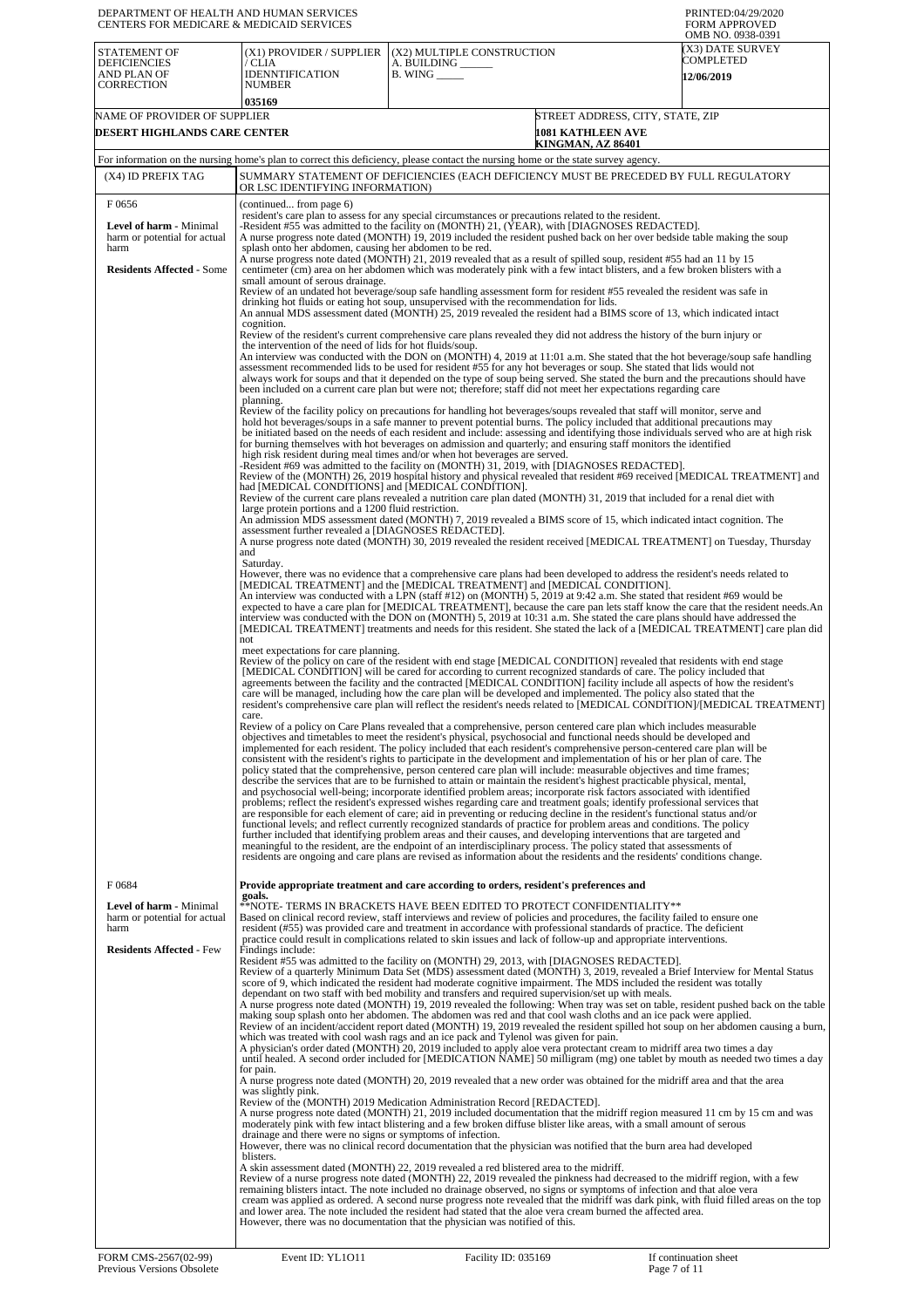| DEPARTMENT OF HEALTH AND HUMAN SERVICES<br>CENTERS FOR MEDICARE & MEDICAID SERVICES                                 |                                                                                                                                                                                                                                                                                                                                              |                                                                                                                                                                                                                                                                                                                                                                                                                                                                                                                                                                                                                                                                                                                                                                                                                                                                                                                                                                                                                                                                                                                                                                                                                                                                                                                                                                                                                                                                                                                                                                                                                                                                                                                                                                                                                                                                                                                                                                                                                                                                                                                                                                                                                                                                                                                                                                                                                                                                                                                                                                                                                                                                                                                                                                                                                                                                                                                                                                                                                                                                                                                                                                                                                                                                                                                                                                                                                                                                                                                                                                                                                                                                                                                                                                                                                                                                                                                                                                                                                                                                                                                                                                                                                                                                                                                                                                                                                                                                                                                                                                                                                                                                                                                                                                                                                                                                                                                                                                                                                                                                                                                                                                                                                                                                                                                                                                                                                                                                                                                                                                                                                                                                                                                                                                                                                                                                                                                                                                                                                                                                                                                                                                                                                                                                                                                                                                                            | PRINTED:04/29/2020<br>FORM APPROVED<br>OMB NO. 0938-0391                                                                                                                                                                                                                                                                                                                                                              |
|---------------------------------------------------------------------------------------------------------------------|----------------------------------------------------------------------------------------------------------------------------------------------------------------------------------------------------------------------------------------------------------------------------------------------------------------------------------------------|--------------------------------------------------------------------------------------------------------------------------------------------------------------------------------------------------------------------------------------------------------------------------------------------------------------------------------------------------------------------------------------------------------------------------------------------------------------------------------------------------------------------------------------------------------------------------------------------------------------------------------------------------------------------------------------------------------------------------------------------------------------------------------------------------------------------------------------------------------------------------------------------------------------------------------------------------------------------------------------------------------------------------------------------------------------------------------------------------------------------------------------------------------------------------------------------------------------------------------------------------------------------------------------------------------------------------------------------------------------------------------------------------------------------------------------------------------------------------------------------------------------------------------------------------------------------------------------------------------------------------------------------------------------------------------------------------------------------------------------------------------------------------------------------------------------------------------------------------------------------------------------------------------------------------------------------------------------------------------------------------------------------------------------------------------------------------------------------------------------------------------------------------------------------------------------------------------------------------------------------------------------------------------------------------------------------------------------------------------------------------------------------------------------------------------------------------------------------------------------------------------------------------------------------------------------------------------------------------------------------------------------------------------------------------------------------------------------------------------------------------------------------------------------------------------------------------------------------------------------------------------------------------------------------------------------------------------------------------------------------------------------------------------------------------------------------------------------------------------------------------------------------------------------------------------------------------------------------------------------------------------------------------------------------------------------------------------------------------------------------------------------------------------------------------------------------------------------------------------------------------------------------------------------------------------------------------------------------------------------------------------------------------------------------------------------------------------------------------------------------------------------------------------------------------------------------------------------------------------------------------------------------------------------------------------------------------------------------------------------------------------------------------------------------------------------------------------------------------------------------------------------------------------------------------------------------------------------------------------------------------------------------------------------------------------------------------------------------------------------------------------------------------------------------------------------------------------------------------------------------------------------------------------------------------------------------------------------------------------------------------------------------------------------------------------------------------------------------------------------------------------------------------------------------------------------------------------------------------------------------------------------------------------------------------------------------------------------------------------------------------------------------------------------------------------------------------------------------------------------------------------------------------------------------------------------------------------------------------------------------------------------------------------------------------------------------------------------------------------------------------------------------------------------------------------------------------------------------------------------------------------------------------------------------------------------------------------------------------------------------------------------------------------------------------------------------------------------------------------------------------------------------------------------------------------------------------------------------------------------------------------------------------------------------------------------------------------------------------------------------------------------------------------------------------------------------------------------------------------------------------------------------------------------------------------------------------------------------------------------------------------------------------------------------------------------------------------------------------------------------------------------------|-----------------------------------------------------------------------------------------------------------------------------------------------------------------------------------------------------------------------------------------------------------------------------------------------------------------------------------------------------------------------------------------------------------------------|
| <b>STATEMENT OF</b><br><b>DEFICIENCIES</b><br>AND PLAN OF<br><b>CORRECTION</b>                                      | (X1) PROVIDER / SUPPLIER<br>/ CLIA<br><b>IDENNTIFICATION</b><br><b>NUMBER</b><br>035169                                                                                                                                                                                                                                                      | (X2) MULTIPLE CONSTRUCTION<br>A. BUILDING _<br>$B.$ WING $\_\_\_\_\_\_\_\$                                                                                                                                                                                                                                                                                                                                                                                                                                                                                                                                                                                                                                                                                                                                                                                                                                                                                                                                                                                                                                                                                                                                                                                                                                                                                                                                                                                                                                                                                                                                                                                                                                                                                                                                                                                                                                                                                                                                                                                                                                                                                                                                                                                                                                                                                                                                                                                                                                                                                                                                                                                                                                                                                                                                                                                                                                                                                                                                                                                                                                                                                                                                                                                                                                                                                                                                                                                                                                                                                                                                                                                                                                                                                                                                                                                                                                                                                                                                                                                                                                                                                                                                                                                                                                                                                                                                                                                                                                                                                                                                                                                                                                                                                                                                                                                                                                                                                                                                                                                                                                                                                                                                                                                                                                                                                                                                                                                                                                                                                                                                                                                                                                                                                                                                                                                                                                                                                                                                                                                                                                                                                                                                                                                                                                                                                                                 | (X3) DATE SURVEY<br>COMPLETED<br><b>12/06/2019</b>                                                                                                                                                                                                                                                                                                                                                                    |
| NAME OF PROVIDER OF SUPPLIER                                                                                        |                                                                                                                                                                                                                                                                                                                                              |                                                                                                                                                                                                                                                                                                                                                                                                                                                                                                                                                                                                                                                                                                                                                                                                                                                                                                                                                                                                                                                                                                                                                                                                                                                                                                                                                                                                                                                                                                                                                                                                                                                                                                                                                                                                                                                                                                                                                                                                                                                                                                                                                                                                                                                                                                                                                                                                                                                                                                                                                                                                                                                                                                                                                                                                                                                                                                                                                                                                                                                                                                                                                                                                                                                                                                                                                                                                                                                                                                                                                                                                                                                                                                                                                                                                                                                                                                                                                                                                                                                                                                                                                                                                                                                                                                                                                                                                                                                                                                                                                                                                                                                                                                                                                                                                                                                                                                                                                                                                                                                                                                                                                                                                                                                                                                                                                                                                                                                                                                                                                                                                                                                                                                                                                                                                                                                                                                                                                                                                                                                                                                                                                                                                                                                                                                                                                                                            | STREET ADDRESS, CITY, STATE, ZIP                                                                                                                                                                                                                                                                                                                                                                                      |
| DESERT HIGHLANDS CARE CENTER                                                                                        |                                                                                                                                                                                                                                                                                                                                              | 1081 KATHLEEN AVE<br>KINGMAN, AZ 86401                                                                                                                                                                                                                                                                                                                                                                                                                                                                                                                                                                                                                                                                                                                                                                                                                                                                                                                                                                                                                                                                                                                                                                                                                                                                                                                                                                                                                                                                                                                                                                                                                                                                                                                                                                                                                                                                                                                                                                                                                                                                                                                                                                                                                                                                                                                                                                                                                                                                                                                                                                                                                                                                                                                                                                                                                                                                                                                                                                                                                                                                                                                                                                                                                                                                                                                                                                                                                                                                                                                                                                                                                                                                                                                                                                                                                                                                                                                                                                                                                                                                                                                                                                                                                                                                                                                                                                                                                                                                                                                                                                                                                                                                                                                                                                                                                                                                                                                                                                                                                                                                                                                                                                                                                                                                                                                                                                                                                                                                                                                                                                                                                                                                                                                                                                                                                                                                                                                                                                                                                                                                                                                                                                                                                                                                                                                                                     |                                                                                                                                                                                                                                                                                                                                                                                                                       |
|                                                                                                                     |                                                                                                                                                                                                                                                                                                                                              | For information on the nursing home's plan to correct this deficiency, please contact the nursing home or the state survey agency.                                                                                                                                                                                                                                                                                                                                                                                                                                                                                                                                                                                                                                                                                                                                                                                                                                                                                                                                                                                                                                                                                                                                                                                                                                                                                                                                                                                                                                                                                                                                                                                                                                                                                                                                                                                                                                                                                                                                                                                                                                                                                                                                                                                                                                                                                                                                                                                                                                                                                                                                                                                                                                                                                                                                                                                                                                                                                                                                                                                                                                                                                                                                                                                                                                                                                                                                                                                                                                                                                                                                                                                                                                                                                                                                                                                                                                                                                                                                                                                                                                                                                                                                                                                                                                                                                                                                                                                                                                                                                                                                                                                                                                                                                                                                                                                                                                                                                                                                                                                                                                                                                                                                                                                                                                                                                                                                                                                                                                                                                                                                                                                                                                                                                                                                                                                                                                                                                                                                                                                                                                                                                                                                                                                                                                                         |                                                                                                                                                                                                                                                                                                                                                                                                                       |
| (X4) ID PREFIX TAG                                                                                                  | OR LSC IDENTIFYING INFORMATION)                                                                                                                                                                                                                                                                                                              | SUMMARY STATEMENT OF DEFICIENCIES (EACH DEFICIENCY MUST BE PRECEDED BY FULL REGULATORY                                                                                                                                                                                                                                                                                                                                                                                                                                                                                                                                                                                                                                                                                                                                                                                                                                                                                                                                                                                                                                                                                                                                                                                                                                                                                                                                                                                                                                                                                                                                                                                                                                                                                                                                                                                                                                                                                                                                                                                                                                                                                                                                                                                                                                                                                                                                                                                                                                                                                                                                                                                                                                                                                                                                                                                                                                                                                                                                                                                                                                                                                                                                                                                                                                                                                                                                                                                                                                                                                                                                                                                                                                                                                                                                                                                                                                                                                                                                                                                                                                                                                                                                                                                                                                                                                                                                                                                                                                                                                                                                                                                                                                                                                                                                                                                                                                                                                                                                                                                                                                                                                                                                                                                                                                                                                                                                                                                                                                                                                                                                                                                                                                                                                                                                                                                                                                                                                                                                                                                                                                                                                                                                                                                                                                                                                                     |                                                                                                                                                                                                                                                                                                                                                                                                                       |
| F0684<br>Level of harm - Minimal<br>harm or potential for actual<br>harm<br><b>Residents Affected - Few</b>         | (continued from page 7)<br>with an abdominal dressing.<br>wound                                                                                                                                                                                                                                                                              | Review of a nurse progress note dated (MONTH) 26, 2019 revealed a registered Nurse (RN) assessed the resident's burn on the<br>midriff and noted open blisters. The note included that wound care orders were clarified to include application of an<br>[MEDICATION NAME] dressing with [MEDICATION NAME] cream already in place, due to the abdominal pad adhering to the                                                                                                                                                                                                                                                                                                                                                                                                                                                                                                                                                                                                                                                                                                                                                                                                                                                                                                                                                                                                                                                                                                                                                                                                                                                                                                                                                                                                                                                                                                                                                                                                                                                                                                                                                                                                                                                                                                                                                                                                                                                                                                                                                                                                                                                                                                                                                                                                                                                                                                                                                                                                                                                                                                                                                                                                                                                                                                                                                                                                                                                                                                                                                                                                                                                                                                                                                                                                                                                                                                                                                                                                                                                                                                                                                                                                                                                                                                                                                                                                                                                                                                                                                                                                                                                                                                                                                                                                                                                                                                                                                                                                                                                                                                                                                                                                                                                                                                                                                                                                                                                                                                                                                                                                                                                                                                                                                                                                                                                                                                                                                                                                                                                                                                                                                                                                                                                                                                                                                                                                                 | A physician's order dated (MONTH) 24, 2019 included for [MEDICATION NAME] cream 1% two times a day and to cover the burn                                                                                                                                                                                                                                                                                              |
|                                                                                                                     | [MEDICATION NAME] two times a day for 10 days to burn.<br>Review of the (MONTH) 2019 MAR indicated [REDACTED].<br>Review of the (MONTH) 2019 MAR indicated [REDACTED].<br>burn (either second or 3rd degree), the section was left blank.<br>pillow case over the resident's stomach.<br>and a bandage.<br>healing.<br>damage to the tissue. | and to gently irrigate wound with wound cleanser before applying cream and [MEDICATION NAME].<br>Review of the physician's orders revealed a clarification order dated (MONTH) 26, 2019 that stated to apply [MEDICATION<br>NAME] 1% cream to burn two times a day, gently irrigate surface area with wound wash, gently pat dry with gauze, apply<br>cream and cover with [MEDICATION NAME] layer and abdominal dressing.<br>A nurse progress note dated (MONTH) 28, 2019 revealed the resident was seen by the doctor and orders were received for<br>Keflex (antibiotic) for infection [MEDICATION NAME] for burn on abdomen/chest and to apply [MEDICATION NAME].<br>A physician's note dated (MONTH) 28, 2019 revealed the resident had a burn on the abdomen, with open blister. The note<br>indicated abdominal [MEDICAL CONDITION] and included Keflex.<br>Review of the physician's orders dated (MONTH) 28, 2019 revealed orders for Keflex 500 mg by mouth three times a day for<br>seven days to prevent infection to burn. A second order included to discontinue the [MEDICATION NAME] and apply<br>A care plan for at risk of skin breakdown included the following interventions: report changes in skin status to the<br>physician and notify the nurse immediately of any new areas of skin breakdown, redness, blisters, bruises, discoloration.<br>However, the care plan was not revised to reflect the burn injury or any interventions for the care of the burn.<br>Review of a skin assessment dated (MONTH) 6, 2019 revealed the resident's abdomen was pink with open area.<br>A skin assessment dated (MONTH) 12, 2019 revealed the resident's abdomen was pink.<br>Review of a quarterly MDS assessment dated (MONTH) 15, 2019 revealed that in the section to document if the resident had a<br>A skin assessment dated (MONTH) 20, 2019 did not address the condition of the resident's abdomen.<br>A skin assessment dated (MONTH) 27, 2019 included the resident's midriff was healed.<br>An interview was conducted with resident #55 on (MONTH) 3, 2019 at 9:48 a.m. She stated that soup had spilled on her chest<br>and that she thinks the facility staff put something on the area to reduce the burning.<br>An interview was conducted with a former facility Certified Nursing Assistant (CNA/staff #98) on (MONTH) 3, 2019 at 1:26<br>p.m. She stated that she was working and remembered when resident #55 had pushed on her tray and soup splashed on her. She<br>stated that she got the nurse and the nurse dried the resident off and placed ice packs from the freezer, wrapped in a<br>An interview was conducted with a Licensed Practical Nurse (LPN/staff #9) on (MONTH) 4, 2019 at 10:47 a.m. She stated that<br>she was caring for resident #55 at the time of the incident. She stated the CNA came and got her and she lifted the<br>resident's gown and there was a very red decent sized burn which she covered with a cool washcloth, and then contacted the<br>doctor for direction. She stated that she did not put a freezer ice pack on the burn. She stated the doctor ordered cream<br>An interview was conducted with the Director of Nursing (DON/staff #34) on (MONTH) 4, 2019 at 11:01 a.m. She stated that she<br>be that staff do first aid, call the doctor, fill out an incident report, contact the administrator or the<br>DON, and then have the doctor come in to see the resident or send the resident out to the emergency room to be assessed.<br>She stated that appropriate first aid would be cold water and cool compresses. She stated that the application of an ice<br>pack would not be appropriate, because it could cause more tissue damage and increased third spacing. She stated that a<br>nurse would be expected to know not to use ice on a burn, based on her professional knowledge. She also stated that the<br>burn should have been on the care plan and that staff did not meet her expectations for care planning.<br>Another interview was conducted with staff #9 on (MONTH) 4, 2019 at 12:02 p.m. She reviewed the (MONTH) 19, 2019 incident<br>report that she had completed for the burn injury on resident #55 and noted that the documentation included an ice pack was<br>not put an uncovered ice pack on a burn, because if would damage the tissues by decreasing circulation.<br>Another interview was conducted with the DON on (MONTH) $\overline{4}$ , 2019 at 12:08 p.m. She stated that the physician should have been<br>called when the wound developed blisters for potential order changes.<br>the administration record she would not be able to show that the care was provided as ordered. She stated her<br>expectations are that treatments are done as ordered and documented in the administration record or the progress note. She<br>stated that any care not documented did not follow her expectations or facility policy.<br>Review of the facility policy on wound and skin care protocols revealed the purpose was to promote a systematic approach and<br>monitoring process for the care of residents with existing wounds, with an objective to maintain skin integrity and promote wound<br>A policy on charting and documentation revealed all services provided to the resident shall be documented in the resident's<br>medical record. The policy included that treatments performed are to be documented in the resident's medical record.<br>Review of the policy on First Aid Treatment revealed that residents who experience minor injuries shall be treated at the<br>facility and if the injuries cannot be treated with basic first aid intervention, the emergency medical system will be<br>activated. The policy included that the goal is to enable employees to provide basic life support and/or first aid<br>intervention to injured residents. The policy stated that basic first aid intervention includes interventions for burns.<br>Review of an article dated (MONTH) 3, 2019 written by the Mayo Clinic revealed that first aid for a burn included to cool<br>the burn. The article stated that the burned area should be held under cool (not cold) running water or to apply a cool,<br>wet compress until the pain eases. The article included don't use ice. Putting ice directly on a burn can cause further | was out of the building at the time of the burn incident for resident #55. She stated that her expectation regarding a burn injury, would<br>administered and stated that she had applied an ice pack. She said the ice pack was covered with a towel or a washcloth, as she would<br>Another interview was conducted with the DON on (MONTH) 5, 2019 at 9:27 a.m. She stated that if the treatment was not signed on |
| F0689<br><b>Level of harm - Minimal</b><br>harm or potential for actual<br>harm<br><b>Residents Affected - Some</b> | supervision to prevent accidents.                                                                                                                                                                                                                                                                                                            | Ensure that a nursing home area is free from accident hazards and provides adequate<br>**NOTE- TERMS IN BRACKETS HAVE BEEN EDITED TO PROTECT CONFIDENTIALITY**<br>Based on clinical record reviews, observations, facility documentation, resident and staff interviews, and review of<br>policies and procedures, the facility failed to ensure an intervention to prevent accidents was implemented for one<br>resident (#55) and adequate supervision was provided for three residents (#333, #37 and #68) to prevent accidents. The<br>deficient practice could result residents being at risk for accidents and injury.                                                                                                                                                                                                                                                                                                                                                                                                                                                                                                                                                                                                                                                                                                                                                                                                                                                                                                                                                                                                                                                                                                                                                                                                                                                                                                                                                                                                                                                                                                                                                                                                                                                                                                                                                                                                                                                                                                                                                                                                                                                                                                                                                                                                                                                                                                                                                                                                                                                                                                                                                                                                                                                                                                                                                                                                                                                                                                                                                                                                                                                                                                                                                                                                                                                                                                                                                                                                                                                                                                                                                                                                                                                                                                                                                                                                                                                                                                                                                                                                                                                                                                                                                                                                                                                                                                                                                                                                                                                                                                                                                                                                                                                                                                                                                                                                                                                                                                                                                                                                                                                                                                                                                                                                                                                                                                                                                                                                                                                                                                                                                                                                                                                                                                                                                               |                                                                                                                                                                                                                                                                                                                                                                                                                       |
|                                                                                                                     | Findings include:<br>to the abdomen.                                                                                                                                                                                                                                                                                                         | -Resident #55 was admitted on (MONTH) 21, (YEAR) with [DIAGNOSES REDACTED].<br>A quarterly Minimum Data Set (MDS) assessment dated (MONTH) 3, 2019 revealed a Brief Interview for Mental Status (BIMS)<br>score of 9 which indicated the resident had moderately impaired cognition. The assessment included the resident required<br>setup help and supervision for eating and had no range of motion impairment in the upper extremities.<br>Review of a nursing progress note dated (MONTH) 19, 2019 revealed that when the meal tray was set on the table, the resident<br>cloths and an ice pack were applied and Tylenol was given for pain.<br>Review of an incident/accident report dated (MONTH) 19, 2019 revealed the Certified Nursing Assistant (CNA) put the dinner<br>tray on the over side table and that the resident pushed the tray causing the hot soup to splash which resulted in a burn<br>A nursing note dated (MONTH) 21, 2019 revealed the midriff region burn area measured 11.0 centimeter (cm) by 15 cm, had<br>moderate pink skin with a few intact blisters and a few broken diffuse blister-like areas having small amount of serous<br>drainage. No odor and no signs or symptoms of infection. Aloe-Vera cream was applied to the entire affected skin area. The                                                                                                                                                                                                                                                                                                                                                                                                                                                                                                                                                                                                                                                                                                                                                                                                                                                                                                                                                                                                                                                                                                                                                                                                                                                                                                                                                                                                                                                                                                                                                                                                                                                                                                                                                                                                                                                                                                                                                                                                                                                                                                                                                                                                                                                                                                                                                                                                                                                                                                                                                                                                                                                                                                                                                                                                                                                                                                                                                                                                                                                                                                                                                                                                                                                                                                                                                                                                                                                                                                                                                                                                                                                                                                                                                                                                                                                                                                                                                                                                                                                                                                                                                                                                                                                                                                                                                                                                                                                                                                                                                                                                                                                                                                                                                                                                                                                                                                                                                                                                                                                                                          | pushed back on the table making the soup splash onto her abdomen resulting in the abdomen being red. The note included cool wash                                                                                                                                                                                                                                                                                      |
| FORM CMS-2567(02-99)                                                                                                | Event ID: YL1011                                                                                                                                                                                                                                                                                                                             | Facility ID: 035169                                                                                                                                                                                                                                                                                                                                                                                                                                                                                                                                                                                                                                                                                                                                                                                                                                                                                                                                                                                                                                                                                                                                                                                                                                                                                                                                                                                                                                                                                                                                                                                                                                                                                                                                                                                                                                                                                                                                                                                                                                                                                                                                                                                                                                                                                                                                                                                                                                                                                                                                                                                                                                                                                                                                                                                                                                                                                                                                                                                                                                                                                                                                                                                                                                                                                                                                                                                                                                                                                                                                                                                                                                                                                                                                                                                                                                                                                                                                                                                                                                                                                                                                                                                                                                                                                                                                                                                                                                                                                                                                                                                                                                                                                                                                                                                                                                                                                                                                                                                                                                                                                                                                                                                                                                                                                                                                                                                                                                                                                                                                                                                                                                                                                                                                                                                                                                                                                                                                                                                                                                                                                                                                                                                                                                                                                                                                                                        | If continuation sheet                                                                                                                                                                                                                                                                                                                                                                                                 |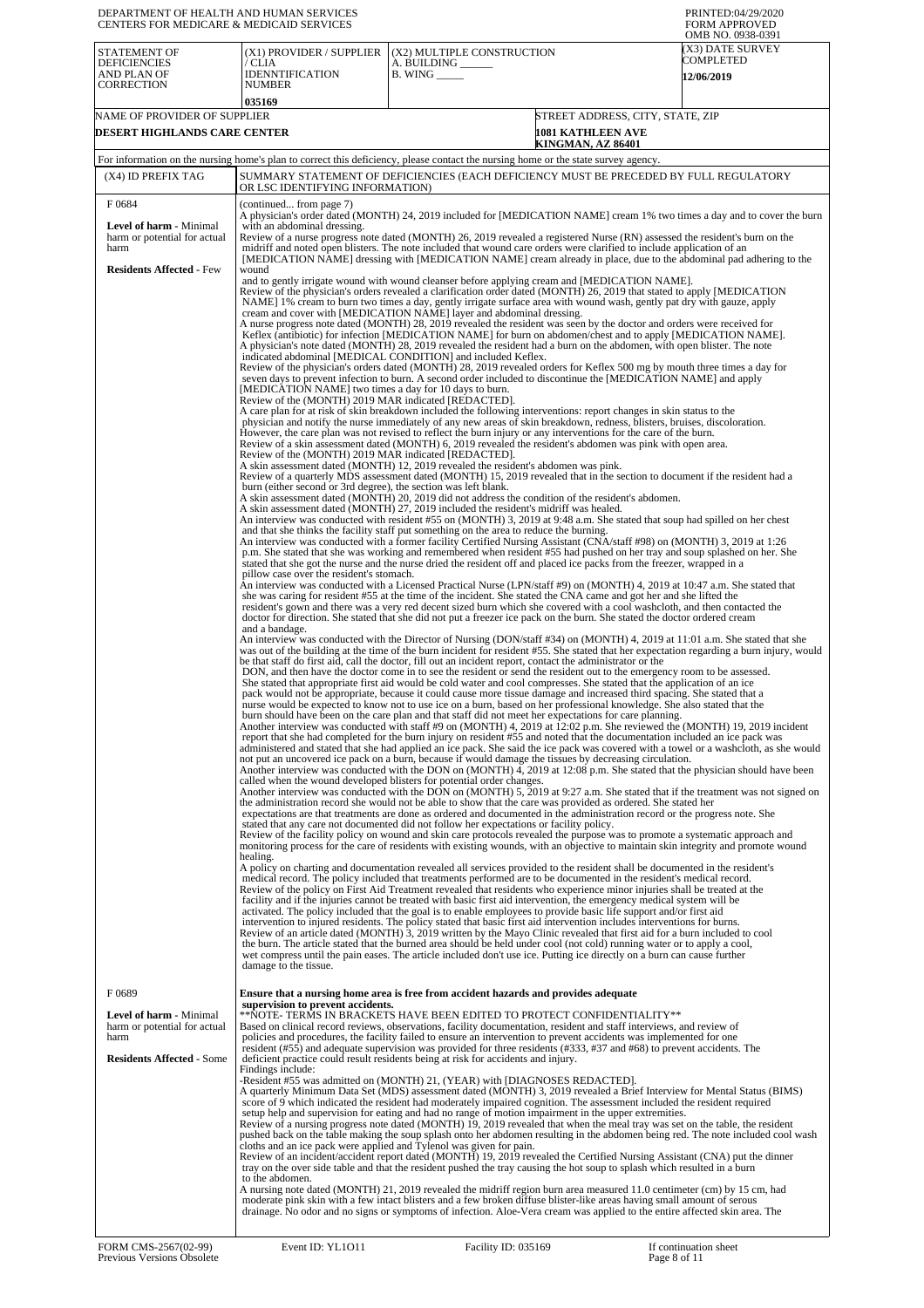| DEPARTMENT OF HEALTH AND HUMAN SERVICES<br><b>CENTERS FOR MEDICARE &amp; MEDICAID SERVICES</b> |                                                                                                                                                                                                                                                                                                                                                                                                                                                                                                                                                                                                                                                                                                                                                                                                                                                                                                                                                                                                                                                                                                                                                                                                                                                                |                                                                                                                                                                                                                                                                                                                                                                                                                                                                                                                                                                                                                                                                                                                                                                                                                                                               | PRINTED:04/29/2020<br><b>FORM APPROVED</b><br>OMB NO. 0938-0391 |
|------------------------------------------------------------------------------------------------|----------------------------------------------------------------------------------------------------------------------------------------------------------------------------------------------------------------------------------------------------------------------------------------------------------------------------------------------------------------------------------------------------------------------------------------------------------------------------------------------------------------------------------------------------------------------------------------------------------------------------------------------------------------------------------------------------------------------------------------------------------------------------------------------------------------------------------------------------------------------------------------------------------------------------------------------------------------------------------------------------------------------------------------------------------------------------------------------------------------------------------------------------------------------------------------------------------------------------------------------------------------|---------------------------------------------------------------------------------------------------------------------------------------------------------------------------------------------------------------------------------------------------------------------------------------------------------------------------------------------------------------------------------------------------------------------------------------------------------------------------------------------------------------------------------------------------------------------------------------------------------------------------------------------------------------------------------------------------------------------------------------------------------------------------------------------------------------------------------------------------------------|-----------------------------------------------------------------|
| STATEMENT OF<br><b>DEFICIENCIES</b><br>AND PLAN OF<br><b>CORRECTION</b>                        | (X1) PROVIDER / SUPPLIER<br>/ CLIA<br><b>IDENNTIFICATION</b><br><b>NUMBER</b>                                                                                                                                                                                                                                                                                                                                                                                                                                                                                                                                                                                                                                                                                                                                                                                                                                                                                                                                                                                                                                                                                                                                                                                  | (X2) MULTIPLE CONSTRUCTION<br>A. BUILDING _<br><b>B.</b> WING ______                                                                                                                                                                                                                                                                                                                                                                                                                                                                                                                                                                                                                                                                                                                                                                                          | (X3) DATE SURVEY<br>COMPLETED<br><b>12/06/2019</b>              |
| NAME OF PROVIDER OF SUPPLIER                                                                   | 035169                                                                                                                                                                                                                                                                                                                                                                                                                                                                                                                                                                                                                                                                                                                                                                                                                                                                                                                                                                                                                                                                                                                                                                                                                                                         |                                                                                                                                                                                                                                                                                                                                                                                                                                                                                                                                                                                                                                                                                                                                                                                                                                                               | STREET ADDRESS, CITY, STATE, ZIP                                |
| DESERT HIGHLANDS CARE CENTER                                                                   |                                                                                                                                                                                                                                                                                                                                                                                                                                                                                                                                                                                                                                                                                                                                                                                                                                                                                                                                                                                                                                                                                                                                                                                                                                                                | 1081 KATHLEEN AVE                                                                                                                                                                                                                                                                                                                                                                                                                                                                                                                                                                                                                                                                                                                                                                                                                                             |                                                                 |
|                                                                                                |                                                                                                                                                                                                                                                                                                                                                                                                                                                                                                                                                                                                                                                                                                                                                                                                                                                                                                                                                                                                                                                                                                                                                                                                                                                                | <b>KINGMAN, AZ 86401</b><br>For information on the nursing home's plan to correct this deficiency, please contact the nursing home or the state survey agency.                                                                                                                                                                                                                                                                                                                                                                                                                                                                                                                                                                                                                                                                                                |                                                                 |
| (X4) ID PREFIX TAG                                                                             |                                                                                                                                                                                                                                                                                                                                                                                                                                                                                                                                                                                                                                                                                                                                                                                                                                                                                                                                                                                                                                                                                                                                                                                                                                                                | SUMMARY STATEMENT OF DEFICIENCIES (EACH DEFICIENCY MUST BE PRECEDED BY FULL REGULATORY                                                                                                                                                                                                                                                                                                                                                                                                                                                                                                                                                                                                                                                                                                                                                                        |                                                                 |
| F0689                                                                                          | OR LSC IDENTIFYING INFORMATION)<br>(continued from page 8)                                                                                                                                                                                                                                                                                                                                                                                                                                                                                                                                                                                                                                                                                                                                                                                                                                                                                                                                                                                                                                                                                                                                                                                                     |                                                                                                                                                                                                                                                                                                                                                                                                                                                                                                                                                                                                                                                                                                                                                                                                                                                               |                                                                 |
| Level of harm - Minimal<br>harm or potential for actual<br>harm                                | no range of motion impairment in the upper extremities.                                                                                                                                                                                                                                                                                                                                                                                                                                                                                                                                                                                                                                                                                                                                                                                                                                                                                                                                                                                                                                                                                                                                                                                                        | note included the resident's pain was managed with [MEDICATION NAME].<br>Review of an annual MDS assessment dated (MONTH) 25, 2019 revealed the resident had a BIMS score of 13, which indicated the<br>resident had intact cognition. The assessment included the resident required setup help and supervision for eating and had<br>An undated hot beverage/soup safe handling assessment form revealed the resident was safe to drink hot fluids or eat hot                                                                                                                                                                                                                                                                                                                                                                                                |                                                                 |
| <b>Residents Affected - Some</b>                                                               | soup with lids unsupervised. The assessment also included the resident had not had any past accidents/incidents with<br>drinking fluids or eating soup.                                                                                                                                                                                                                                                                                                                                                                                                                                                                                                                                                                                                                                                                                                                                                                                                                                                                                                                                                                                                                                                                                                        |                                                                                                                                                                                                                                                                                                                                                                                                                                                                                                                                                                                                                                                                                                                                                                                                                                                               |                                                                 |
|                                                                                                | order to eat unsupervised.                                                                                                                                                                                                                                                                                                                                                                                                                                                                                                                                                                                                                                                                                                                                                                                                                                                                                                                                                                                                                                                                                                                                                                                                                                     | Review of the care plan did not reveal a care plan that addressed the resident needing lids on hot fluids and hot soup in                                                                                                                                                                                                                                                                                                                                                                                                                                                                                                                                                                                                                                                                                                                                     |                                                                 |
|                                                                                                | soup to eat unsupervised.                                                                                                                                                                                                                                                                                                                                                                                                                                                                                                                                                                                                                                                                                                                                                                                                                                                                                                                                                                                                                                                                                                                                                                                                                                      | Review of the staff communication form kardex of care needs did not include the resident needed lids on hot fluids and hot                                                                                                                                                                                                                                                                                                                                                                                                                                                                                                                                                                                                                                                                                                                                    |                                                                 |
|                                                                                                | accidents.                                                                                                                                                                                                                                                                                                                                                                                                                                                                                                                                                                                                                                                                                                                                                                                                                                                                                                                                                                                                                                                                                                                                                                                                                                                     | During a lunch observation conducted of the resident on (MONTH) 2, 2019, no lid was observed on the resident's coffee cup.<br>An interview was conducted with the resident on (MONTH) 3, 2019 at 9:48 a.m. The resident stated that after the burn she<br>sustained from spilled soup, she did not remember staff discussing prevention measures with her to prevent further                                                                                                                                                                                                                                                                                                                                                                                                                                                                                  |                                                                 |
|                                                                                                |                                                                                                                                                                                                                                                                                                                                                                                                                                                                                                                                                                                                                                                                                                                                                                                                                                                                                                                                                                                                                                                                                                                                                                                                                                                                | An interview was conducted with a former CNA (staff #98) on (MONTH) 3, 2019 at 1:26 p.m. She stated that she was working and<br>remembered when resident #55 had pushed her tray causing the soup to splash on her. She stated that following the incident, she did<br>not received any training relating to the incident or burn risk and that there were no changes in the process of<br>tray delivery from (MONTH) until (MONTH) 2, 2019 when her employment ended.                                                                                                                                                                                                                                                                                                                                                                                        |                                                                 |
|                                                                                                | In an interview conducted with the Director of Nursing (DON/staff #34) on (MONTH) 4, 2019 at 11:01 a.m., the DON stated the<br>Hot Beverage/soup safe handling assessment should have been dated and that it would have been implemented after (MONTH)<br>2019. She stated the CNAs would have been made aware of the recommendation for lids on hot fluids and hot soup from the<br>kardex. She stated the resident should have a lid on her coffee and staff should document if the resident refused the lid.                                                                                                                                                                                                                                                                                                                                                                                                                                                                                                                                                                                                                                                                                                                                                |                                                                                                                                                                                                                                                                                                                                                                                                                                                                                                                                                                                                                                                                                                                                                                                                                                                               |                                                                 |
|                                                                                                | observed without a lid in place.                                                                                                                                                                                                                                                                                                                                                                                                                                                                                                                                                                                                                                                                                                                                                                                                                                                                                                                                                                                                                                                                                                                                                                                                                               | The DON also stated the recommendation should have been care planned and it was not.<br>During another observation conducted of the resident on (MONTH) 4, 2019 at 12:56 p.m., the resident's coffee cup on her tray was                                                                                                                                                                                                                                                                                                                                                                                                                                                                                                                                                                                                                                      |                                                                 |
|                                                                                                | Review of the facility's guideline and procedure regarding precautions for handling hot beverages revealed staff will<br>monitor, serve and hold hot beverage/soup in a safe manner to prevent potential burns. Additional precautions will be based on the<br>needs of each resident and will include assessing and identifying those individuals served who are at high risk for<br>burning themselves with hot beverages, ensuring staff monitors the identified high risk resident during meal times and/or<br>when hot beverages are served, and educating resident, family and staff about the risk related to hot beverage.<br>-Resident #333 was admitted on (MONTH) 8, 2019 with [DIAGNOSES REDACTED].<br>Review of the clinical record revealed a non-emergent Medical Transportation risk/benefit Statement dated (MONTH) 8, 2019<br>was signed by the resident.<br>Review of the care plan with an onset date of (MONTH) 8, 2019 revealed the resident had impaired cognitive skills as<br>evidenced by poor memory and impaired decision making. The goal was that the resident would participate in simple decisions to the<br>extent possible. Interventions included explaining care before providing it and that staff will give the resident |                                                                                                                                                                                                                                                                                                                                                                                                                                                                                                                                                                                                                                                                                                                                                                                                                                                               |                                                                 |
|                                                                                                |                                                                                                                                                                                                                                                                                                                                                                                                                                                                                                                                                                                                                                                                                                                                                                                                                                                                                                                                                                                                                                                                                                                                                                                                                                                                |                                                                                                                                                                                                                                                                                                                                                                                                                                                                                                                                                                                                                                                                                                                                                                                                                                                               |                                                                 |
|                                                                                                |                                                                                                                                                                                                                                                                                                                                                                                                                                                                                                                                                                                                                                                                                                                                                                                                                                                                                                                                                                                                                                                                                                                                                                                                                                                                |                                                                                                                                                                                                                                                                                                                                                                                                                                                                                                                                                                                                                                                                                                                                                                                                                                                               |                                                                 |
|                                                                                                | simple but limited choices and give reasonable time for responses.<br>The significant change MDS assessment dated (MONTH) 2, 2019 revealed a BIMS score of 7 which indicated the resident had<br>severe cognitive impairment. The assessment included the resident had no behaviors and that he required extensive/total 2+<br>person assistance for most activities of daily living (ADL).                                                                                                                                                                                                                                                                                                                                                                                                                                                                                                                                                                                                                                                                                                                                                                                                                                                                    |                                                                                                                                                                                                                                                                                                                                                                                                                                                                                                                                                                                                                                                                                                                                                                                                                                                               |                                                                 |
|                                                                                                | disorganized thinking.                                                                                                                                                                                                                                                                                                                                                                                                                                                                                                                                                                                                                                                                                                                                                                                                                                                                                                                                                                                                                                                                                                                                                                                                                                         | A daily skilled nurse's note dated (MONTH) 25, 2019 included the resident displayed impaired decision making and                                                                                                                                                                                                                                                                                                                                                                                                                                                                                                                                                                                                                                                                                                                                              |                                                                 |
|                                                                                                |                                                                                                                                                                                                                                                                                                                                                                                                                                                                                                                                                                                                                                                                                                                                                                                                                                                                                                                                                                                                                                                                                                                                                                                                                                                                | Review of the facility's incident/accident report for (MONTH) 21, 2019 revealed a statement from a CNA (staff #85) that<br>while pulling the resident who was in a wheelchair out of the transport van, the resident pushed back on the floor, causing his<br>wheelchair to flip back down the ramp. The resident did not hit his head. The report included the resident cut his leg<br>which required 4 stitches. The report did not include whether the attending physician and family were notified, any                                                                                                                                                                                                                                                                                                                                                   |                                                                 |
|                                                                                                | showed no signs of infection.                                                                                                                                                                                                                                                                                                                                                                                                                                                                                                                                                                                                                                                                                                                                                                                                                                                                                                                                                                                                                                                                                                                                                                                                                                  | comments and/or steps taken to prevent recurrences nor the signature of the person completing the form.<br>A late entry nursing progress note dated (MONTH) 22, 2019, for (MONTH) 21, 2019, revealed the resident was being transported by<br>the medical transportation company. The resident tipped over backwards in his wheelchair on the van's ramp, causing a<br>laceration to his left lower leg. During the resident's doctor's appointment, the laceration was sutured. The note included the wound                                                                                                                                                                                                                                                                                                                                                  |                                                                 |
|                                                                                                |                                                                                                                                                                                                                                                                                                                                                                                                                                                                                                                                                                                                                                                                                                                                                                                                                                                                                                                                                                                                                                                                                                                                                                                                                                                                | Further review of the clinical record revealed no evidence the resident's attending physician or the resident's family were<br>notified of the incident, any follow-up information, and whether any corrective action was taken.                                                                                                                                                                                                                                                                                                                                                                                                                                                                                                                                                                                                                              |                                                                 |
|                                                                                                |                                                                                                                                                                                                                                                                                                                                                                                                                                                                                                                                                                                                                                                                                                                                                                                                                                                                                                                                                                                                                                                                                                                                                                                                                                                                | An interview was conducted with the CNA (staff #85) on (MONTH) 4, 2019 at 8:12 a.m. She stated that on the afternoon of<br>(MONTH) 21, 2019, she went with the resident to his physician appointment which was out of state. She stated the resident<br>was transported to the physician's office in a small van provided by the transportation company. Staff #85 stated that<br>during transport, the resident sat in his wheelchair which was secured in the rear of the vehicle. She stated that upon<br>arrival to the appointment, she got out of the van and gathered the resident's paperwork. She stated that she was able to<br>observe the resident through the open passenger door. Staff #85 said the driver got out of the vehicle and walked to the                                                                                            |                                                                 |
|                                                                                                |                                                                                                                                                                                                                                                                                                                                                                                                                                                                                                                                                                                                                                                                                                                                                                                                                                                                                                                                                                                                                                                                                                                                                                                                                                                                | tailgate, where he opened the rear door and put the wheelchair ramp down. The CNA stated the driver unfastened the<br>resident's wheelchair from the hooks that had held it stationary during the drive. She stated the driver then walked to the side of the<br>van, where he was out of her view. She said the wheelchair wheels were still locked. The CNA said she saw the<br>resident place his feet on the floor of the van and push himself backwards and saw his feet fly into the air. She said she<br>did not know where the driver was in relation to the resident at that time. She stated the resident's wheelchair went<br>backwards through the back door of the van and landed onto the wheelchair ramp. The CNA said she ran to the back of the van to see                                                                                   |                                                                 |
|                                                                                                | office with the office staff.                                                                                                                                                                                                                                                                                                                                                                                                                                                                                                                                                                                                                                                                                                                                                                                                                                                                                                                                                                                                                                                                                                                                                                                                                                  | if the resident was injured. She said after she checked the resident for injuries; she and the driver sat the<br>resident back up. The CNA stated that she observed a laceration on the resident's left lower leg which was approximately 2<br>inches long. She stated that she took the resident inside the physician's office and that the physician sutured the<br>laceration. The CNA stated that she notified the facility immediately after the resident was situated in the physician's                                                                                                                                                                                                                                                                                                                                                                |                                                                 |
|                                                                                                | completely off the van.                                                                                                                                                                                                                                                                                                                                                                                                                                                                                                                                                                                                                                                                                                                                                                                                                                                                                                                                                                                                                                                                                                                                                                                                                                        | On (MONTH) 4, 2019 at 10:07 a.m., an interview was conducted with the DON (staff $#34$ ). She stated that her expectation is<br>for the CNAs to monitor residents during transportation. She stated that the transportation company is responsible for<br>securing the wheelchair and releasing the wheelchair from being secured before and after the transport. She stated it is<br>the transportation company's responsibility to roll the resident on to and off of the van. The DON stated her expectation<br>is that unsecured residents are to remain the responsibility of the transportation service until the residents are                                                                                                                                                                                                                         |                                                                 |
|                                                                                                | Regarding an incident between resident #68 and #37:<br>moderately impaired.                                                                                                                                                                                                                                                                                                                                                                                                                                                                                                                                                                                                                                                                                                                                                                                                                                                                                                                                                                                                                                                                                                                                                                                    | -Resident #68 was admitted on (MONTH) 5, (YEAR) and readmitted on (MONTH) 20, 2019, with [DIAGNOSES REDACTED].<br>A quarterly MDS assessment dated (MONTH) 13, 2019 revealed the resident's cognitive skills for daily decision making was                                                                                                                                                                                                                                                                                                                                                                                                                                                                                                                                                                                                                    |                                                                 |
|                                                                                                | resident is unable to complete a task independently.                                                                                                                                                                                                                                                                                                                                                                                                                                                                                                                                                                                                                                                                                                                                                                                                                                                                                                                                                                                                                                                                                                                                                                                                           | Review of the care plan with an onset date of (MONTH) 24, 2019 revealed the resident had impaired cognitive skills as<br>evidenced by poor memory with periods of confusion. The goal was the resident would be able to communicate needs to the<br>staff. Interventions included explaining all care before providing care and providing cues, prompting, and demonstration if the<br>-Resident #37 was readmitted on (MONTH) 21, (YEAR), with [DIAGNOSES REDACTED].<br>Review of the care plan with an onset date of (MONTH) 10, (YEAR) revealed the resident had alteration in behaviors related<br>to dementia and confusion and will yell and get into arguments with other residents. The goal was that the resident would<br>not have more than two episodes of behaviors a week. Interventions included staff will try to redirect (not always easy), |                                                                 |
|                                                                                                | into other residents rooms.<br>making was severely impaired.                                                                                                                                                                                                                                                                                                                                                                                                                                                                                                                                                                                                                                                                                                                                                                                                                                                                                                                                                                                                                                                                                                                                                                                                   | providing a calm, non-rushed environment with structured familiar activities, and redirecting the resident when wandering<br>Review of the annual MDS assessment dated (MONTH) 15, 2019 revealed the resident's cognitive skills for daily decision                                                                                                                                                                                                                                                                                                                                                                                                                                                                                                                                                                                                           |                                                                 |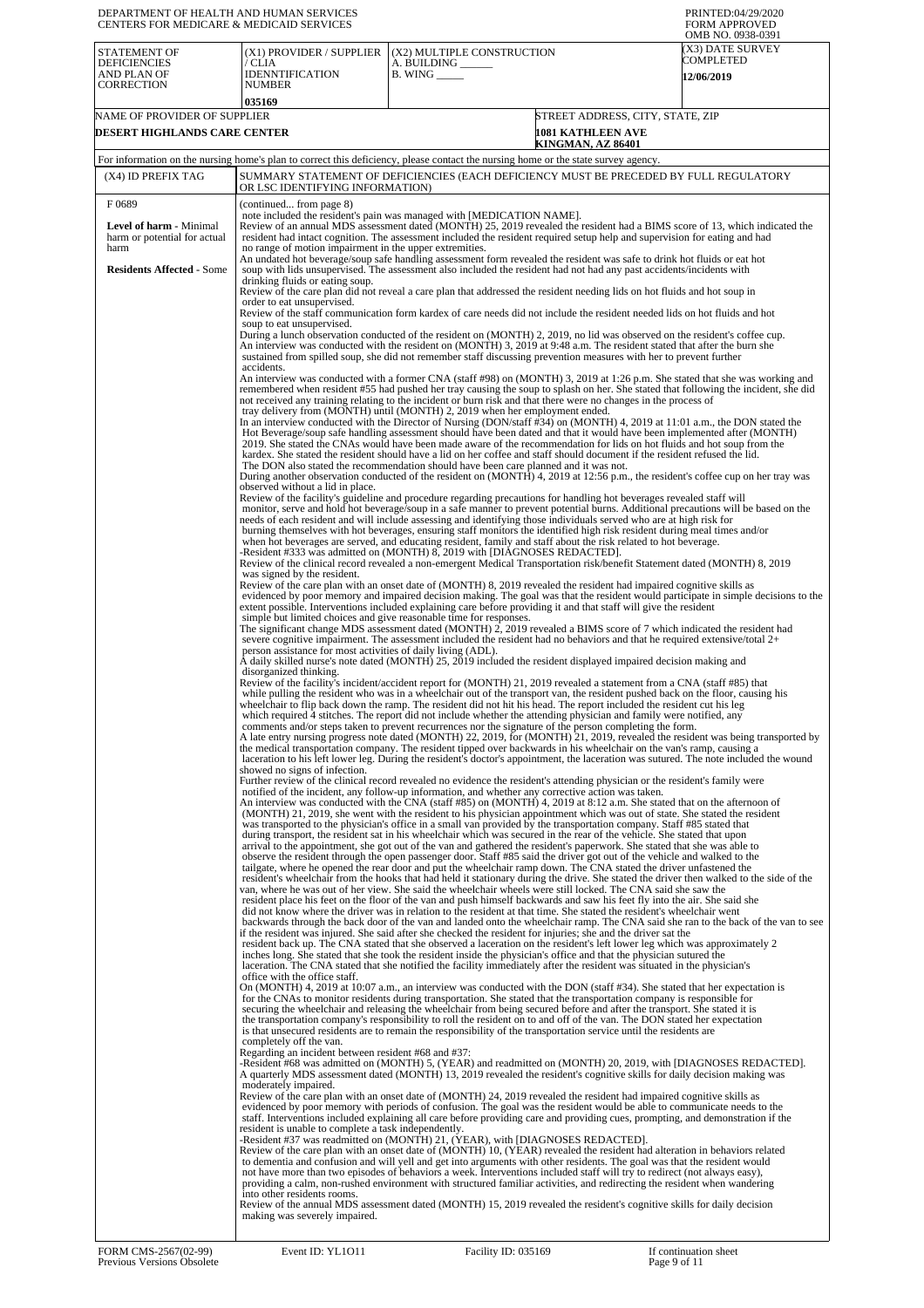| (X3) DATE SURVEY<br>STATEMENT OF<br>(X1) PROVIDER / SUPPLIER<br>(X2) MULTIPLE CONSTRUCTION<br>COMPLETED<br><b>DEFICIENCIES</b><br>/ CLIA<br>A. BUILDING ______<br>AND PLAN OF<br><b>IDENNTIFICATION</b><br>$B.$ WING $\_\_\_\_\_\_\$<br>12/06/2019<br>CORRECTION<br><b>NUMBER</b><br>035169<br>NAME OF PROVIDER OF SUPPLIER<br>STREET ADDRESS, CITY, STATE, ZIP<br>DESERT HIGHLANDS CARE CENTER<br>1081 KATHLEEN AVE<br>KINGMAN, AZ 86401<br>For information on the nursing home's plan to correct this deficiency, please contact the nursing home or the state survey agency.<br>SUMMARY STATEMENT OF DEFICIENCIES (EACH DEFICIENCY MUST BE PRECEDED BY FULL REGULATORY<br>(X4) ID PREFIX TAG<br>OR LSC IDENTIFYING INFORMATION)<br>F0689<br>(continued from page 9)<br>The facility's investigation report dated (MONTH) 9, 2019 revealed that on (MONTH) 3, 2019 at 6:30 p.m., resident #37 was<br>seated next to resident #68 at the assisted dining table when resident #37 began hitting resident #68 unexpectedly on the<br>Level of harm - Minimal<br>left arm with an open hand. A certified nursing assistant (CNA/staff #8) was present and requested resident #37 to stop and separated<br>harm or potential for actual<br>the residents. Resident #37 was redirected to a common area. Resident #68 denied pain and resident #68's left arm was assessed to be<br>harm<br>without redness and injury. The report also included resident #37 sits at arm's length from all<br><b>Residents Affected - Some</b><br>residents during meal services and is monitored for behavior.<br>The report included a witness statement from the CNA (staff #8) that on (MONTH) 3, 2019 at the dinner table, resident #37<br>hit resident #68's arm three times with an open hand. The statement included the CNA asked resident #37 to stop and<br>redirected resident #37 to the common area away from resident #68.<br>An interview was conducted on (MONTH) 4, 2019 at 9:52 a.m. with the CNA (staff #8). She stated that she witnessed the<br>altercation between resident #37 and resident #68 on (MONTH) 3, 2019. Staff #8 stated that resident #37 was sitting next to resident<br>#68 at the assisted dining table when resident #37 turned to resident #68 and hit her on the arm three times.<br>Staff #8 stated the residents were separated and there have been no other issues with the two residents.<br>During an interview conducted with the Director of Nursing (DON/staff #34) on (MONTH) 5, 2019 at 8:21 a.m., the DON stated<br>that on (MONTH) 3, 2019 it would have been ideal if staff would have been able to intervene before resident #37 hit<br>resident #68. She stated that in this case staff was unable to intervene in time to prevent the altercation.<br>The facility's policy titled Accidents and Incidents - Investigating and Reporting revealed all accidents or incidents<br>involving residents occurring on their premises shall be investigated and reported to the administrator. The nurse<br>supervisor/charge nurse/ and/or the department director or supervisor shall promptly initiate and document the<br>investigation of the accident or incident. The Report of Incident/Accident form shall include the time the injured person's attending<br>physician was notified, as well as the time the physician responded and his or her instructions, the date/time<br>the injured person's family was notified and by whom, any corrective action taken, follow-up information, other pertinent<br>data as necessary or required, and the signature of the person completing the report. The policy also included the<br>incident/accidents reports will be reviewed by the Safety Committee for trends related to accidents or safety hazards in<br>the facility and to analyze any individual resident vulnerabilities.<br>F0695<br>Provide safe and appropriate respiratory care for a resident when needed.<br>**NOTE- TERMS IN BRACKETS HAVE BEEN EDITED TO PROTECT CONFIDENTIALITY**<br>Based on observations, clinical record review, resident and staff interviews, and policy review, the facility failed to<br>Level of harm - Minimal<br>ensure two residents (#32 and #54) who needed oxygen therapy was provided such care consistent with professional standards<br>harm or potential for actual<br>of practice. The deficient practice could result in respiratory care needs not being met.<br>harm<br>Findings include:<br><b>Residents Affected - Some</b><br>-Resident #32 was admitted to the facility on (MONTH) 1, (YEAR) and readmitted on (MONTH) 18, (YEAR) with [DIAGNOSES<br>REDACTED].<br>Review of the clinical record revealed a care plan that the resident was on oxygen as needed with an onset date of (MONTH)<br>2, (YEAR). The goal was that the resident would have adequate saturation. Interventions included monitoring the oxygen<br>saturation as ordered and that the oxygen saturation was to be 92% or greater.<br>The recap of physician orders [REDACTED].<br>Further review of the care plan did not reveal a care plan that the resident was on oxygen continuously at 2 liters or that<br>the oxygen saturations were to be greater than 89%.<br>Review of a quarterly Minimum Data Set (MDS) assessment dated (MONTH) 9, 2019 revealed a Brief Interview for Mental Status<br>(BIMS) score of 4, which indicated the resident had severely impaired cognition. The assessment did not include the<br>resident received oxygen therapy.<br>Review of the Treatment Administration Record (TAR) for (MONTH) 2019 revealed no documentation the resident was administered<br>oxygen on (MONTH) 2 and 3, 2019 from 7 a.m. to 7 p.m.<br>During an observation conducted of resident #32 on (MONTH) 2, 2019 at 11:46 a.m., the oxygen was turned on as ordered<br>however, the resident was observed wearing the oxygen nasal cannula with the prongs pointed towards her mouth.<br>Another observation was conducted of the resident on (MONTH) 4, 2019 at 10:26 a.m. The resident was observed wearing the<br>nasal cannula correctly however, the oxygen was not turned on.<br>An interview was conducted with a Licensed Practical Nurse (LPN/staff #12) on (MONTH) 5, 2019 at 9:38 a.m. She stated that<br>if a resident is receiving oxygen, the nurse would check the oxygen saturations and make sure they are above the range<br>specified by the physician. She stated that the nasal cannula prongs should be positioned into the resident's nares. Staff<br>#12 stated that resident #32 moves the oxygen nasal cannula and that she has had to reposition the nasal cannula<br>frequently. She stated the resident would be at risk for altered breathing and decreased oxygen saturations if the oxygen<br>concentrator was off. Staff #12 also stated there should be a care plan for oxygen use.<br>An interview was conducted with the Director of Nursing (DON/staff #34) on (MONTH) 5, 2019 at 10:24 a.m. She stated that<br>she expects oxygen to be administered as ordered by the physician. She stated the Certified Nursing Assistants (CNA) had<br>been educated to make sure the oxygen tubing was connected to the oxygen concentrator and the concentrator was turned on<br>when the resident was in the room. She stated that if the oxygen is not delivered as ordered it would increase the<br>resident's risk for respiratory distress or [MEDICAL CONDITION], cardiac events, and inhibition of wound healing. She<br>stated that resident #32 should have an active care plan addressing the resident's requirement for oxygen.<br>Resident #54 was readmitted to the facility on (MONTH) 21, (YEAR) with a [DIAGNOSES REDACTED].<br>The physician recapitulation of orders for (MONTH) 2019 included an order for [REDACTED].<br>The hospice admission note dated (MONTH) 28, 2019 included the resident was oxygen dependent at 3 liters.<br>The hospice medication profile dated (MONTH) 29, 2019 included an order for [REDACTED].<br>The hospice nurse visit note dated (MONTH) 7, 2019 revealed the resident was on oxygen at 3 liters.<br>Review of the clinical record revealed no evidence the discrepancy in the amount of oxygen the resident was to receive was<br>addressed.<br>The significant change MDS assessment dated (MONTH) 7, 2019 revealed a BIMS score of 7 indicating the resident had severe<br>cognitive impairment. The MDS assessment also revealed oxygen therapy was not coded.<br>Review of the care plan did not reveal a care plan was developed that addressed the resident's need for oxygen.<br>Observations were conducted of the resident with oxygen on via nasal cannula. The following oxygen flow rate was observed:<br>-December 2, 2019 at 12:43 p.m., the oxygen was at 1 and 1/2 liters<br>-December 3, 2019 at 8:19 a.m., the oxygen was at 1 and 1/2 liters<br>-December 4, 2019 at 8:24 a.m., the oxygen was at 1 and 1/2 liters<br>-December 5, 2019 at 8:10 a.m. the oxygen was at 2 liters<br>Further review of the clinical record did not reveal evidence the order for oxygen had changed.<br>During an interview conducted with resident #54 on (MONTH) 5, 2019 at 11:06 a.m., resident #54 stated her oxygen has to be<br>on continuously and that she does not know how much oxygen she is to receive. The resident was observed to have oxygen on<br>at 2 liters.<br>In an interview conducted with a LPN (staff #12) on (MONTH) 5, 2019 at 11:08 a.m., she stated the resident is on oxygen<br>therapy and currently under hospice care. The LPN reviewed the clinical record and stated that the resident has an order<br>for [REDACTED].#12. Staff #12 stated the resident is receiving oxygen at 2 liters via nasal cannula which was different<br>from the order. She stated hospice may have changed the order. She also stated that if hospice changes an order, it will be flagged in<br>the clinical record. She stated no orders were flagged when she reported for duty.<br>In an interview conducted with a registered nurse (staff #3) on (MONTH) 5, 2019 at 1:37 p.m., she stated resident #54 is<br>receiving oxygen but that she did not know how much oxygen the resident was supposed to be receiving.<br>During an interview conducted with the DON (staff #34) on (MONTH) 6, 2019 at 8:46 a.m., she stated that staff are to<br>administer oxygen to resident #54 as ordered by the physician.<br>The facility's policy on Oxygen Administration revised (MONTH) 2010 revealed the purpose was to provide guidelines for safe<br>oxygen administration. It also included verifying that there is a physician order [REDACTED].<br>The facility's policy regarding Administering Medications revealed medications are administered in accordance with the<br>prescriber's orders. The policy included The individual administering the medication checks the label three times to verify | DEPARTMENT OF HEALTH AND HUMAN SERVICES<br>CENTERS FOR MEDICARE & MEDICAID SERVICES |  | PRINTED:04/29/2020<br><b>FORM APPROVED</b><br>OMB NO. 0938-0391 |
|------------------------------------------------------------------------------------------------------------------------------------------------------------------------------------------------------------------------------------------------------------------------------------------------------------------------------------------------------------------------------------------------------------------------------------------------------------------------------------------------------------------------------------------------------------------------------------------------------------------------------------------------------------------------------------------------------------------------------------------------------------------------------------------------------------------------------------------------------------------------------------------------------------------------------------------------------------------------------------------------------------------------------------------------------------------------------------------------------------------------------------------------------------------------------------------------------------------------------------------------------------------------------------------------------------------------------------------------------------------------------------------------------------------------------------------------------------------------------------------------------------------------------------------------------------------------------------------------------------------------------------------------------------------------------------------------------------------------------------------------------------------------------------------------------------------------------------------------------------------------------------------------------------------------------------------------------------------------------------------------------------------------------------------------------------------------------------------------------------------------------------------------------------------------------------------------------------------------------------------------------------------------------------------------------------------------------------------------------------------------------------------------------------------------------------------------------------------------------------------------------------------------------------------------------------------------------------------------------------------------------------------------------------------------------------------------------------------------------------------------------------------------------------------------------------------------------------------------------------------------------------------------------------------------------------------------------------------------------------------------------------------------------------------------------------------------------------------------------------------------------------------------------------------------------------------------------------------------------------------------------------------------------------------------------------------------------------------------------------------------------------------------------------------------------------------------------------------------------------------------------------------------------------------------------------------------------------------------------------------------------------------------------------------------------------------------------------------------------------------------------------------------------------------------------------------------------------------------------------------------------------------------------------------------------------------------------------------------------------------------------------------------------------------------------------------------------------------------------------------------------------------------------------------------------------------------------------------------------------------------------------------------------------------------------------------------------------------------------------------------------------------------------------------------------------------------------------------------------------------------------------------------------------------------------------------------------------------------------------------------------------------------------------------------------------------------------------------------------------------------------------------------------------------------------------------------------------------------------------------------------------------------------------------------------------------------------------------------------------------------------------------------------------------------------------------------------------------------------------------------------------------------------------------------------------------------------------------------------------------------------------------------------------------------------------------------------------------------------------------------------------------------------------------------------------------------------------------------------------------------------------------------------------------------------------------------------------------------------------------------------------------------------------------------------------------------------------------------------------------------------------------------------------------------------------------------------------------------------------------------------------------------------------------------------------------------------------------------------------------------------------------------------------------------------------------------------------------------------------------------------------------------------------------------------------------------------------------------------------------------------------------------------------------------------------------------------------------------------------------------------------------------------------------------------------------------------------------------------------------------------------------------------------------------------------------------------------------------------------------------------------------------------------------------------------------------------------------------------------------------------------------------------------------------------------------------------------------------------------------------------------------------------------------------------------------------------------------------------------------------------------------------------------------------------------------------------------------------------------------------------------------------------------------------------------------------------------------------------------------------------------------------------------------------------------------------------------------------------------------------------------------------------------------------------------------------------------------------------------------------------------------------------------------------------------------------------------------------------------------------------------------------------------------------------------------------------------------------------------------------------------------------------------------------------------------------------------------------------------------------------------------------------------------------------------------------------------------------------------------------------------------------------------------------------------------------------------------------------------------------------------------------------------------------------------------------------------------------------------------------------------------------------------------------------------------------------------------------------------------------------------------------------------------------------------------------------------------------------------------------------------------------------------------------------------------------------------------------------------------------------------------------------------------------------------------------------------------------------------------------------------------------------------------------------------------------------------------------------------------------------------------------------------------------------------------------------------------------------------------------------------------------------------------------------------------------------------------------------------------------------------------------------------------------------------------------------------------------------------------------------------------------------------------------------------------------------------------------------------------------------------------------------------------------------------------------------------------------------------------------------------------------------------------------------------------------------------------------------------------------------------------------------------------------------------------------------------------------------------------------------------------------------------------------------------------------------------------------------------------------------------------------------------------------------------------------------------------------------------------------------------------------------------------------------------------------------------------------------------------------------------------------------------------------------------------------------------------------------------------------------------------------------------------------------------------------------------------------------------------------------------------------------------------------------------------------------------------------------------------------------------------------------------------------------------------------------------------------------------------------------------------------------------------------------------------------------------------------------------------------------------------------------------------------------------------------------------------------------------------------------------------------------------------------------------------------------------------------------------------------------------|-------------------------------------------------------------------------------------|--|-----------------------------------------------------------------|
|                                                                                                                                                                                                                                                                                                                                                                                                                                                                                                                                                                                                                                                                                                                                                                                                                                                                                                                                                                                                                                                                                                                                                                                                                                                                                                                                                                                                                                                                                                                                                                                                                                                                                                                                                                                                                                                                                                                                                                                                                                                                                                                                                                                                                                                                                                                                                                                                                                                                                                                                                                                                                                                                                                                                                                                                                                                                                                                                                                                                                                                                                                                                                                                                                                                                                                                                                                                                                                                                                                                                                                                                                                                                                                                                                                                                                                                                                                                                                                                                                                                                                                                                                                                                                                                                                                                                                                                                                                                                                                                                                                                                                                                                                                                                                                                                                                                                                                                                                                                                                                                                                                                                                                                                                                                                                                                                                                                                                                                                                                                                                                                                                                                                                                                                                                                                                                                                                                                                                                                                                                                                                                                                                                                                                                                                                                                                                                                                                                                                                                                                                                                                                                                                                                                                                                                                                                                                                                                                                                                                                                                                                                                                                                                                                                                                                                                                                                                                                                                                                                                                                                                                                                                                                                                                                                                                                                                                                                                                                                                                                                                                                                                                                                                                                                                                                                                                                                                                                                                                                                                                                                                                                                                                                                                                                                                                                                                                                                                                                                                                                                                                                                                                                                                                                                                                                                                                                                                                                                                                                                                                                                                                                                                                                                                                                                                                                                                                                                                                                                                                                                                                                                                                                                                                                                                                                                                                                                                                                                                                                                                                                                                                                                                                                                                                                                                                                                                                                                                                                                                                            |                                                                                     |  |                                                                 |
|                                                                                                                                                                                                                                                                                                                                                                                                                                                                                                                                                                                                                                                                                                                                                                                                                                                                                                                                                                                                                                                                                                                                                                                                                                                                                                                                                                                                                                                                                                                                                                                                                                                                                                                                                                                                                                                                                                                                                                                                                                                                                                                                                                                                                                                                                                                                                                                                                                                                                                                                                                                                                                                                                                                                                                                                                                                                                                                                                                                                                                                                                                                                                                                                                                                                                                                                                                                                                                                                                                                                                                                                                                                                                                                                                                                                                                                                                                                                                                                                                                                                                                                                                                                                                                                                                                                                                                                                                                                                                                                                                                                                                                                                                                                                                                                                                                                                                                                                                                                                                                                                                                                                                                                                                                                                                                                                                                                                                                                                                                                                                                                                                                                                                                                                                                                                                                                                                                                                                                                                                                                                                                                                                                                                                                                                                                                                                                                                                                                                                                                                                                                                                                                                                                                                                                                                                                                                                                                                                                                                                                                                                                                                                                                                                                                                                                                                                                                                                                                                                                                                                                                                                                                                                                                                                                                                                                                                                                                                                                                                                                                                                                                                                                                                                                                                                                                                                                                                                                                                                                                                                                                                                                                                                                                                                                                                                                                                                                                                                                                                                                                                                                                                                                                                                                                                                                                                                                                                                                                                                                                                                                                                                                                                                                                                                                                                                                                                                                                                                                                                                                                                                                                                                                                                                                                                                                                                                                                                                                                                                                                                                                                                                                                                                                                                                                                                                                                                                                                                                                                                            |                                                                                     |  |                                                                 |
|                                                                                                                                                                                                                                                                                                                                                                                                                                                                                                                                                                                                                                                                                                                                                                                                                                                                                                                                                                                                                                                                                                                                                                                                                                                                                                                                                                                                                                                                                                                                                                                                                                                                                                                                                                                                                                                                                                                                                                                                                                                                                                                                                                                                                                                                                                                                                                                                                                                                                                                                                                                                                                                                                                                                                                                                                                                                                                                                                                                                                                                                                                                                                                                                                                                                                                                                                                                                                                                                                                                                                                                                                                                                                                                                                                                                                                                                                                                                                                                                                                                                                                                                                                                                                                                                                                                                                                                                                                                                                                                                                                                                                                                                                                                                                                                                                                                                                                                                                                                                                                                                                                                                                                                                                                                                                                                                                                                                                                                                                                                                                                                                                                                                                                                                                                                                                                                                                                                                                                                                                                                                                                                                                                                                                                                                                                                                                                                                                                                                                                                                                                                                                                                                                                                                                                                                                                                                                                                                                                                                                                                                                                                                                                                                                                                                                                                                                                                                                                                                                                                                                                                                                                                                                                                                                                                                                                                                                                                                                                                                                                                                                                                                                                                                                                                                                                                                                                                                                                                                                                                                                                                                                                                                                                                                                                                                                                                                                                                                                                                                                                                                                                                                                                                                                                                                                                                                                                                                                                                                                                                                                                                                                                                                                                                                                                                                                                                                                                                                                                                                                                                                                                                                                                                                                                                                                                                                                                                                                                                                                                                                                                                                                                                                                                                                                                                                                                                                                                                                                                                                            |                                                                                     |  |                                                                 |
|                                                                                                                                                                                                                                                                                                                                                                                                                                                                                                                                                                                                                                                                                                                                                                                                                                                                                                                                                                                                                                                                                                                                                                                                                                                                                                                                                                                                                                                                                                                                                                                                                                                                                                                                                                                                                                                                                                                                                                                                                                                                                                                                                                                                                                                                                                                                                                                                                                                                                                                                                                                                                                                                                                                                                                                                                                                                                                                                                                                                                                                                                                                                                                                                                                                                                                                                                                                                                                                                                                                                                                                                                                                                                                                                                                                                                                                                                                                                                                                                                                                                                                                                                                                                                                                                                                                                                                                                                                                                                                                                                                                                                                                                                                                                                                                                                                                                                                                                                                                                                                                                                                                                                                                                                                                                                                                                                                                                                                                                                                                                                                                                                                                                                                                                                                                                                                                                                                                                                                                                                                                                                                                                                                                                                                                                                                                                                                                                                                                                                                                                                                                                                                                                                                                                                                                                                                                                                                                                                                                                                                                                                                                                                                                                                                                                                                                                                                                                                                                                                                                                                                                                                                                                                                                                                                                                                                                                                                                                                                                                                                                                                                                                                                                                                                                                                                                                                                                                                                                                                                                                                                                                                                                                                                                                                                                                                                                                                                                                                                                                                                                                                                                                                                                                                                                                                                                                                                                                                                                                                                                                                                                                                                                                                                                                                                                                                                                                                                                                                                                                                                                                                                                                                                                                                                                                                                                                                                                                                                                                                                                                                                                                                                                                                                                                                                                                                                                                                                                                                                                                            |                                                                                     |  |                                                                 |
|                                                                                                                                                                                                                                                                                                                                                                                                                                                                                                                                                                                                                                                                                                                                                                                                                                                                                                                                                                                                                                                                                                                                                                                                                                                                                                                                                                                                                                                                                                                                                                                                                                                                                                                                                                                                                                                                                                                                                                                                                                                                                                                                                                                                                                                                                                                                                                                                                                                                                                                                                                                                                                                                                                                                                                                                                                                                                                                                                                                                                                                                                                                                                                                                                                                                                                                                                                                                                                                                                                                                                                                                                                                                                                                                                                                                                                                                                                                                                                                                                                                                                                                                                                                                                                                                                                                                                                                                                                                                                                                                                                                                                                                                                                                                                                                                                                                                                                                                                                                                                                                                                                                                                                                                                                                                                                                                                                                                                                                                                                                                                                                                                                                                                                                                                                                                                                                                                                                                                                                                                                                                                                                                                                                                                                                                                                                                                                                                                                                                                                                                                                                                                                                                                                                                                                                                                                                                                                                                                                                                                                                                                                                                                                                                                                                                                                                                                                                                                                                                                                                                                                                                                                                                                                                                                                                                                                                                                                                                                                                                                                                                                                                                                                                                                                                                                                                                                                                                                                                                                                                                                                                                                                                                                                                                                                                                                                                                                                                                                                                                                                                                                                                                                                                                                                                                                                                                                                                                                                                                                                                                                                                                                                                                                                                                                                                                                                                                                                                                                                                                                                                                                                                                                                                                                                                                                                                                                                                                                                                                                                                                                                                                                                                                                                                                                                                                                                                                                                                                                                                                            |                                                                                     |  |                                                                 |
|                                                                                                                                                                                                                                                                                                                                                                                                                                                                                                                                                                                                                                                                                                                                                                                                                                                                                                                                                                                                                                                                                                                                                                                                                                                                                                                                                                                                                                                                                                                                                                                                                                                                                                                                                                                                                                                                                                                                                                                                                                                                                                                                                                                                                                                                                                                                                                                                                                                                                                                                                                                                                                                                                                                                                                                                                                                                                                                                                                                                                                                                                                                                                                                                                                                                                                                                                                                                                                                                                                                                                                                                                                                                                                                                                                                                                                                                                                                                                                                                                                                                                                                                                                                                                                                                                                                                                                                                                                                                                                                                                                                                                                                                                                                                                                                                                                                                                                                                                                                                                                                                                                                                                                                                                                                                                                                                                                                                                                                                                                                                                                                                                                                                                                                                                                                                                                                                                                                                                                                                                                                                                                                                                                                                                                                                                                                                                                                                                                                                                                                                                                                                                                                                                                                                                                                                                                                                                                                                                                                                                                                                                                                                                                                                                                                                                                                                                                                                                                                                                                                                                                                                                                                                                                                                                                                                                                                                                                                                                                                                                                                                                                                                                                                                                                                                                                                                                                                                                                                                                                                                                                                                                                                                                                                                                                                                                                                                                                                                                                                                                                                                                                                                                                                                                                                                                                                                                                                                                                                                                                                                                                                                                                                                                                                                                                                                                                                                                                                                                                                                                                                                                                                                                                                                                                                                                                                                                                                                                                                                                                                                                                                                                                                                                                                                                                                                                                                                                                                                                                                                            |                                                                                     |  |                                                                 |
|                                                                                                                                                                                                                                                                                                                                                                                                                                                                                                                                                                                                                                                                                                                                                                                                                                                                                                                                                                                                                                                                                                                                                                                                                                                                                                                                                                                                                                                                                                                                                                                                                                                                                                                                                                                                                                                                                                                                                                                                                                                                                                                                                                                                                                                                                                                                                                                                                                                                                                                                                                                                                                                                                                                                                                                                                                                                                                                                                                                                                                                                                                                                                                                                                                                                                                                                                                                                                                                                                                                                                                                                                                                                                                                                                                                                                                                                                                                                                                                                                                                                                                                                                                                                                                                                                                                                                                                                                                                                                                                                                                                                                                                                                                                                                                                                                                                                                                                                                                                                                                                                                                                                                                                                                                                                                                                                                                                                                                                                                                                                                                                                                                                                                                                                                                                                                                                                                                                                                                                                                                                                                                                                                                                                                                                                                                                                                                                                                                                                                                                                                                                                                                                                                                                                                                                                                                                                                                                                                                                                                                                                                                                                                                                                                                                                                                                                                                                                                                                                                                                                                                                                                                                                                                                                                                                                                                                                                                                                                                                                                                                                                                                                                                                                                                                                                                                                                                                                                                                                                                                                                                                                                                                                                                                                                                                                                                                                                                                                                                                                                                                                                                                                                                                                                                                                                                                                                                                                                                                                                                                                                                                                                                                                                                                                                                                                                                                                                                                                                                                                                                                                                                                                                                                                                                                                                                                                                                                                                                                                                                                                                                                                                                                                                                                                                                                                                                                                                                                                                                                                            |                                                                                     |  |                                                                 |
|                                                                                                                                                                                                                                                                                                                                                                                                                                                                                                                                                                                                                                                                                                                                                                                                                                                                                                                                                                                                                                                                                                                                                                                                                                                                                                                                                                                                                                                                                                                                                                                                                                                                                                                                                                                                                                                                                                                                                                                                                                                                                                                                                                                                                                                                                                                                                                                                                                                                                                                                                                                                                                                                                                                                                                                                                                                                                                                                                                                                                                                                                                                                                                                                                                                                                                                                                                                                                                                                                                                                                                                                                                                                                                                                                                                                                                                                                                                                                                                                                                                                                                                                                                                                                                                                                                                                                                                                                                                                                                                                                                                                                                                                                                                                                                                                                                                                                                                                                                                                                                                                                                                                                                                                                                                                                                                                                                                                                                                                                                                                                                                                                                                                                                                                                                                                                                                                                                                                                                                                                                                                                                                                                                                                                                                                                                                                                                                                                                                                                                                                                                                                                                                                                                                                                                                                                                                                                                                                                                                                                                                                                                                                                                                                                                                                                                                                                                                                                                                                                                                                                                                                                                                                                                                                                                                                                                                                                                                                                                                                                                                                                                                                                                                                                                                                                                                                                                                                                                                                                                                                                                                                                                                                                                                                                                                                                                                                                                                                                                                                                                                                                                                                                                                                                                                                                                                                                                                                                                                                                                                                                                                                                                                                                                                                                                                                                                                                                                                                                                                                                                                                                                                                                                                                                                                                                                                                                                                                                                                                                                                                                                                                                                                                                                                                                                                                                                                                                                                                                                                                            |                                                                                     |  |                                                                 |
|                                                                                                                                                                                                                                                                                                                                                                                                                                                                                                                                                                                                                                                                                                                                                                                                                                                                                                                                                                                                                                                                                                                                                                                                                                                                                                                                                                                                                                                                                                                                                                                                                                                                                                                                                                                                                                                                                                                                                                                                                                                                                                                                                                                                                                                                                                                                                                                                                                                                                                                                                                                                                                                                                                                                                                                                                                                                                                                                                                                                                                                                                                                                                                                                                                                                                                                                                                                                                                                                                                                                                                                                                                                                                                                                                                                                                                                                                                                                                                                                                                                                                                                                                                                                                                                                                                                                                                                                                                                                                                                                                                                                                                                                                                                                                                                                                                                                                                                                                                                                                                                                                                                                                                                                                                                                                                                                                                                                                                                                                                                                                                                                                                                                                                                                                                                                                                                                                                                                                                                                                                                                                                                                                                                                                                                                                                                                                                                                                                                                                                                                                                                                                                                                                                                                                                                                                                                                                                                                                                                                                                                                                                                                                                                                                                                                                                                                                                                                                                                                                                                                                                                                                                                                                                                                                                                                                                                                                                                                                                                                                                                                                                                                                                                                                                                                                                                                                                                                                                                                                                                                                                                                                                                                                                                                                                                                                                                                                                                                                                                                                                                                                                                                                                                                                                                                                                                                                                                                                                                                                                                                                                                                                                                                                                                                                                                                                                                                                                                                                                                                                                                                                                                                                                                                                                                                                                                                                                                                                                                                                                                                                                                                                                                                                                                                                                                                                                                                                                                                                                                                            |                                                                                     |  |                                                                 |
|                                                                                                                                                                                                                                                                                                                                                                                                                                                                                                                                                                                                                                                                                                                                                                                                                                                                                                                                                                                                                                                                                                                                                                                                                                                                                                                                                                                                                                                                                                                                                                                                                                                                                                                                                                                                                                                                                                                                                                                                                                                                                                                                                                                                                                                                                                                                                                                                                                                                                                                                                                                                                                                                                                                                                                                                                                                                                                                                                                                                                                                                                                                                                                                                                                                                                                                                                                                                                                                                                                                                                                                                                                                                                                                                                                                                                                                                                                                                                                                                                                                                                                                                                                                                                                                                                                                                                                                                                                                                                                                                                                                                                                                                                                                                                                                                                                                                                                                                                                                                                                                                                                                                                                                                                                                                                                                                                                                                                                                                                                                                                                                                                                                                                                                                                                                                                                                                                                                                                                                                                                                                                                                                                                                                                                                                                                                                                                                                                                                                                                                                                                                                                                                                                                                                                                                                                                                                                                                                                                                                                                                                                                                                                                                                                                                                                                                                                                                                                                                                                                                                                                                                                                                                                                                                                                                                                                                                                                                                                                                                                                                                                                                                                                                                                                                                                                                                                                                                                                                                                                                                                                                                                                                                                                                                                                                                                                                                                                                                                                                                                                                                                                                                                                                                                                                                                                                                                                                                                                                                                                                                                                                                                                                                                                                                                                                                                                                                                                                                                                                                                                                                                                                                                                                                                                                                                                                                                                                                                                                                                                                                                                                                                                                                                                                                                                                                                                                                                                                                                                                                            |                                                                                     |  |                                                                 |
|                                                                                                                                                                                                                                                                                                                                                                                                                                                                                                                                                                                                                                                                                                                                                                                                                                                                                                                                                                                                                                                                                                                                                                                                                                                                                                                                                                                                                                                                                                                                                                                                                                                                                                                                                                                                                                                                                                                                                                                                                                                                                                                                                                                                                                                                                                                                                                                                                                                                                                                                                                                                                                                                                                                                                                                                                                                                                                                                                                                                                                                                                                                                                                                                                                                                                                                                                                                                                                                                                                                                                                                                                                                                                                                                                                                                                                                                                                                                                                                                                                                                                                                                                                                                                                                                                                                                                                                                                                                                                                                                                                                                                                                                                                                                                                                                                                                                                                                                                                                                                                                                                                                                                                                                                                                                                                                                                                                                                                                                                                                                                                                                                                                                                                                                                                                                                                                                                                                                                                                                                                                                                                                                                                                                                                                                                                                                                                                                                                                                                                                                                                                                                                                                                                                                                                                                                                                                                                                                                                                                                                                                                                                                                                                                                                                                                                                                                                                                                                                                                                                                                                                                                                                                                                                                                                                                                                                                                                                                                                                                                                                                                                                                                                                                                                                                                                                                                                                                                                                                                                                                                                                                                                                                                                                                                                                                                                                                                                                                                                                                                                                                                                                                                                                                                                                                                                                                                                                                                                                                                                                                                                                                                                                                                                                                                                                                                                                                                                                                                                                                                                                                                                                                                                                                                                                                                                                                                                                                                                                                                                                                                                                                                                                                                                                                                                                                                                                                                                                                                                                                            |                                                                                     |  |                                                                 |
|                                                                                                                                                                                                                                                                                                                                                                                                                                                                                                                                                                                                                                                                                                                                                                                                                                                                                                                                                                                                                                                                                                                                                                                                                                                                                                                                                                                                                                                                                                                                                                                                                                                                                                                                                                                                                                                                                                                                                                                                                                                                                                                                                                                                                                                                                                                                                                                                                                                                                                                                                                                                                                                                                                                                                                                                                                                                                                                                                                                                                                                                                                                                                                                                                                                                                                                                                                                                                                                                                                                                                                                                                                                                                                                                                                                                                                                                                                                                                                                                                                                                                                                                                                                                                                                                                                                                                                                                                                                                                                                                                                                                                                                                                                                                                                                                                                                                                                                                                                                                                                                                                                                                                                                                                                                                                                                                                                                                                                                                                                                                                                                                                                                                                                                                                                                                                                                                                                                                                                                                                                                                                                                                                                                                                                                                                                                                                                                                                                                                                                                                                                                                                                                                                                                                                                                                                                                                                                                                                                                                                                                                                                                                                                                                                                                                                                                                                                                                                                                                                                                                                                                                                                                                                                                                                                                                                                                                                                                                                                                                                                                                                                                                                                                                                                                                                                                                                                                                                                                                                                                                                                                                                                                                                                                                                                                                                                                                                                                                                                                                                                                                                                                                                                                                                                                                                                                                                                                                                                                                                                                                                                                                                                                                                                                                                                                                                                                                                                                                                                                                                                                                                                                                                                                                                                                                                                                                                                                                                                                                                                                                                                                                                                                                                                                                                                                                                                                                                                                                                                                                            |                                                                                     |  |                                                                 |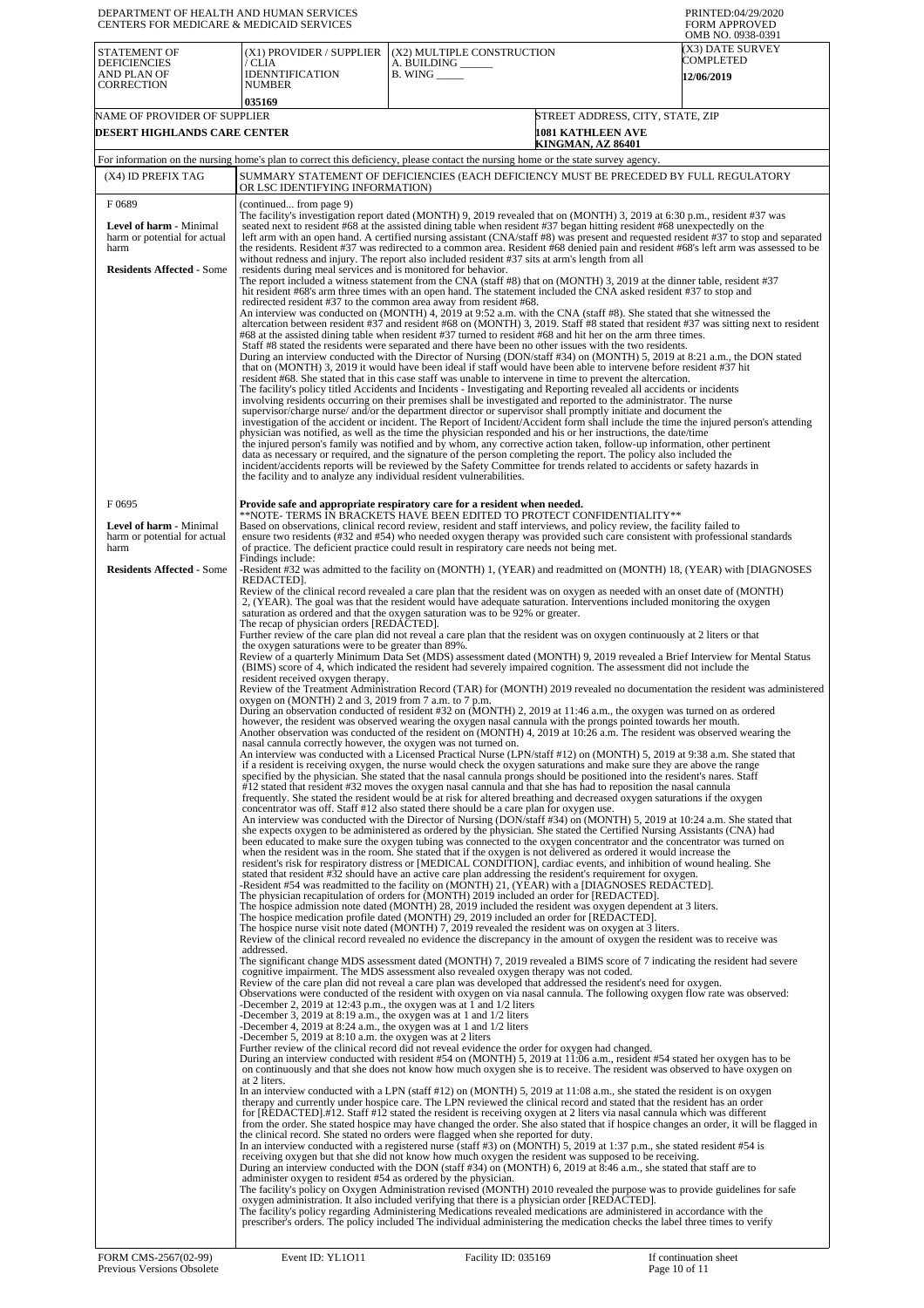| <b>STATEMENT OF</b>                                                     | (X1) PROVIDER / SUPPLIER                                                                                                     | (X2) MULTIPLE CONSTRUCTION                                                                                                                                                                                                                                                                                                                                                                                                                                                                                                                        | OMB NO. 0938-0391<br>(X3) DATE SURVEY                                                                                                                                                                                                                                                                                                                                                                                                                                                                         |
|-------------------------------------------------------------------------|------------------------------------------------------------------------------------------------------------------------------|---------------------------------------------------------------------------------------------------------------------------------------------------------------------------------------------------------------------------------------------------------------------------------------------------------------------------------------------------------------------------------------------------------------------------------------------------------------------------------------------------------------------------------------------------|---------------------------------------------------------------------------------------------------------------------------------------------------------------------------------------------------------------------------------------------------------------------------------------------------------------------------------------------------------------------------------------------------------------------------------------------------------------------------------------------------------------|
| <b>DEFICIENCIES</b><br>AND PLAN OF<br><b>CORRECTION</b>                 | / CLIA<br><b>IDENNTIFICATION</b><br><b>NUMBER</b>                                                                            | A. BUILDING<br>$B.$ WING $\_\_\_\_\_\_\$                                                                                                                                                                                                                                                                                                                                                                                                                                                                                                          | COMPLETED<br><b>12/06/2019</b>                                                                                                                                                                                                                                                                                                                                                                                                                                                                                |
|                                                                         | 035169                                                                                                                       |                                                                                                                                                                                                                                                                                                                                                                                                                                                                                                                                                   |                                                                                                                                                                                                                                                                                                                                                                                                                                                                                                               |
| NAME OF PROVIDER OF SUPPLIER<br>DESERT HIGHLANDS CARE CENTER            |                                                                                                                              |                                                                                                                                                                                                                                                                                                                                                                                                                                                                                                                                                   | STREET ADDRESS, CITY, STATE, ZIP<br>1081 KATHLEEN AVE                                                                                                                                                                                                                                                                                                                                                                                                                                                         |
|                                                                         |                                                                                                                              | <b>KINGMAN, AZ 86401</b><br>For information on the nursing home's plan to correct this deficiency, please contact the nursing home or the state survey agency.                                                                                                                                                                                                                                                                                                                                                                                    |                                                                                                                                                                                                                                                                                                                                                                                                                                                                                                               |
| (X4) ID PREFIX TAG                                                      | OR LSC IDENTIFYING INFORMATION)                                                                                              |                                                                                                                                                                                                                                                                                                                                                                                                                                                                                                                                                   | SUMMARY STATEMENT OF DEFICIENCIES (EACH DEFICIENCY MUST BE PRECEDED BY FULL REGULATORY                                                                                                                                                                                                                                                                                                                                                                                                                        |
| F0695                                                                   | (continued from page 10)                                                                                                     |                                                                                                                                                                                                                                                                                                                                                                                                                                                                                                                                                   |                                                                                                                                                                                                                                                                                                                                                                                                                                                                                                               |
| <b>Level of harm - Minimal</b><br>harm or potential for actual<br>harm  |                                                                                                                              |                                                                                                                                                                                                                                                                                                                                                                                                                                                                                                                                                   | the right resident, right medication, right dosage, right time and right method (route) of administration before giving the medication.                                                                                                                                                                                                                                                                                                                                                                       |
| <b>Residents Affected - Some</b><br>F0698                               | Past noncompliance - remedy proposed                                                                                         | **NOTE- TERMS IN BRACKETS HAVE BEEN EDITED TO PROTECT CONFIDENTIALITY**                                                                                                                                                                                                                                                                                                                                                                                                                                                                           |                                                                                                                                                                                                                                                                                                                                                                                                                                                                                                               |
| <b>Level of harm - Minimal</b><br>harm or potential for actual<br>harm  | Findings include:                                                                                                            | Based on clinical record review, staff interviews, and policy review, the facility failed to ensure one sampled resident<br>(#69) received [MEDICAL TREATMENT] services consistent with professional standards of practice. The deficient practice<br>could result in [MEDICAL TREATMENT] related complications not being identified and treated timely.                                                                                                                                                                                          |                                                                                                                                                                                                                                                                                                                                                                                                                                                                                                               |
| <b>Residents Affected - Some</b>                                        | note [MEDICAL TREATMENT] T, TH, Sat was noted.                                                                               | Resident #69 was admitted to the facility on (MONTH) 31, 2019 with [DIAGNOSES REDACTED].<br>Review of a skin assessment dated (MONTH) 31, 2019 revealed the resident had an intravenous port to the right upper arm,                                                                                                                                                                                                                                                                                                                              | Review of the admission physician orders [REDACTED]. However, upon receipt of the requested copies, an undated handwritten                                                                                                                                                                                                                                                                                                                                                                                    |
|                                                                         | [MEDICAL TREATMENT] fistula present.<br>(MONTH)                                                                              | Review of a nurse progress note dated (MONTH) 31, 2019 revealed also has [MEDICAL TREATMENT] fistula.<br>However, review of the clinical record did not reveal evidence the [MEDICAL TREATMENT] site was assessed daily from                                                                                                                                                                                                                                                                                                                      |                                                                                                                                                                                                                                                                                                                                                                                                                                                                                                               |
|                                                                         | 23, 2019 to (MONTH) 1, 2019.<br>receiving [MEDICAL TREATMENT] treatments.                                                    | The admission Minimum Data Set assessment dated (MONTH) 7, 2019 revealed the resident had a Brief Interview for Mental<br>Status score of 15 which indicated the resident had intact cognition intact. The assessment included the resident was                                                                                                                                                                                                                                                                                                   | Continued review of the clinical record revealed no evidence of pre and post [MEDICAL TREATMENT] assessments for (MONTH)                                                                                                                                                                                                                                                                                                                                                                                      |
|                                                                         | 5.<br>12, 19, 21, 26, 28, or 30, 2019 and (MONTH) 3, 5, or 6, 2019.                                                          |                                                                                                                                                                                                                                                                                                                                                                                                                                                                                                                                                   | An interview was conducted with a Licensed Practical Nurse (LPN/staff #12) on (MONTH) 5, 2019 at 9:42 a.m. She stated that<br>care for the resident pre [MEDICAL TREATMENT] would include checking the resident's weight, the [MEDICAL TREATMENT],                                                                                                                                                                                                                                                            |
|                                                                         | and<br>sending the                                                                                                           |                                                                                                                                                                                                                                                                                                                                                                                                                                                                                                                                                   | filling out the pre [MEDICAL TREATMENT] section of the pre and post [MEDICAL TREATMENT] assessment form before                                                                                                                                                                                                                                                                                                                                                                                                |
|                                                                         | resident to [MEDICAL TREATMENT]. She stated that the nurse receiving the resident back from the [MEDICAL TREATMENT]<br>would |                                                                                                                                                                                                                                                                                                                                                                                                                                                                                                                                                   |                                                                                                                                                                                                                                                                                                                                                                                                                                                                                                               |
|                                                                         | TREATMENT]                                                                                                                   | checking the dressing over the [MEDICAL TREATMENT]. The LPN stated that if the sheets for pre and post [MEDICAL<br>could not be located it would mean they were misplaced or the assessments were not done. The LPN stated a resident should                                                                                                                                                                                                                                                                                                      | complete the post [MEDICAL TREATMENT] portion of the form which would include obtaining the resident's vitals signs and                                                                                                                                                                                                                                                                                                                                                                                       |
|                                                                         |                                                                                                                              | at 10:31 a.m. She stated that a physician order [REDACTED]. She stated that prior to and after returning from [MEDICAL<br>The DON also stated the [MEDICAL TREATMENT] site should be checked at least once daily.<br>CONDITION] will be cared for according to currently recognized standards of care. The policy included residents will be<br>residents will receive care that included monitoring the resident for signs and symptoms or worsening condition and/or<br>complications of [MEDICAL CONDITION] and assessment of the access site. | have an order for [REDACTED].>An interview was conducted with the Director of Nursing (DON/staff #34) on (MONTH) 5, 2019<br>TREATMENT], the resident's vital signs and weight should be obtained and the [MEDICAL TREATMENT] site should be assessed.<br>Review of the facility's policy regarding the care of a resident with [MEDICAL CONDITION] revealed residents with [MEDICAL<br>assessed pre and post [MEDICAL TREATMENT], and weights will be taken per physician order. The policy also revealed the |
| F 0761<br>Level of harm - Minimal                                       |                                                                                                                              | Ensure drugs and biologicals used in the facility are labeled in accordance with<br>currently accepted professional principles; and all drugs and biologicals must be stored<br>in locked compartments, separately locked, compartments for controlled drugs.                                                                                                                                                                                                                                                                                     |                                                                                                                                                                                                                                                                                                                                                                                                                                                                                                               |
| harm or potential for actual<br>harm<br><b>Residents Affected - Few</b> | administered.                                                                                                                | **NOTE- TERMS IN BRACKETS HAVE BEEN EDITED TO PROTECT CONFIDENTIALITY**<br>Based on observations, staff interview, and policy review, the facility failed to ensure expired medications in one<br>medications cart was not available for resident use. The deficient practice could result in expired medications being                                                                                                                                                                                                                           |                                                                                                                                                                                                                                                                                                                                                                                                                                                                                                               |
|                                                                         | Findings include:                                                                                                            | During an observation conducted on (MONTH) 3, 2019 at 8:15 a.m. of the medication cart for the central hallway with the                                                                                                                                                                                                                                                                                                                                                                                                                           | Director of Nursing (DON/staff #34), a resident's bottle of [MEDICATION NAME] 25 milligrams (mg) tablets was observed with<br>an expiration date of (MONTH) 13, 2019 and a bottle of [MEDICATION NAME] 3 mg tablets were observed with an expiration date                                                                                                                                                                                                                                                     |
|                                                                         | of (MONTH) 8, 2019.<br>should not have been on the cart as they were expired.                                                | During an interview conducted on (MONTH) 3, 2019 at 9:00 a.m. with the DON (staff #34), she stated that the medications                                                                                                                                                                                                                                                                                                                                                                                                                           | An interview was conducted with a Licensed Practical Nurse (staff #12) on (MONTH) 3, 2019 at 9:10 a.m. Staff #12 stated that the<br>expired bottles of [MEDICATION NAME] and [MEDICATION NAME] should not be in the cart. She further stated that she would                                                                                                                                                                                                                                                   |
|                                                                         | have to order new medications for the resident.                                                                              | During an interview conducted on (MONTH) 3, 2019 at 12:26 p.m. with the pharmacist for the facility, she stated the<br>medications should have been discarded on the discard date and that they could not vouch for the effectiveness of the                                                                                                                                                                                                                                                                                                      | medication after the discard date. Additionally, she stated that they had refilled a new prescription for [MEDICATION NAME] on                                                                                                                                                                                                                                                                                                                                                                                |
|                                                                         | (MONTH) 24, 2019.<br>biologicals are returned to the pharmacy or destroyed.                                                  | Review of the facility's policy for Storage of Medications revised (MONTH) 2109 revealed the facility stores all drugs and<br>biologicals in a safe, secure, and orderly manner. The policy included discontinued, outdated, or deteriorated drugs or                                                                                                                                                                                                                                                                                             |                                                                                                                                                                                                                                                                                                                                                                                                                                                                                                               |
|                                                                         |                                                                                                                              |                                                                                                                                                                                                                                                                                                                                                                                                                                                                                                                                                   |                                                                                                                                                                                                                                                                                                                                                                                                                                                                                                               |
|                                                                         |                                                                                                                              |                                                                                                                                                                                                                                                                                                                                                                                                                                                                                                                                                   |                                                                                                                                                                                                                                                                                                                                                                                                                                                                                                               |
|                                                                         |                                                                                                                              |                                                                                                                                                                                                                                                                                                                                                                                                                                                                                                                                                   |                                                                                                                                                                                                                                                                                                                                                                                                                                                                                                               |
|                                                                         |                                                                                                                              |                                                                                                                                                                                                                                                                                                                                                                                                                                                                                                                                                   |                                                                                                                                                                                                                                                                                                                                                                                                                                                                                                               |
|                                                                         |                                                                                                                              |                                                                                                                                                                                                                                                                                                                                                                                                                                                                                                                                                   |                                                                                                                                                                                                                                                                                                                                                                                                                                                                                                               |
|                                                                         |                                                                                                                              |                                                                                                                                                                                                                                                                                                                                                                                                                                                                                                                                                   |                                                                                                                                                                                                                                                                                                                                                                                                                                                                                                               |
|                                                                         |                                                                                                                              |                                                                                                                                                                                                                                                                                                                                                                                                                                                                                                                                                   |                                                                                                                                                                                                                                                                                                                                                                                                                                                                                                               |
|                                                                         |                                                                                                                              |                                                                                                                                                                                                                                                                                                                                                                                                                                                                                                                                                   |                                                                                                                                                                                                                                                                                                                                                                                                                                                                                                               |
|                                                                         |                                                                                                                              |                                                                                                                                                                                                                                                                                                                                                                                                                                                                                                                                                   |                                                                                                                                                                                                                                                                                                                                                                                                                                                                                                               |
|                                                                         |                                                                                                                              |                                                                                                                                                                                                                                                                                                                                                                                                                                                                                                                                                   |                                                                                                                                                                                                                                                                                                                                                                                                                                                                                                               |
|                                                                         |                                                                                                                              |                                                                                                                                                                                                                                                                                                                                                                                                                                                                                                                                                   |                                                                                                                                                                                                                                                                                                                                                                                                                                                                                                               |